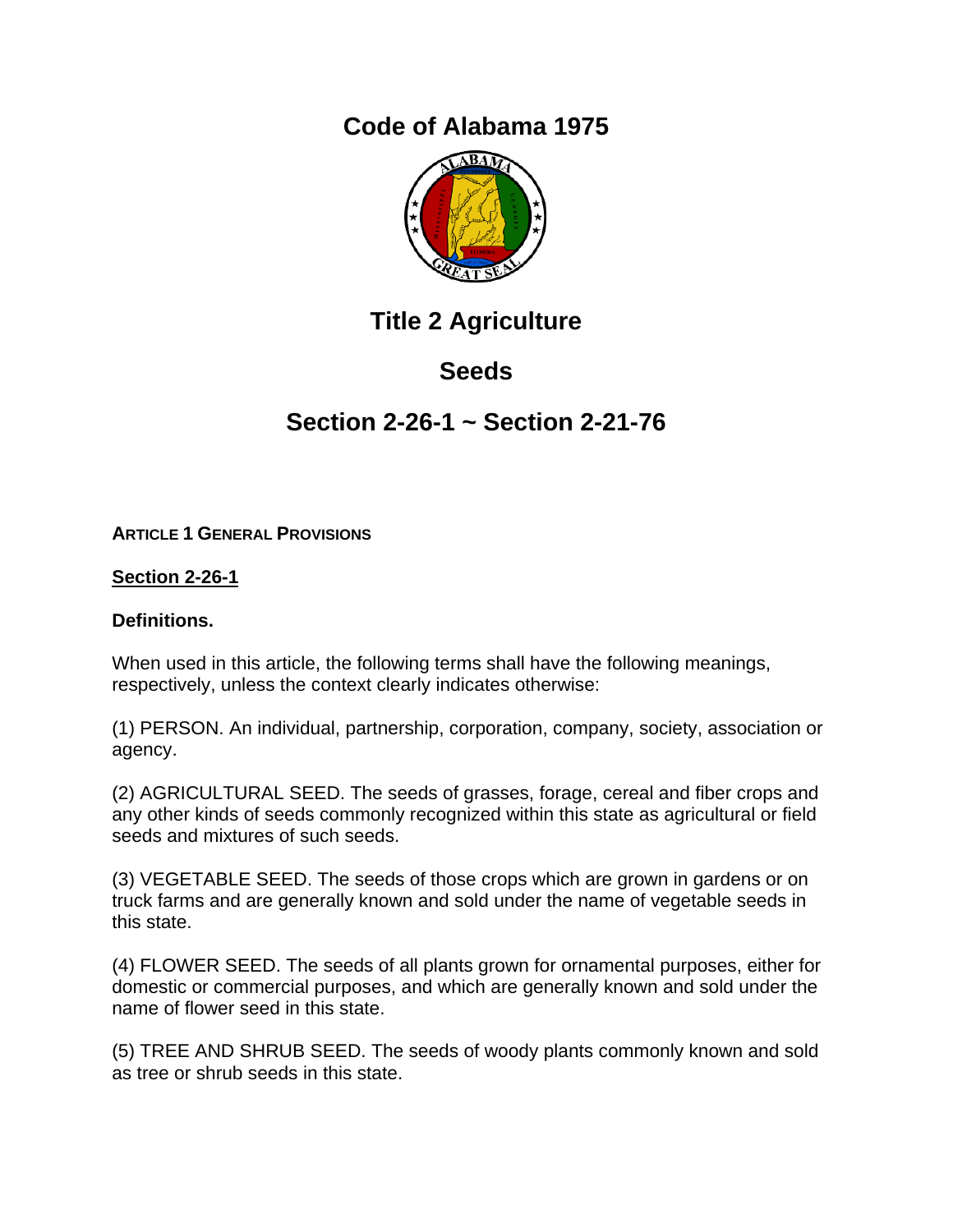(6) WEED SEEDS. The seeds, bulblets and tubers of all plants generally recognized as weeds within this state, including noxious weed seeds, bulblets and tubers.

(7) NOXIOUS WEED SEED.

a. Prohibited noxious weeds.

b. Restricted noxious weeds.

The State Board of Agriculture and Industries by rules and regulations adopted under authority of this article is authorized to designate noxious weeds which shall be prohibited and noxious weeds which shall be restricted after public hearing indicates such prohibitions or restrictions are for the best interest of Alabama agriculture. Seed containing noxious weeds designated by the State Board of Agriculture and Industries as prohibited shall not be sold or offered for sale, and seed containing noxious weeds designated as restricted may be sold or offered for sale under limitations established by the board.

(8) OTHER CROP SEED. The seed of all kinds or varieties of agricultural or vegetable seeds not of the kind or variety declared on the label or tag.

(9) INERT MATTER. All matter not seeds, including, among others, broken seeds, sterile florets, chaff, fungus bodies and stones, etc.

(10) PURE SEED. The seed of the kind or kind and variety of agricultural, tree, shrub or vegetable seed declared on the label or tag.

(11) KIND. One or more related species or subspecies which singly or collectively are known by one common name, for example, wheat, oat, vetch, sweet clover, cabbage, cauliflower, etc.

(12) VARIETY. A subdivision of a kind which is characterized by growth, plant, fruit, seed, period of maturation or other characters by which it can be differentiated from other sorts of the same kind, for example, Redhart wheat, Flat Dutch cabbage, Otootan soybeans, Chantenay carrot, etc.

(13) GERMINATION. The percentage of seeds capable of producing normal seedlings under ordinarily favorable conditions (not including seeds which produce weak, malformed or obviously abnormal sprouts nor hard seeds).

(14) HARD SEEDS. The percentage of seeds which because of hardness or impermeability do not absorb moisture or germinate under prescribed tests but remain hard during the period prescribed for germination of the kind of seed concerned.

(15) MIXTURE. Seed consisting of more than one kind or variety, each present in excess of 5 percent of the whole.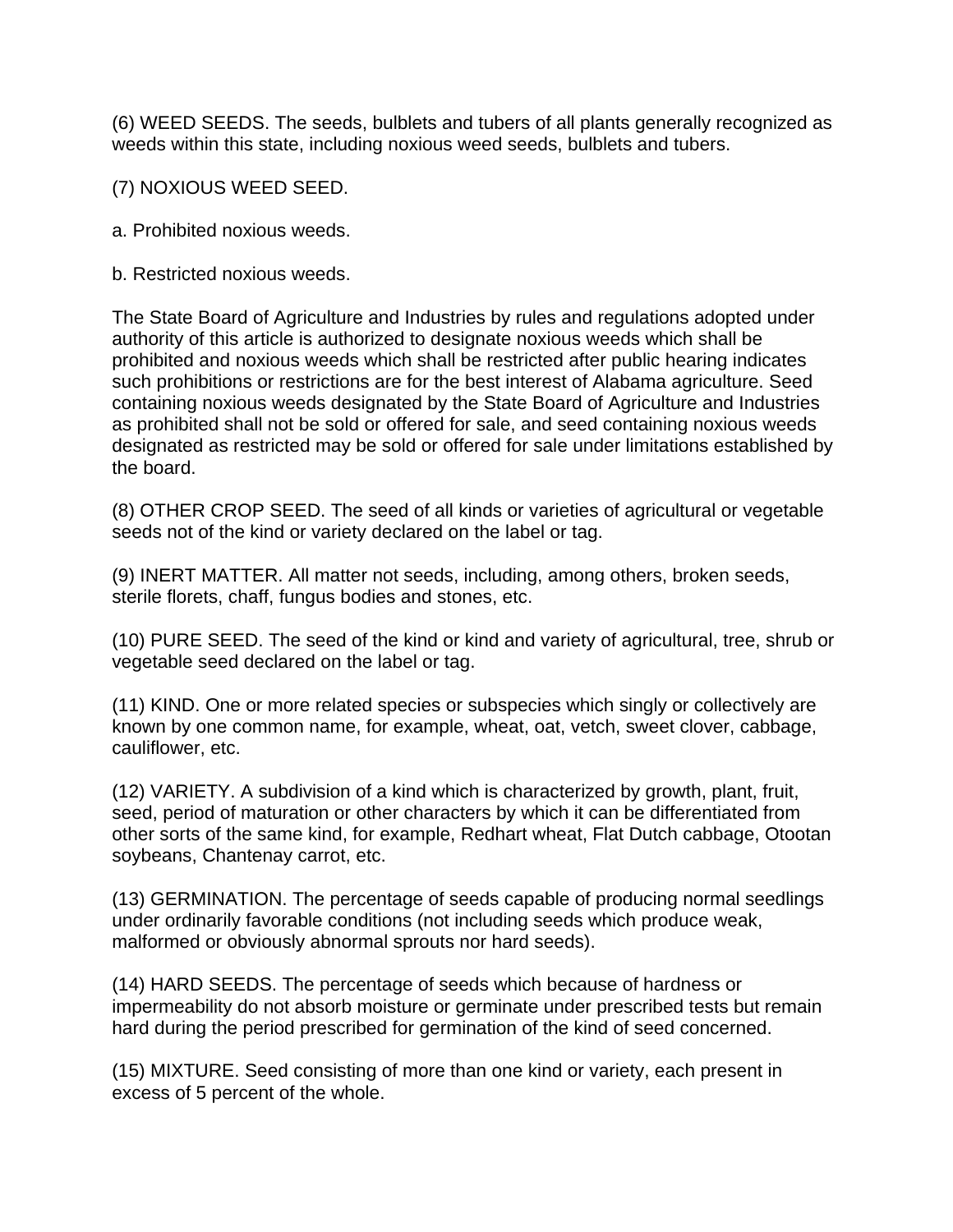(16) DEALER. Any person who buys and sells seed in Alabama. An itinerant trucker who buys seed and sells or delivers them in Alabama shall be deemed to be a dealer and shall be subject to the requirements of this article.

(17) LOT OF SEED. A definite quantity of seed identified by a lot number, every portion or bag of which is uniform, within permitted tolerances, for the factors which appear in the labeling.

(18) CERTIFIED SEED and REGISTERED SEED. Seed that have been produced and labeled in accordance with the procedure and in compliance with the rules and regulations of an officially recognized seed-certifying agency.

(19) HYBRID SEED CORN. The first generation seed of a cross produced by controlling the pollination and by combining two, three or four inbred lines or by combining one inbred line or a single cross with an open-pollinated variety. Hybrid designations shall be treated as variety names. As used in this subdivision, the term inbred means a pure live strain that has been self-pollinated for not less than three generations.

(20) ORIGIN or WHERE GROWN. The state, if grown in the United States, or country or province, if grown outside the continental United States.

(21) LABELING. All labels and other written, printed or graphic representations in any form whatsoever accompanying and pertaining to any seed, whether in bulk or in containers, and such term includes invoices and other bills of shipment.

(22) ADVERTISEMENT. All representations, other than those on the label, disseminated in any manner or by any means, relating to seed within the scope of this article.

(23) PROCESSING. The passing of seed through a cleaning machine for the purpose of removing some constituent or through a blending machine or grinding of the seed for other uses.

*(Acts 1943, No. 560, p. 552, §1; Acts 1963, No. 424, p. 931, §1.)*

## **Section 2-26-2**

#### **Powers and duties of commissioner generally.**

It shall be the duty of the Commissioner of Agriculture and Industries, who may act individually or through his authorized agents to:

(1) Inspect, sample, make analyses of and test agricultural, vegetable, herb, tree, shrub and flower seeds transported, sold, offered or exposed for sale or distributed within this state for sowing or planting purposes, at such time and place and to such extent as he may deem necessary to determine whether said seeds are in compliance with the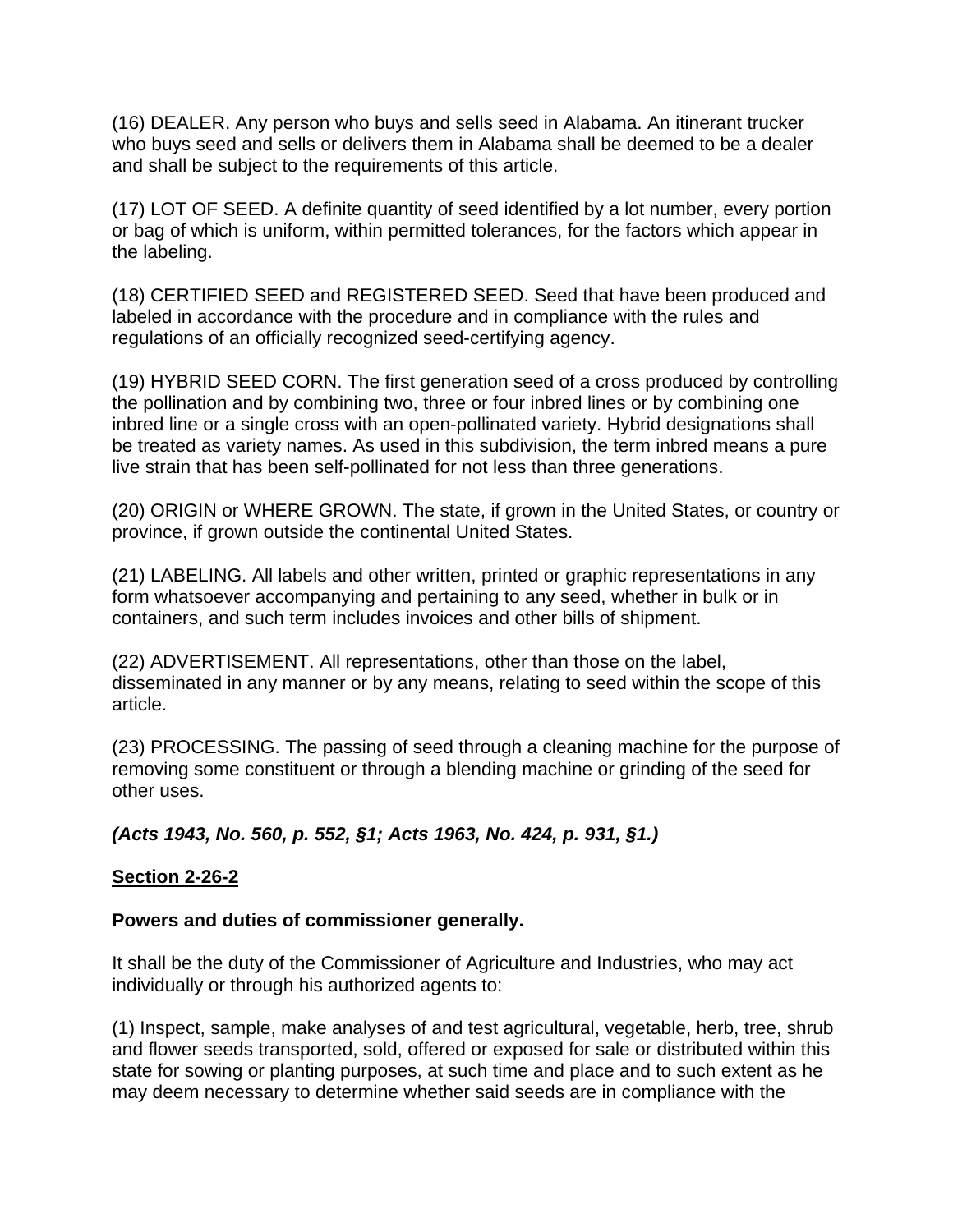provisions of this article and notify promptly the person who transported, sold, offered or exposed the seed for sale of any violation;

(2) Enter upon any public or private premises during regular business hours in order to have access to seeds subject to this article and the rules and regulations thereunder;

(3) Issue and enforce a written or printed "stop-sale," "suspension from sale" or "nonuse" order to the owner or custodian of any lot of agricultural, vegetable, flower, tree, shrub or herb seed which is found to be in violation of any of the provisions of this article, which shall prohibit further sale or use of such seed until such officer has evidence that the law has been complied with; provided, that in respect to seeds which have been denied sale, the owner or custodian of such seeds shall have the right to appeal from such order to a court of competent jurisdiction where the seeds are found, requesting a judgment as to the justification of said order and for the discharge of such seed from the order prohibiting this sale in accordance with the findings of the court;

(4) Establish and maintain or make provision for seed testing and sampling facilities, employ qualified persons and incur such expenses as may be necessary to comply with these provisions;

(5) Make or provide for making purity and germination tests of such seeds for farmers and dealers on request, prescribe rules governing such testing and fix and collect charges for such tests. The fees collected for making service tests shall be paid into the Agricultural Fund;

(6) Cooperate with the United States Department of Agriculture in seed law enforcement; and

(7) Publish the result of laboratory and field analyses and tests, information shown on analyses tags or labels by seedsmen and information pertaining to violations of this article.

## *(Acts 1943, No. 560, p. 552, §7; Acts 1963, No. 424, p. 931, §8.)*

#### **Section 2-26-3**

#### **Promulgation of rules and regulations by state board.**

(a) The State Board of Agriculture and Industries shall have power to prescribe and, after public hearing following due public notice, to adopt rules and regulations governing the method of sampling, inspecting, analyzing, testing and examining agricultural, vegetable, flower, tree, shrub and herb seed and the tolerances and limitations to be followed in the administration of this article, to add to or subtract from the list of noxious weeds, to adopt or amend standards for vegetable, flower, tree, shrub and herb seed, to increase or lower the standards for seeds when found to be in the best interest of users of seed and to meet emergencies, to adopt sizes of containers for seed sold, offered for sale or distributed in Alabama, to establish reasonable limitations as to the number of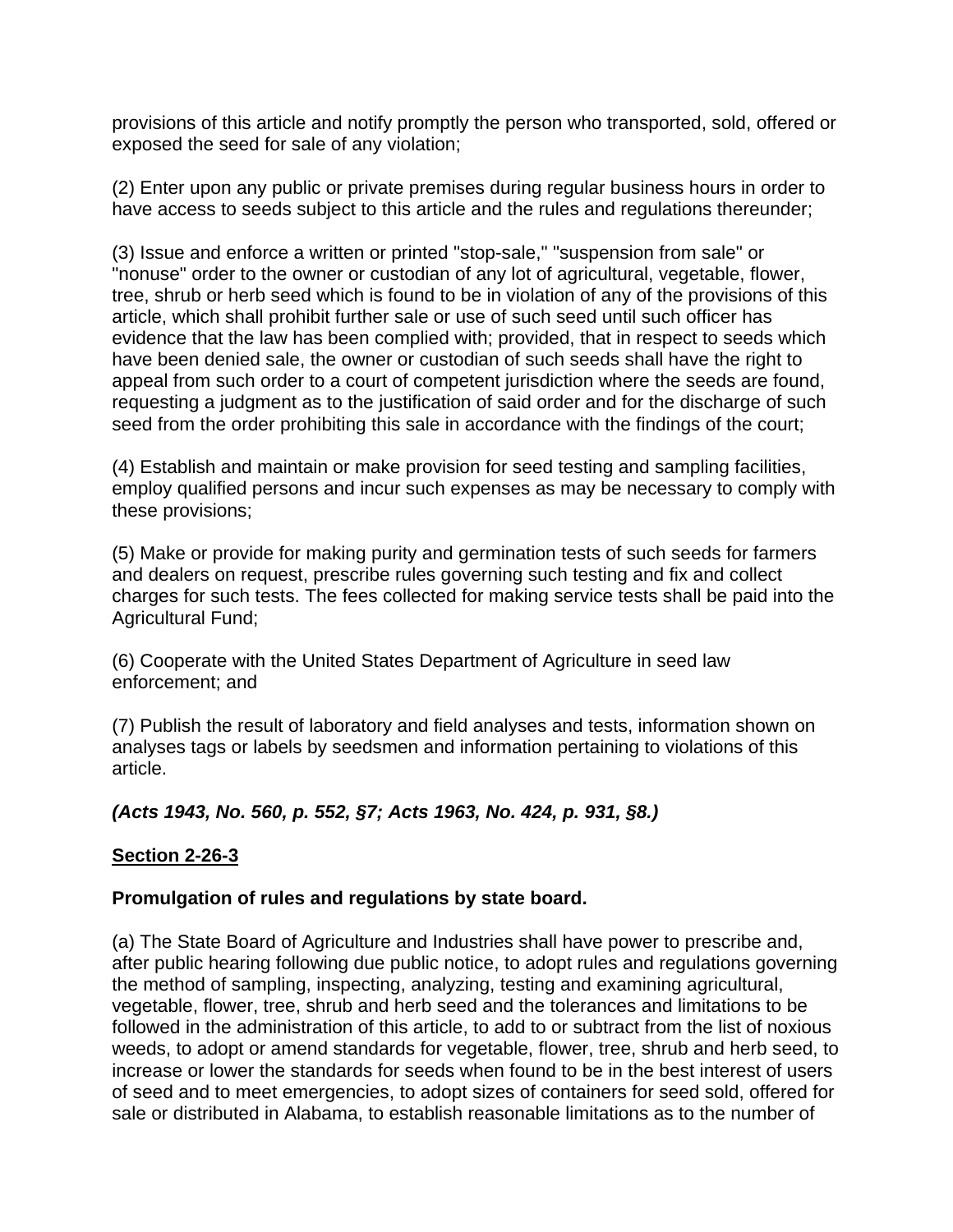bags or other containers of seed in any one lot of seed sold, offered for sale or distributed in Alabama and such other rules and regulations as may be reasonably necessary to carry out the evident intent and purposes of this article and to secure its efficient administration and enforcement.

(b) The board shall also be authorized to adopt rules and regulations to govern and control the sale or offering for sale of any seed which may be labeled and sold as feed or feed grain where such feed or grain is or may be used for planting purposes. The board is authorized to adopt rules, regulations and recommendations of the Association of Seed Control Officials of the Southern States; provided, that such recommendations are not in conflict with the provisions of this article.

(c) The board shall also be authorized to adopt rules and regulations which will prohibit any false or misleading labeling, false or misleading advertising or other false or misleading representations with respect to sale, handling, labeling or distribution of any agricultural, vegetable, flower, tree or herb seed sold, offered for sale or distributed in Alabama where the sale of such seed is subject to any of the provisions and requirements of the Plant Variety Protection Act of the Congress of the United States.

## *(Acts 1943, No. 560, p. 552, §6; Acts 1963, No. 424, p. 931, §7; Acts 1975, No. 741, §3.)*

## **Section 2-26-4**

#### **Establishment of seed division and testing laboratory; powers and duties thereof; enforcement of rules and regulations as to sale or distribution of tree or shrub seed.**

(a) There shall be established within the Department of Agriculture and Industries a seed division which shall maintain facilities, equipment and qualified personnel to perform the seed testing, sampling and analysis work required to execute the provisions and requirements of this article. The seed division established and created under this section shall also perform the administrative, clerical and other work incident to the administration and enforcement of the provisions and requirements of this article and such seed testing and administrative duties shall not be performed by any other division of the Department of Agriculture and Industries; except, that the State Board of Agriculture and Industries shall have the authority to enter into an agreement delegating the responsibility for the testing of tree and shrub seed to the United States Forest Service or any other seed laboratory designated and approved by the State Board of Agriculture and Industries.

(b) The responsibility for the enforcement of the rules and regulations governing the sale or distribution of tree or shrub seed within the state shall be the sole responsibility of the state Department of Agriculture and Industries.

*(Acts 1963, No. 424, p. 931, §9.)*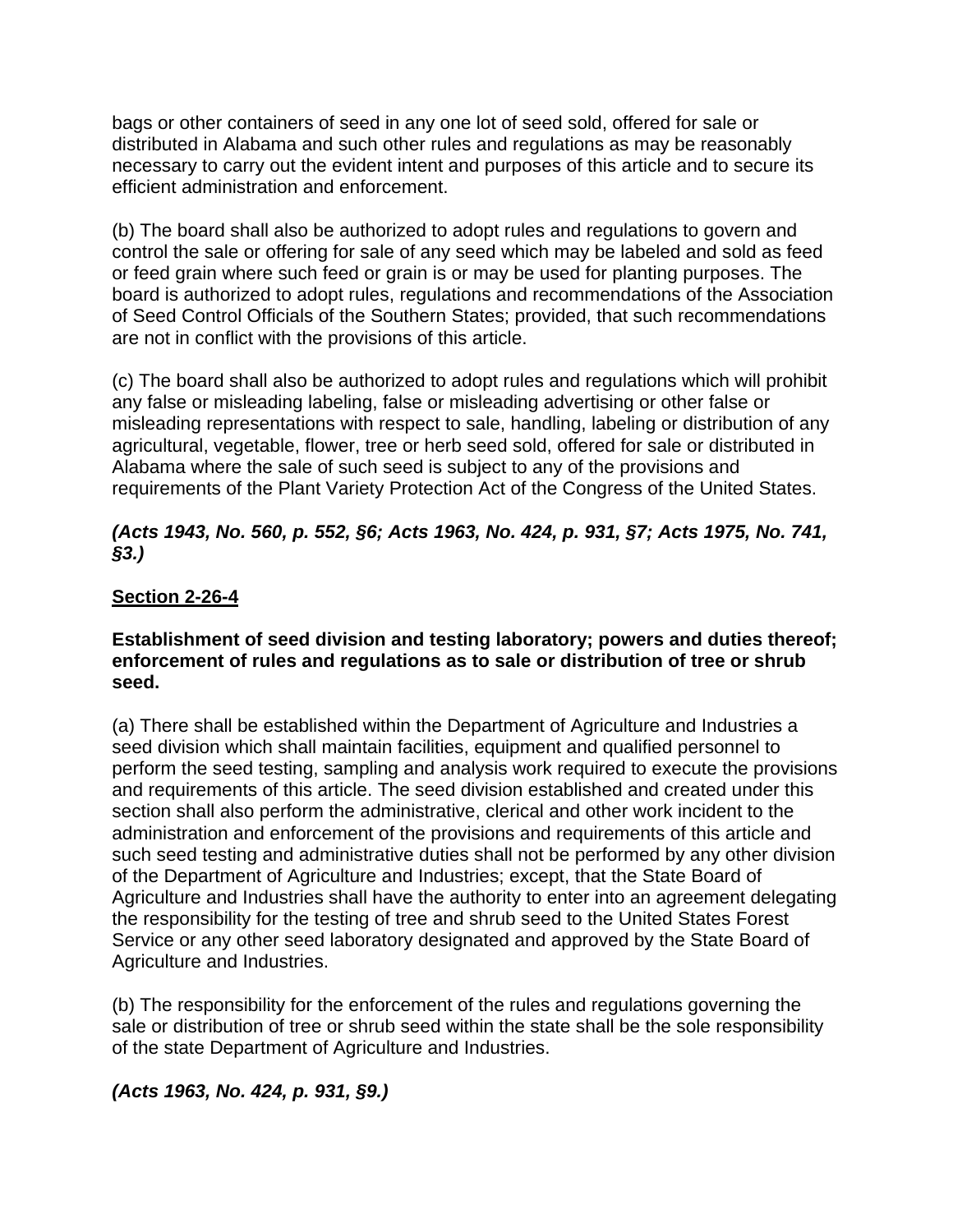### **Section 2-26-5**

### **Annual permit fees.**

(a) Every person who sells, offers for sale, exposes for sale, distributes or solicits orders for the sale of any agricultural, vegetable, herb, tree, shrub, or flower seed to retail seed dealers, farmers, or to others who use or plant such seed in the State of Alabama shall, before selling or offering such seed for sale or distributing or soliciting orders for the sale of such seed and on or before January 1 of each year secure an annual permit from the Commissioner of Agriculture and Industries to engage in such business. Seed dealers and other sellers of seed shall apply for an annual permit upon forms prescribed by the commissioner, and such permit shall be issued upon the payment of the following permit fees when the application is in proper form:

(1) For each person engaged in selling seed at retail in closed containers or packets of eight ounces or less displayed on a supplemental container display, a permit fee established by the Board of Agriculture and Industries, not to exceed seven dollars fifty cents (\$7.50) for each such display, the fee to be deposited to the benefit of the Agricultural Fund in the State Treasury;

(2) For each person selling seed to retail seed dealers, farmers, or others who use or plant the seed, not displayed on a supplemental container display, a permit fee for each place of business, or each representative or representatives, where such person does not maintain an established place of business in Alabama, shall be based on gross receipts from the sale of such seed for the last preceding year in Alabama established by the Board of Agriculture and Industries within the range of the schedule set out below as follows:

| <b>Gross Receipts</b>                                                | <b>Permit Fee</b>   |
|----------------------------------------------------------------------|---------------------|
| 1. Receipts of \$2,500.00 or less                                    | $$5.00 - $15.00$    |
| 2. Receipts of \$2,500.01 through \$25,000.00                        | $$25.00 - $50.00$   |
| 3. Receipts of \$25,000.01 through \$50,000.00                       | $$50.00 - $75.00$   |
| 4. Receipts of \$50,000.01 through \$100,000.00                      | $$100.00 - $150.00$ |
| 5. Receipts of \$100,000.01 through \$200,000.00 \$200.00 - \$300.00 |                     |
| 6. Receipts of \$200,000.01 through \$300,000.00 \$300.00 - \$400.00 |                     |
| 7. Receipts of \$300,000.01 through \$400,000.00 \$400.00 - \$500.00 |                     |
| 8. Receipts of \$400,000.01 through \$500,000.00 \$500.00 - \$600.00 |                     |
| 9. Receipts of more than \$500,000.00                                | \$600.00 - \$700.00 |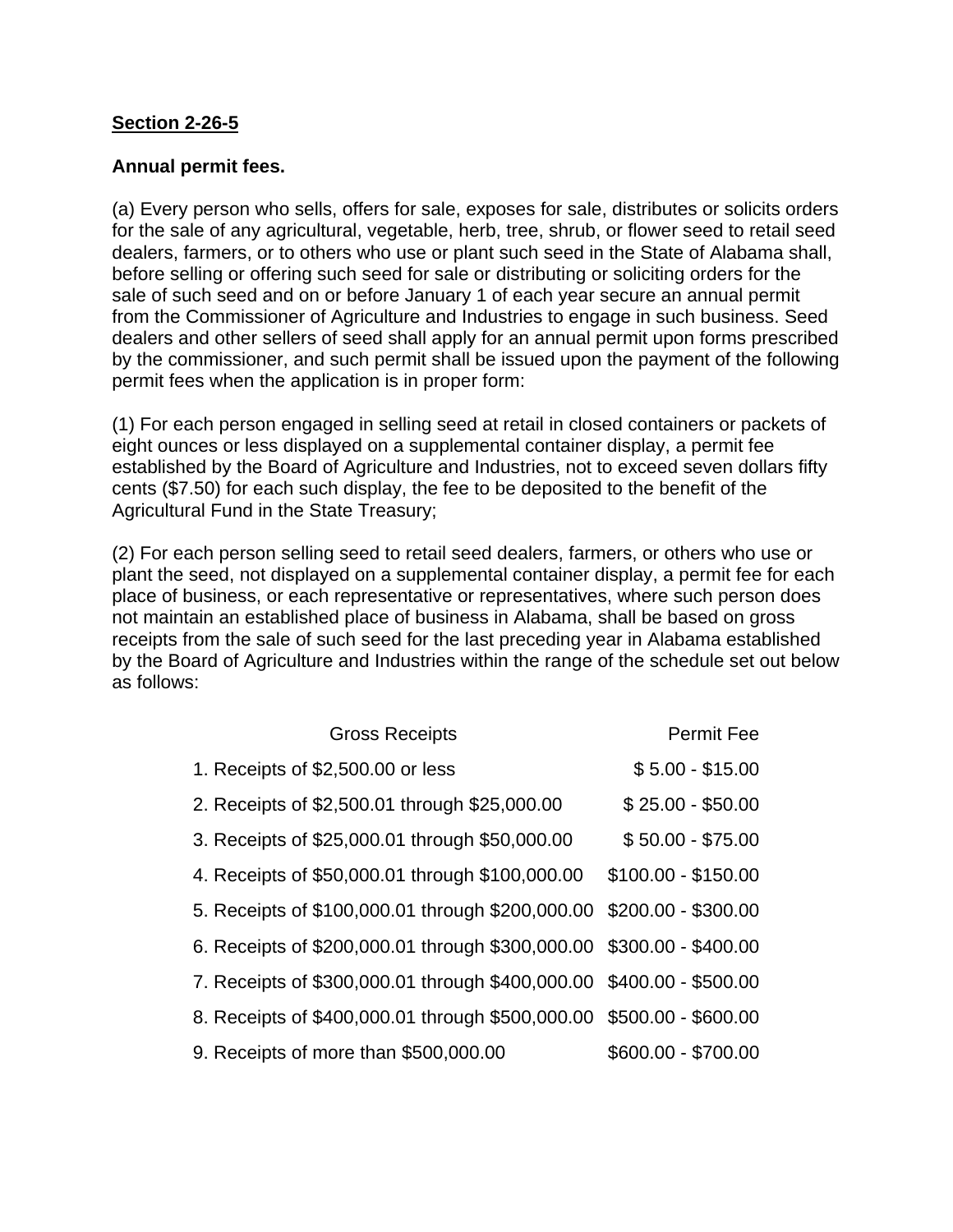(3) For places of business not previously in operation, the fee shall be based on anticipated gross receipts for the first year of business. Out-of-state seed sellers not previously selling seed in Alabama which sell or distribute seed through a representative soliciting orders in Alabama shall not be required to pay the required permit fee for their first year of operation in the State of Alabama.

(b) Any person selling seed who also sells seed in closed containers or packets of eight ounces or less from a rack display shall be required to pay only the permit fee required by subdivision (2) of subsection (a) of this section.

(c) Persons engaged in the operation of seed cleaning or processing plants, including peanut shellers, seed treaters and corn processors, and persons who purchase seed and process such seed for resale shall be required to obtain a permit as required under this section if such persons clean and/or process or treat seed at their plant, and the annual fee to be paid therefor shall be established by the Board of Agriculture and Industries not to exceed one hundred dollars (\$100); provided, that if such persons shall sell seed to retail seed dealers, farmers, or to others who use or plant such seed they shall also be required to pay the annual permit fee required under subdivision (2) of subsection (a) of this section in addition to the annual permit fee.

(d) A broker, as defined in this subsection, shall obtain an annual permit as required by this section and pay the fee required under subdivision (2) of subsection (a) for a person selling seed. The term "broker" as used in this subsection means a person domiciled in Alabama or who solicits business in Alabama who acts as agent for or otherwise represents another person for compensation in negotiating the sale or purchase of agricultural, vegetable, flower, tree, shrub, or herb seed.

(e) Any permit issued under this section shall be valid and effective until January 1 next succeeding the date of issuance. The permit fee levied under this section shall be in addition to all other fees, licenses, taxes, and other similar charges or fees now levied by law for the sale of seed in Alabama. All fees collected under this section and all amounts collected as fines imposed under the penalty provisions of this article shall be paid into the Agricultural Fund of the State Treasury for use in the administration and enforcement of the provisions of this article. Amounts collected under this section as an improper or illegal collection or overpayment may be refunded to the person entitled thereto in accordance with Section 2-1-6.

(f) A permit as required under this section shall be obtained by a person for each place of business at which such person is engaged in the sale of seed and for each separate operation where seed are cleaned, treated, or otherwise processed unless such place of business is an integral part of one business or operation. All permit fees due under this section shall be delinquent if not paid within 30 days from the date on which the permit fee is due, and the commissioner is authorized to add a delinquent penalty of 10 percent to the amount of the permit fee due under this section. The permit fee levied under this section shall be paid by all agricultural cooperative marketing and purchasing associations, and the exemption allowed such organizations pursuant to Section 2-10-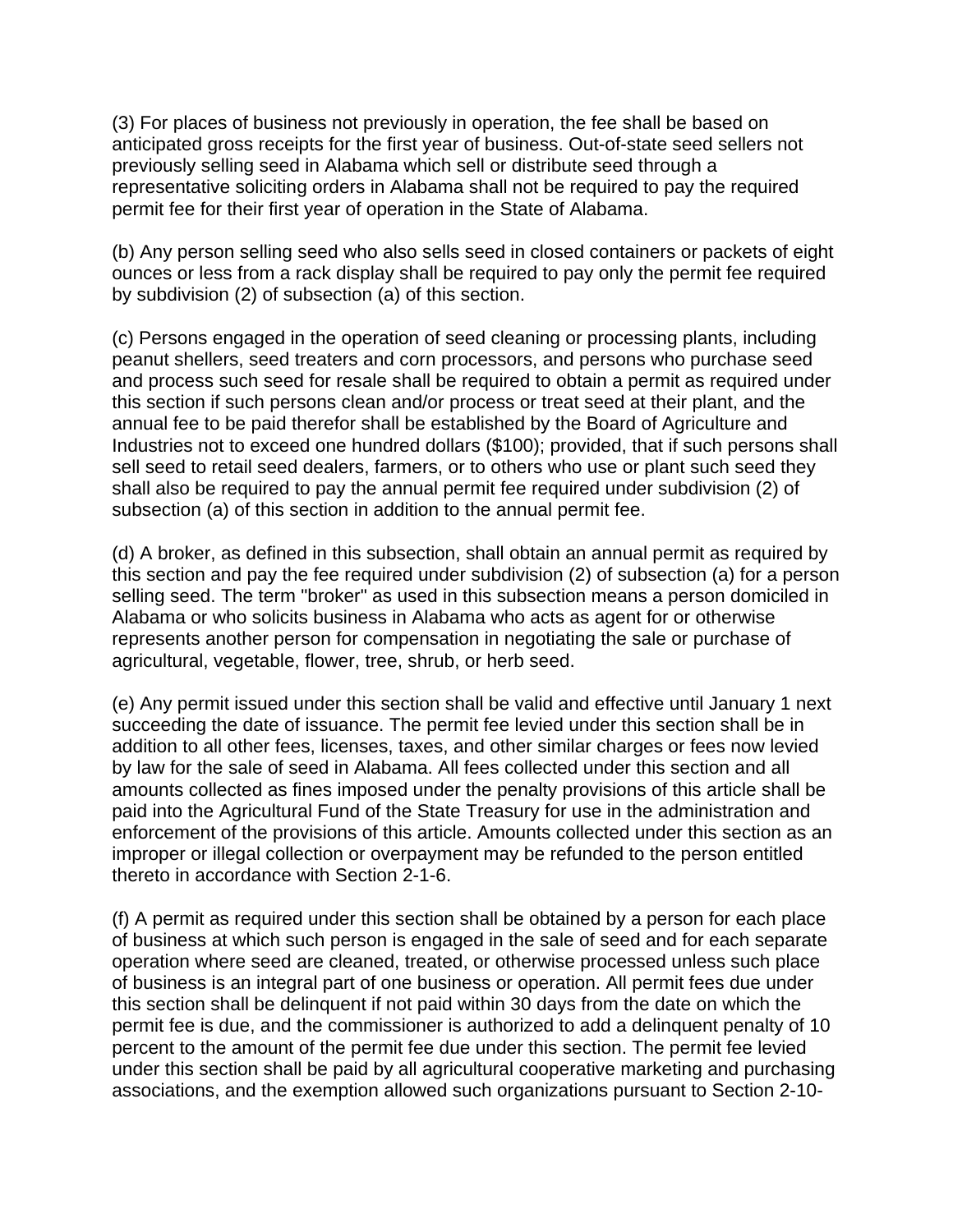105 or any other exemption statute shall not relieve such cooperative organizations from the payment of the permit fee levied under the provisions of this section.

(g) Farmers or producers of agricultural, vegetable, flower, tree, shrub, or herb seed who sell uncleaned, unprocessed, unpackaged, and unlabeled seed of their own production only and do not sell seed received or purchased from other sources shall not be required to obtain a permit or pay any fee required under this section; provided, that any farmer who sells cleaned, processed, packaged, and labeled seed to retail seed dealers, farmers, or to others who use or plant such seed where the total amount of the sale price thereof is in excess of \$3,000.00 in any one year shall be required to obtain a permit and pay the fee required by subdivision (2) of subsection (a) of this section; provided, that the first \$3,000.00 worth of cleaned, processed, packaged, and labeled seed of any farmer shall be exempted from the computation of gross receipts in determining the amount of the permit fee.

## *(Acts 1963, No. 424, p. 931, §10; Acts 1965, 2nd Ex. Sess., No. 118, p. 163; Acts 1971, No. 1951, p. 3168; Act 2004-516, p. 996, §1.)*

## **Section 2-26-6**

#### **Injunctive proceedings to restrain persons selling, processing, cleaning, etc., seed without permit.**

Any person required to secure a permit as provided under Section 2-26-5 who fails or refuses to apply for and obtain such a permit and pay the fee therefor may be restrained from engaging in the sale of agricultural, vegetable, flower, tree, shrub or herb seed or from operating a seed cleaning, shelling, delinting or processing plant. In addition to the penalty provided in this article, the Commissioner of Agriculture and Industries may file a petition in the circuit court for a temporary restraining order or permanent injunction or both; and, for cause shown, the court shall have jurisdiction to restrain or enjoin any person from engaging in the sale of seed without securing the permit as required under this article. Such temporary restraining order or permanent injunction shall be issued without bond.

## *(Acts 1963, No. 424, p. 931, §11.)*

## **Section 2-26-7**

#### **Requirements as to labeling of containers in which seed sold, distributed, etc.**

(a) Agricultural seed.

(1) Each container of agricultural seed in excess of two pounds which is sold, offered for sale, exposed for sale or distributed within this state for planting or sowing purposes shall have attached thereto in a conspicuous place a plainly written in ink or printed label of a size not less than 2 3/8 x 4 3/4 inches in the English language, giving information for the following items: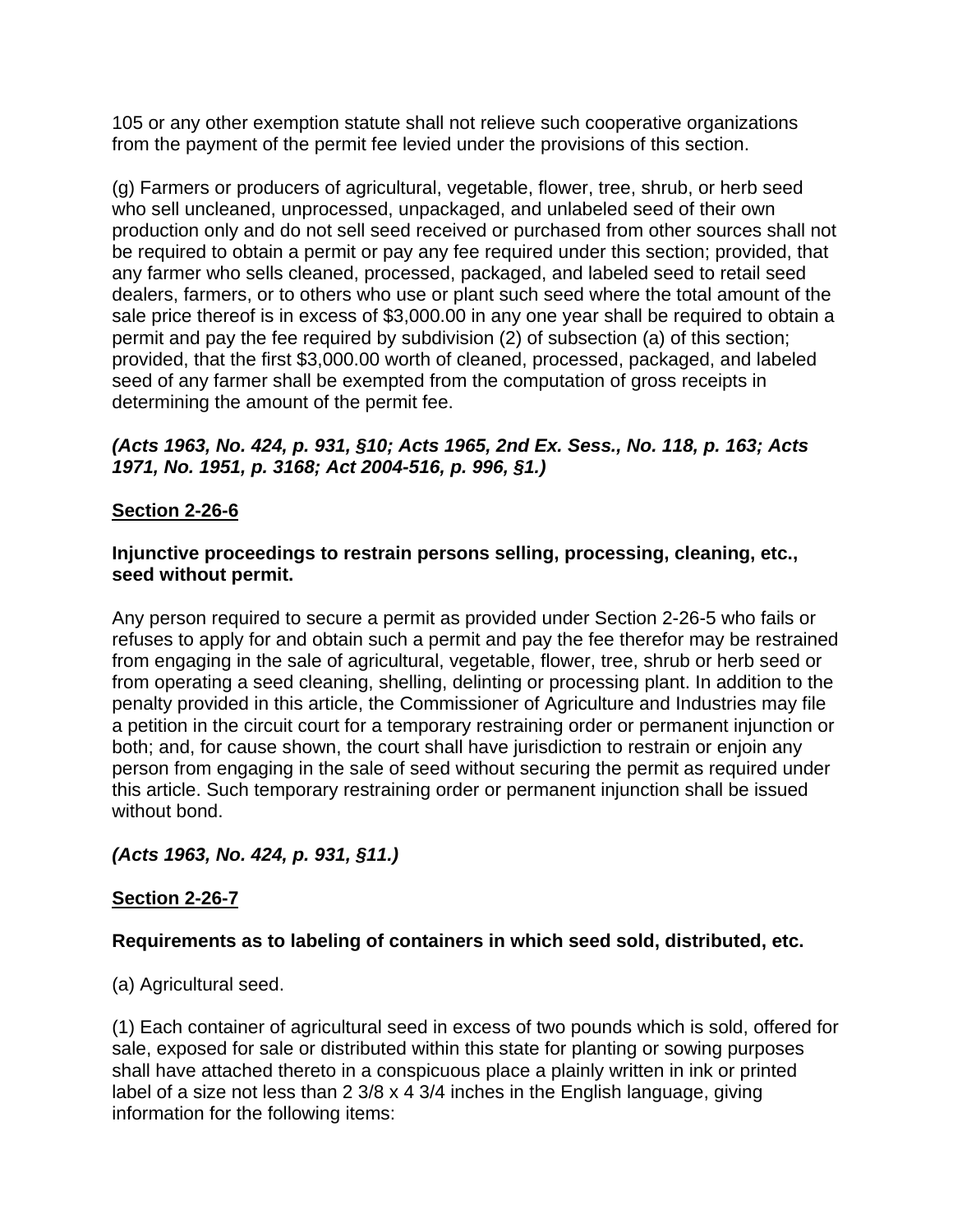a. Commonly accepted name, kind and variety (of those crops for which commercial varieties have been developed) of each agricultural seed component in excess of five percent of the whole, subject to tolerances as provided in Section 2-26-3, and the percentage by weight of each in the order of its predominance. Where more than one component is required to be named, the word "mixture" or the word "mixed" shall be shown conspicuously near the top of the label or tag in type of not less than 8 point;

b. Lot number or other lot identification;

c. Origin or place where grown;

d. Percentage by weight of all weed seeds; provided, that not more than two percent weed seeds may occur in any lot of seed; provided further, that the State Board of Agriculture and Industries is authorized to reduce this percentage and the State Board of Agriculture and Industries is also authorized to exempt certain seeds from this requirement; and provided further, that such seed that may be exempted shall not exceed five percent weed seed;

e. Percentage by weight of agricultural seeds other than those required to be named on the label;

f. Percentage by weight of inert matter;

g. The name and rate of occurrence per pound of the whole for each kind of noxious weed seed provided that the limits under Section 2-26-11 are not exceeded. All determinations of noxious weed seeds are subject to tolerances and methods of determination prescribed in the rules and regulations under this article;

h. Percentage of germination, exclusive of hard seed, percentage of hard seed, when present, and the calendar month and year the test was completed to determine such percentages; provided, that such seed shall not germinate below the minimum standards to be found under Section 2-26-11;

i. Net weight;

j. Name and address of the person who labeled said seed or who sells, offers or exposes it for sale or distribution within this state; and

k. The name and address, for hybrid seed corn, of the person who grew the seed or is responsible for its distribution and the name or designation under which each lot of seed will be sold.

(2) All information required on the analysis tag or label shall be placed on one side of the tag without intervening matter which obliterates, defaces or contradicts the analysis. Information required under subsection (e) of this section hereof for treated seed may be shown on the face of the analysis tag. The State Board of Agriculture and Industries pursuant to rules and regulations is authorized to permit the required labeling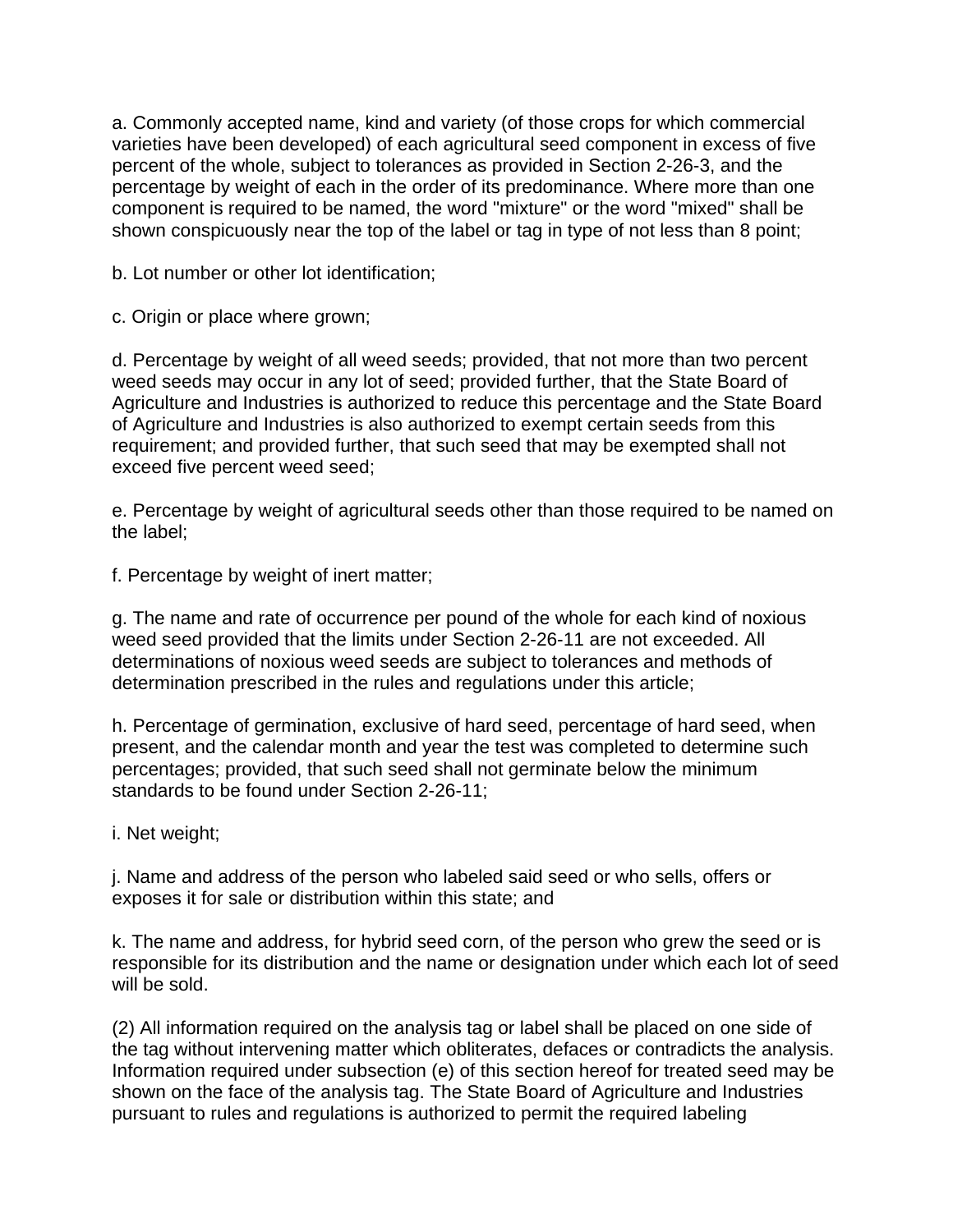information to be placed on the bag or container if found to be in the best interest of Alabama agriculture.

(b) Vegetable seed.

(1) All vegetable seed, including beans, peas, edible soybeans, edible cowpeas and corn, shall be labeled to show:

a. Name of kind and variety,

b. Net weight,

c. Lot identification,

d. Percentage of germination, exclusive of hard seed,

e. Date of germination test, and

f. Name and address of person responsible for the information.

(2) For seed which germinate less than the standard last established by the State Board of Agriculture and Industries, the packet or container shall be labeled to also contain the words "below standard" in not less than 12 point type; provided, that the State Board of Agriculture and Industries shall also fix a minimum germination below which vegetable seed cannot be sold or offered for sale.

(3) If such seed contain weed seeds in excess of one half of one percent of the total or inert matter in excess of one percent or other crop seed in excess of one percent or any noxious weed seeds, a complete analysis must be given, showing information for all the items required under the labeling requirements for agricultural seed in subdivision (1) of subsection (a) of this section.

(c) Flower and herb seed. Every separate package of flower or herb seed sold, offered for sale or exposed for sale in this state for seeding purposes shall be labeled to show:

(1) Name of kind and variety,

(2) Year for which seed were packed for sale, and

(3) Name and address of the person responsible for the information given.

(d) Tree and shrub seed. Each bag or container must be labeled to comply with the rules and regulations promulgated by the State Board of Agriculture and Industries.

(e) Treated seed. Any seed or any mixture thereof for seeding purposes that has been treated shall have shown on a label or tag in type no smaller than one-fourth inch bold face type to indicate that the seed has been treated and such label shall also state the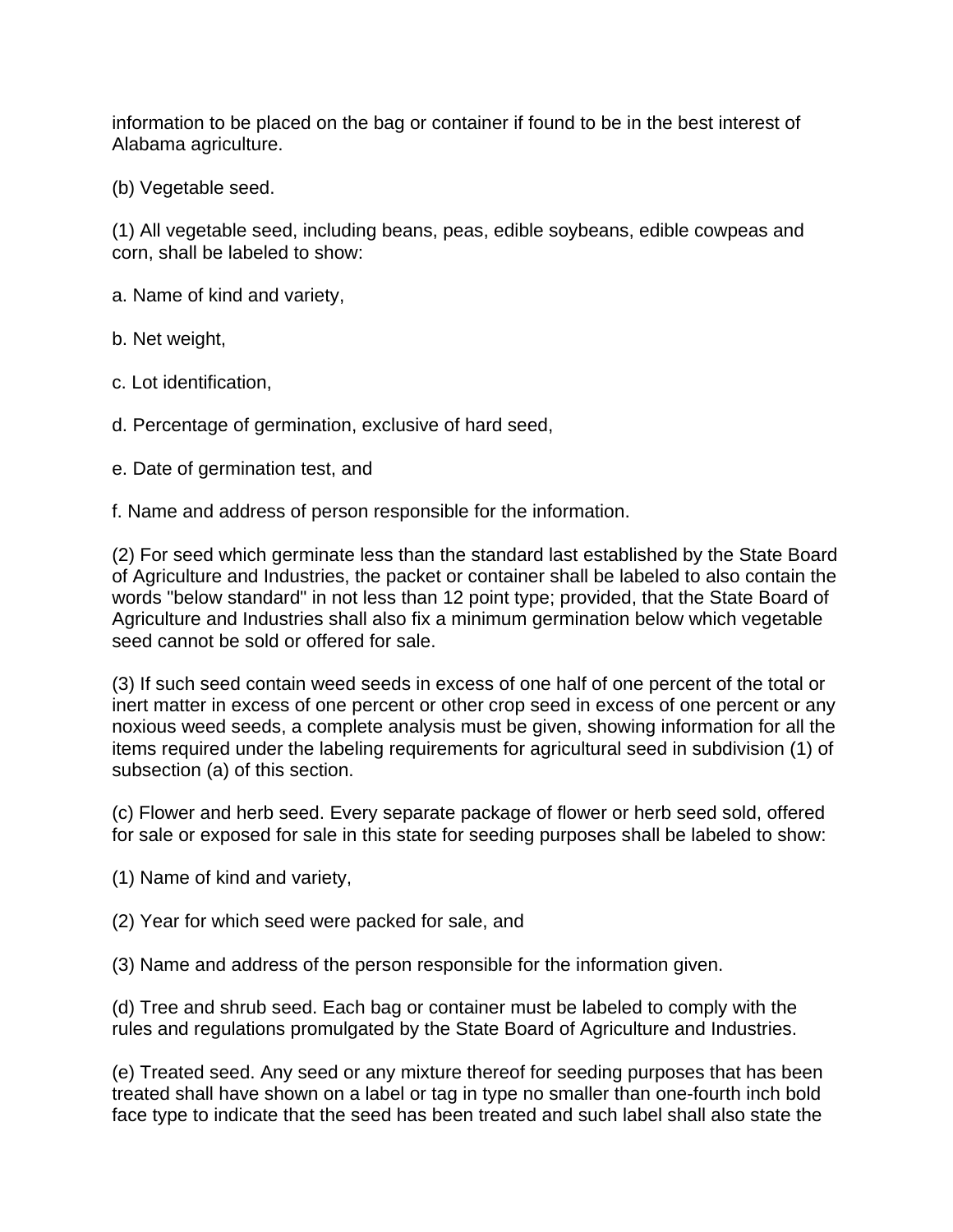commonly accepted, coined, chemical or abbreviated chemical (generic) name of any substance or a description of any process (other than application of a substance) used in such treatment in accordance with this section. Seed treated with mercurials or similar toxic substances shall be labeled to show "treated with poison" or "poison treated," and such statement shall appear in bold face type of not less than one-fourth inch. These words shall be printed in heavy red type. The label shall also show a representation of a skull and crossbones which may be shown on the tag bearing the analysis information or on a separate tag or on the container. If the substance used in such treatment in the amount remaining with the seed is harmful to humans or other vertebrate animals, the label shall also contain additional information as required under regulations of the State Board of Agriculture and Industries.

## *(Acts 1943, No. 560, p. 552, §2; Acts 1953, No. 736, p. 997, §1; Acts 1963, No. 424, p. 931, §2.)*

## **Section 2-26-8**

## **Analyses and interpretations of seeds.**

Analyses and interpretations shall be in accordance with the rules and regulations prescribed by the Association of Official Seed Analysts.

## *(Acts 1943, No. 560, p. 552, §1; Acts 1963, No. 424, p. 931, §1.)*

## **Section 2-26-9**

#### **Requirements as to certification, etc., of hybrid seed corn sold or offered for sale.**

No hybrid seed corn shall be sold or offered for sale unless it is certified by a recognized seed certifying agency or produced by a person having a bona fide corn breeding program. The State Board of Agriculture and Industries shall be authorized to determine whether certain corn breeding programs constitute a bona fide program to comply with this requirement.

#### *(Acts 1963, No. 424, p.931, §4.)*

#### **Section 2-26-10**

**Maintenance, inspection, etc., of records as to receipt, sale and delivery of seeds generally; maintenance of sales records by retail sellers; maintenance of bills of lading, waybills, etc., by trucks, etc., transporting seed for sale, etc.; auditing of records of receipts, sales and deliveries of seeds.** 

(a) Records of receipts, sale and delivery of all seed, other than retail sales and deliveries by a dealer, except as provided in subsection (b) of this section, shall be kept readily accessible for examination by an authorized agent of the Department of Agriculture and Industries. These records shall include invoices, bills of lading or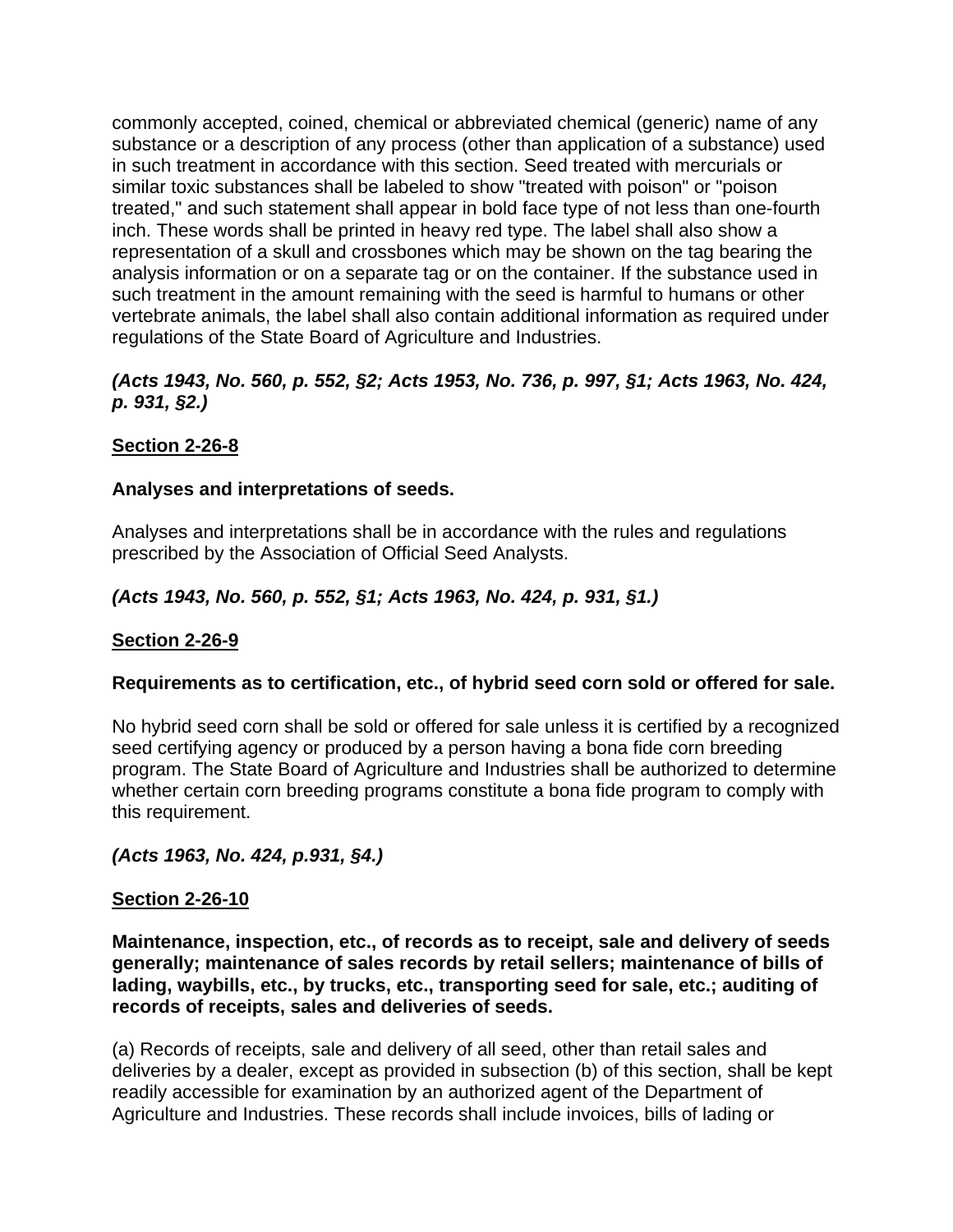transportation records and a copy of the labeling information, and these records must show the lot numbers. Such records must be made available to the inspectors within 10 days after receipt of seeds which said records cover. Such records as are surrendered shall be duplicated and a copy left with the owner or party in question. Records shall be kept by the dealer for a period of three years; except, that a file sample of each lot of seed shall be kept for one year after final disposition of the lot in order to carry out the purpose of effective administration of this article.

(b) All retail seed sales having a value in excess of an amount to be fixed by the State Board of Agriculture and Industries shall be accompanied by an invoice or a sales ticket issued by the seller bearing the name and address of the seller and purchaser, the kind and variety of seed sold, the quantity of seed in each lot and the lot number or numbers for each kind and variety of seed sold or delivered. Such sales records shall be kept by the retail seller for a period of one year following sales, and such records shall be made available for inspection and examination by the Commissioner of Agriculture and Industries or his authorized agent upon request. Such records shall also be made available to any committee created by law for investigation and arbitration purposes for its examination and review.

(c) Trucks and other motor conveyors transporting seed for sale, to be sold to consumers or distributed, and using the Alabama public highways shall have available for examination at any time by an authorized agent of the Department of Agriculture and Industries a bill of lading, waybill or a delivery receipt showing the name of shipper or party from whom purchased, the name and address of the party to whom the seed is to be delivered, the kind and amount of each separate kind of seed, except that all vegetable seed can be grouped as "garden seed," and the name of the truck line or other carrier making delivery of the seed. A copy of the bill of lading, invoice or delivery receipt shall be left with the consignee.

(d) Records of receipts, sales and deliveries of all seed sold in Alabama shall be kept readily accessible for auditing by an authorized agent of the Department of Agriculture and Industries at reasonable times during business hours to determine whether sellers of seed comply with Section 2-26-5 with respect to payment of the permit fee required thereunder, and such information as obtained shall be treated as confidential, and no employee shall divulge the information obtained from such an audit, but nothing in this subsection shall be construed to prevent the commissioner, his authorized agents or employees or a committee created by law for investigation and arbitration purposes from having access to records for examination and review as authorized by subsection (a) of this section.

## *(Acts 1943, No. 560, p. 552, §5; Acts 1963, No. 424, p. 931, §6; Acts 1975, No. 741, §2.)*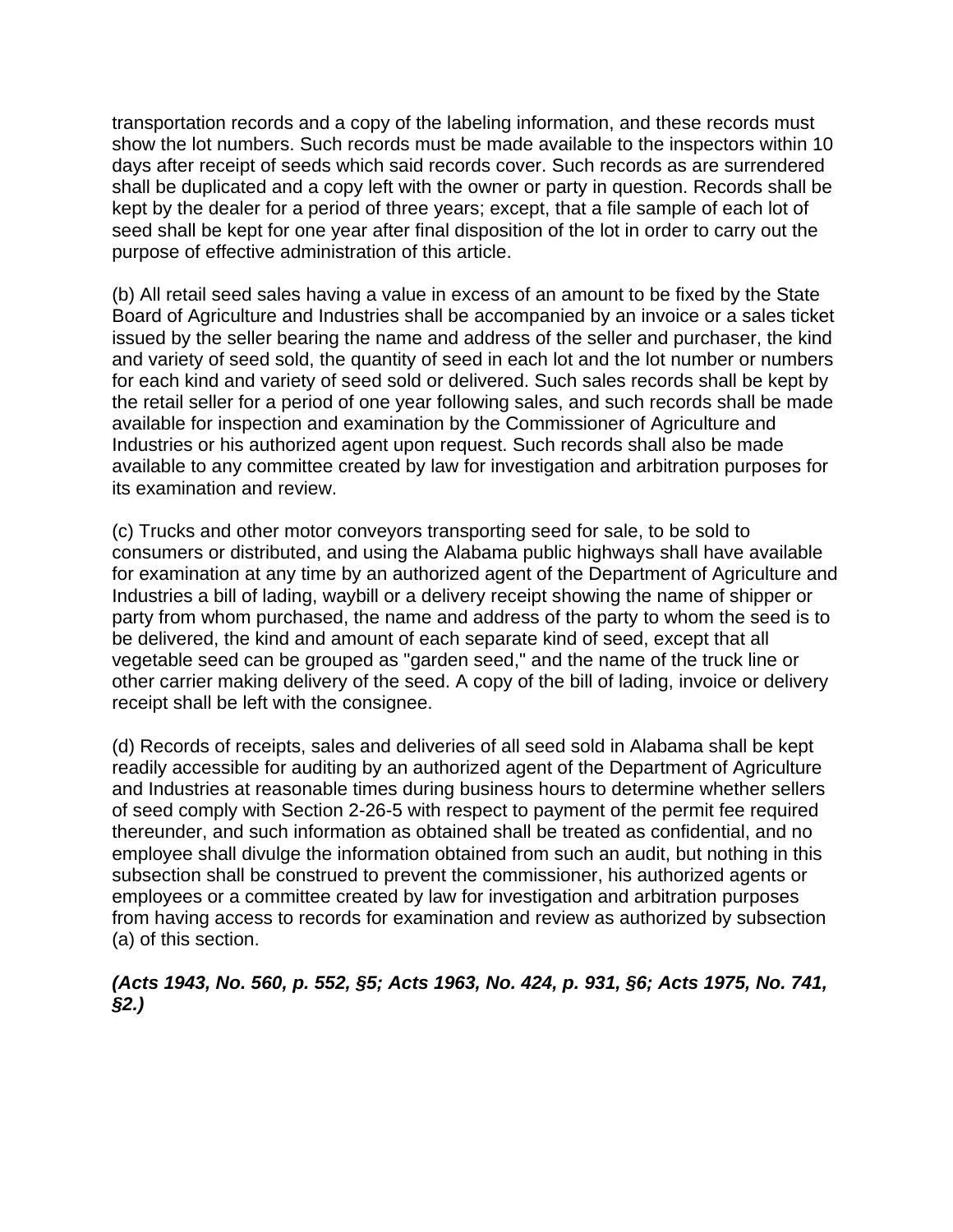## **Section 2-26-11**

### **Prohibited acts.**

(a) It shall be unlawful for any person to sell, offer for sale, expose for sale or distribute within this state:

(1) Any agricultural or vegetable seed unless the test to determine the percentage of germination required by Section 2-26-7 shall have been completed within a nine-month period, exclusive of the calendar month in which the test was completed, immediately prior to sale or offering for sale, transportation or distribution; provided, however, that the State Board of Agriculture and Industries shall have authority under rules and regulations adopted under this article to prescribe a shorter required test period when deemed necessary to meet seasonal conditions with respect to certain seed; provided further, that the State Board of Agriculture and Industries shall also have authority pursuant to rules and regulations to prescribe a longer period of time for the test required to determine the percentage of germination for agricultural and vegetable seed labeled and packed in hermetically sealed containers, which shall not exceed 36 months after the month of test, and to prescribe the conditions and labeling requirements for the sale of such seed in hermetically sealed containers;

(2) Any agricultural, vegetable, herb, tree, shrub or flower seed not labeled in accordance with the provisions of this article, or having a false or misleading labeling;

(3) Any agricultural, vegetable, herb, tree, shrub or flower seed pertaining to which there has been a false or misleading advertisement;

(4) Any agricultural or vegetable seed containing prohibited noxious weed seeds or restricted noxious weed seeds in excess of limitations prescribed by the State Board of Agriculture and Industries;

(5) Any agricultural or vegetable seed containing weed seed in excess of two percent of the whole by weight, except as provided by the State Board of Agriculture and Industries pursuant to rules and regulations adopted for the occurrence of weed seeds:

(6) Any agricultural seed having a total percentage of germination and hard seed of less than 60, except Dallisgrass, Johnsongrass and seed released by the U.S.A. Customs, unless such percentage of germination is lowered or increased by the State Board of Agriculture and Industries as authorized under Section 2-26-2;

(7) Any agricultural, vegetable, flower, tree, shrub or herb seed unless the person selling, offering for sale or distributing such seed for sale has obtained an annual permit as required under Section 2-26-5;

(8) Oat or sorghum seed not complying with the regulations promulgated by the State Board of Agriculture and Industries controlling the sale and distribution of same;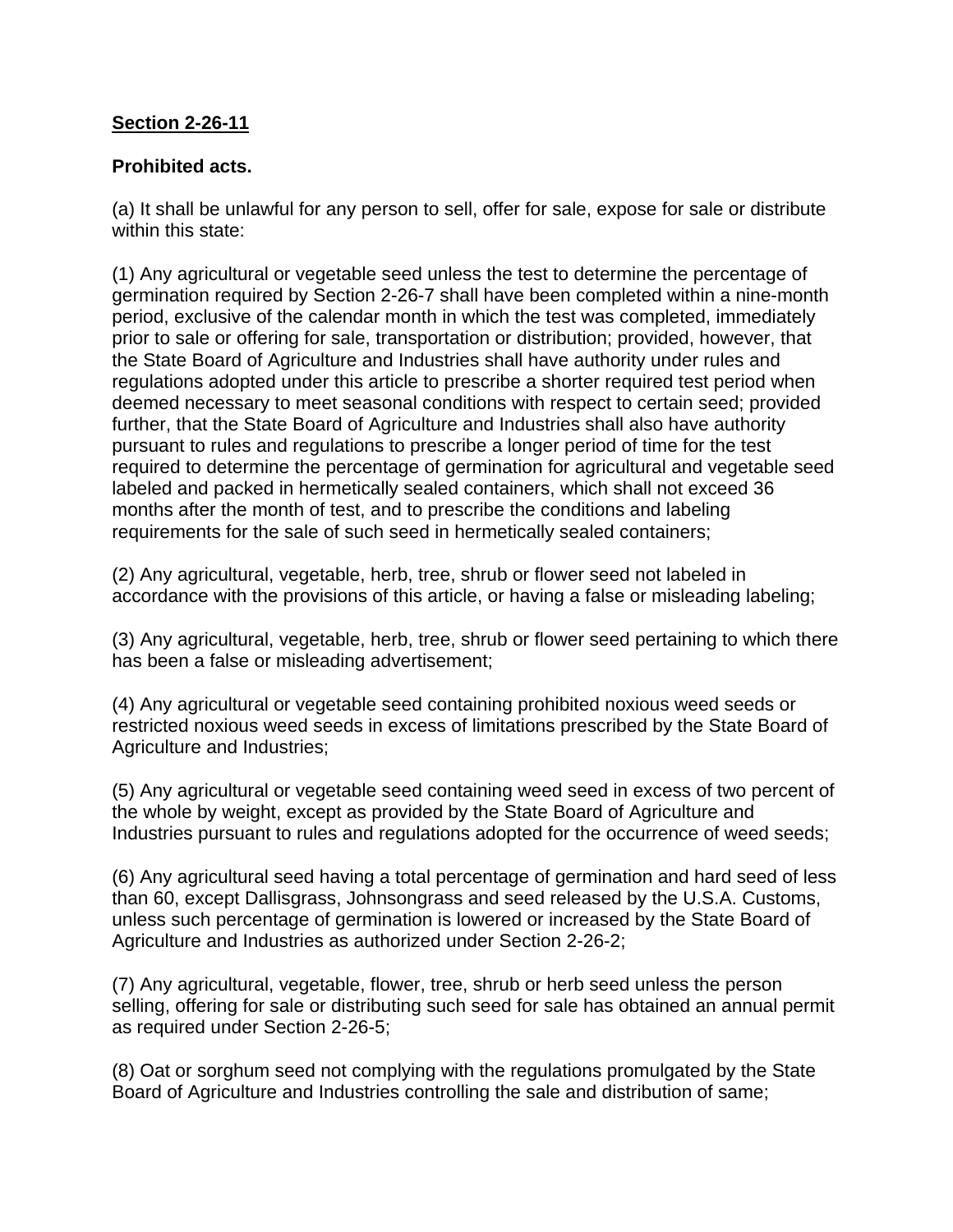(9) Any hybrid seed corn unless it is certified or produced as required under Section 2- 26-9; and

(10) Any tree or shrub seed not in compliance with the rules and regulations promulgated by the State Board of Agriculture and Industries.

(b) It shall be unlawful for any person within this state:

(1) To detach, alter, deface or destroy any label provided for in this article or the rules and regulations made and promulgated hereunder or to alter or substitute seed in a manner that may defeat the purpose of this article;

(2) To disseminate any false or misleading advertisement concerning agricultural, vegetable, herb, tree, shrub or flower seed in any manner or by any means;

(3) To hinder or obstruct in any way any authorized person in the performance of his duties under this article;

(4) To fail to comply with a "stop-sale," "suspension from sale" or "nonuse" order;

(5) To use a nonwarranty or disclaimer clause or limited warranty clause in any invoice, labeling or advertising which shall directly or indirectly deny or modify any information required by this article or regulations promulgated hereunder, nor shall any such clause relieve or exempt any person from any of the requirements of this article or regulations promulgated hereunder; or

(6) To violate or fail to comply with any rule or regulation promulgated and adopted by the State Board of Agriculture and Industries under authority of this article.

#### *(Acts 1943, No. 560, p. 552, §3; Acts 1953, No. 736, p. 997, §2; Acts 1963, No. 424, p. 931, §3; Acts 1975, No. 741, §1.)*

#### **Section 2-26-12**

#### **Suspension from sale, seizure and condemnation of articles not in compliance with provisions of article.**

Any lot of agricultural, vegetable, herb, tree, shrub or flower seed not in compliance with the provisions of this article shall be subject to suspension from sale, seizure and condemnation. The issuance of a "suspension from sale or use" or "stop-sale" order and seizure and condemnation of seed sold or offered for sale in violation of the provisions of this article shall be in accordance with Article 2 of Chapter 2 of this title.

#### *(Acts 1943, No. 560, p. 552, §;8; Acts 1963, No. 424, p. 931, §12.)*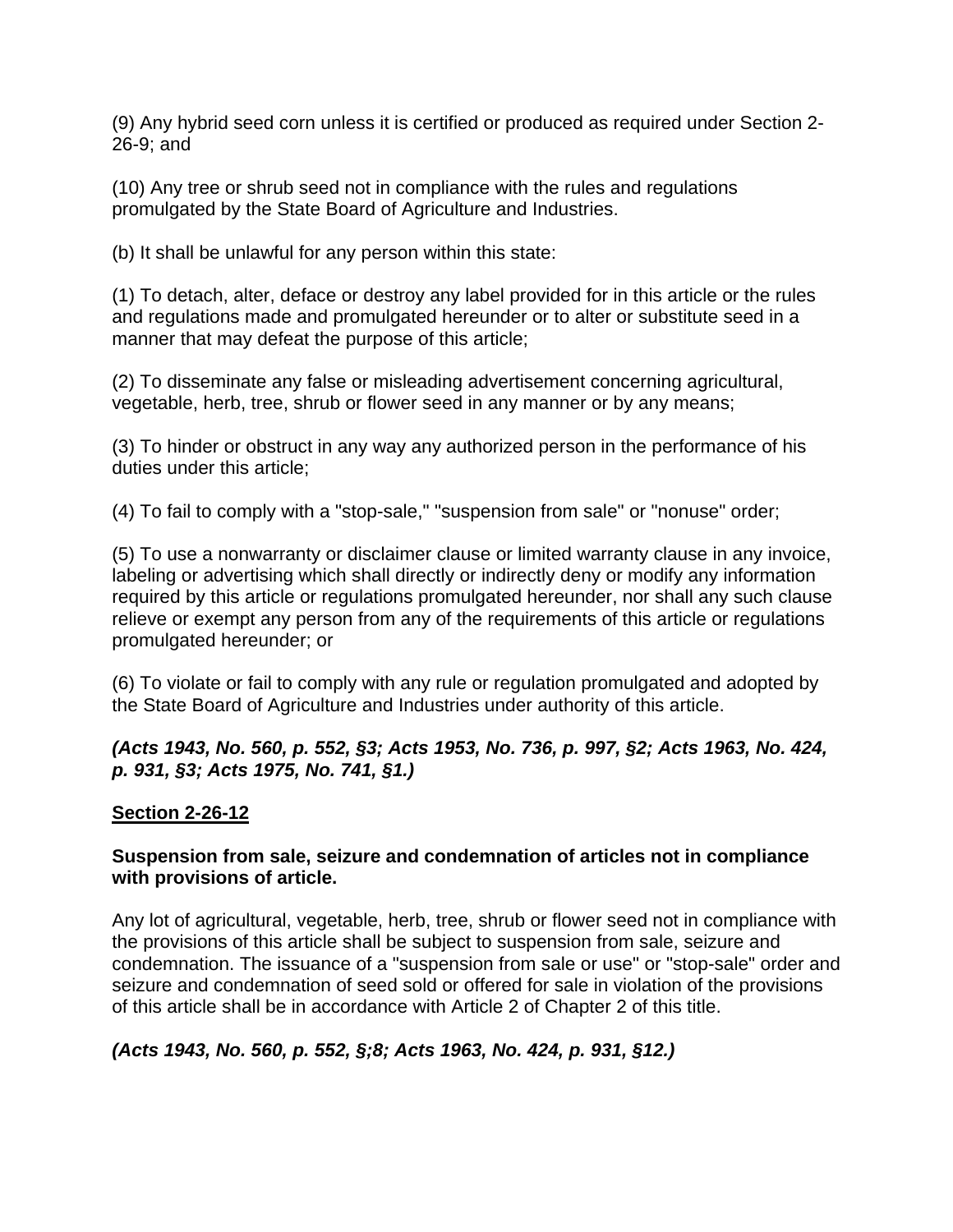## **Section 2-26-13**

#### **Violation of provisions of article or rules or regulations promulgated hereunder deemed misdemeanor.**

Any person who shall perform any of the acts which are declared to be unlawful by this article or who fails to perform any duty or requirements imposed by the provisions of this article or who violates any rule or regulation duly promulgated hereunder or who shall sell, offer for sale, distribute or solicit orders for agricultural, vegetable, herb, tree, shrub or flower seed without having a permit as required by this article shall be guilty of a misdemeanor and shall be punished as now prescribed by law for such offense.

## *(Acts 1943, No. 560, p. 552, §8; acts 1963, No. 424, p. 931, §13.)*

## **Section 2-26-14**

#### **Exemptions from article.**

The provisions of this article do not apply to:

(1) Seed when sold directly to and in the presence of the consumer and taken from the container properly labeled in accordance with the provisions of this article, but this provision shall in no way exempt the vendor from the analysis given on the tag or label attached to any container;

(2) Seed or grain not intended for sowing or planting purposes if proper indication of such intention is shown;

(3) Seed in storage in or consigned to a seed-cleaning or processing establishment for cleaning or processing; provided, that for seed to be processed and stored in the same room from which seed are delivered for planting, sowing or resale, each bag shall bear a label or there shall be displayed a large placard with the following words "For Processing - Not for Sale;" further provided, that seed held in storage for interstate shipment need be labeled only with a lot number supported by an analysis in office files; and provided further, that any labeling or other representations which may be made with respect to such seed shall be subject to this article;

(4) Seed produced in Alabama and sold by the farmer who produced such seed to another farmer with the provision that if such seed are advertised for sale by a paid advertisement or by free advertisement through publications of the Alabama Department of Agriculture and Industries such seed shall be subject to all of the requirements of this article; provided, however, that farmer-producers selling only their own production shall not be required to obtain the permit except as required under Section 2-26-5; or

(5) Seed sold or distributed by the grower thereof, unless such grower is also a dealer, to a local merchant in due course of trade and by such local merchant resold in due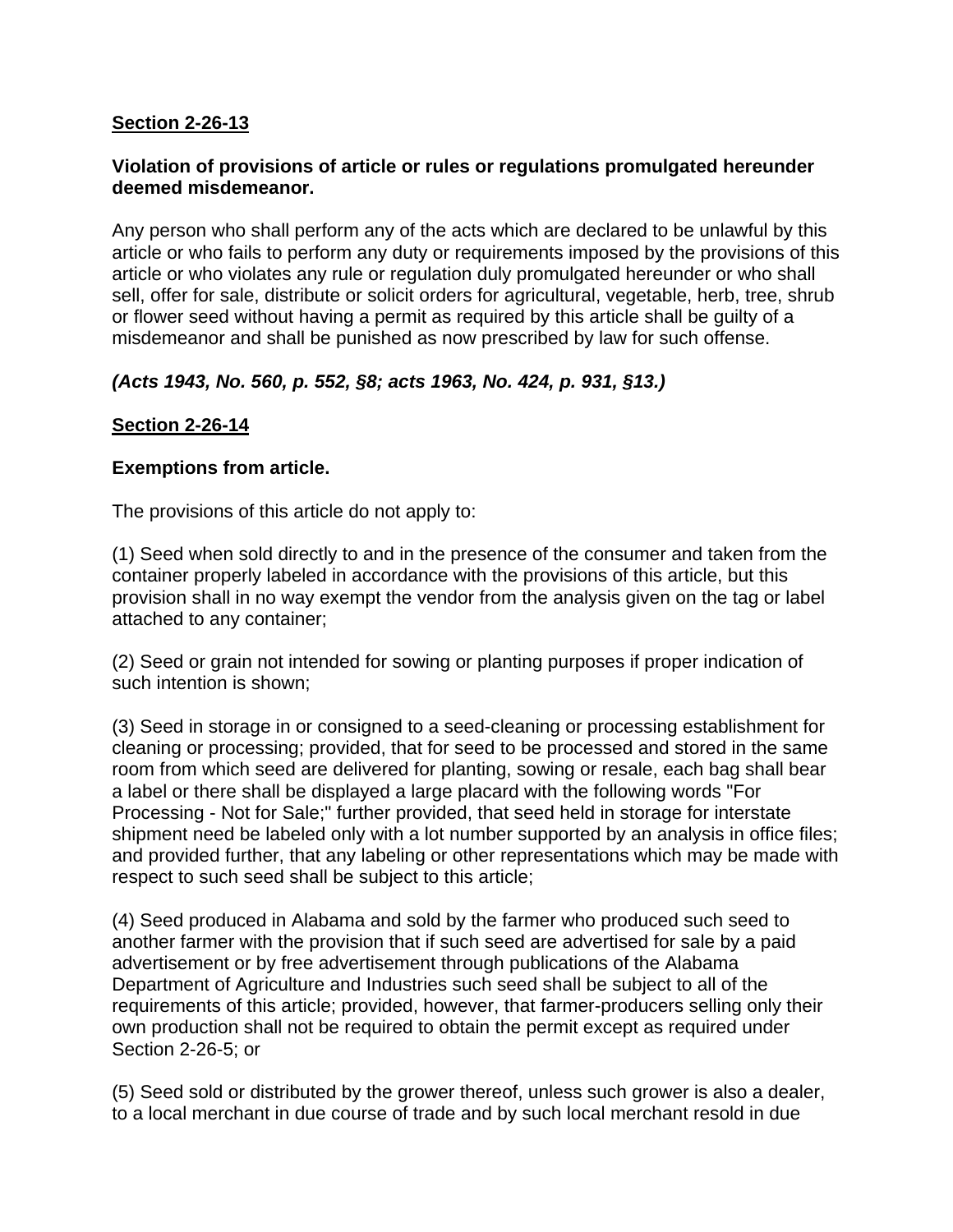course of trade, but without advertising and without holding himself as a dealer as defined in this article.

## *(Acts 1943, No. 560, p. 552, §4; Acts 1963, No. 424, p. 931, §5.)*

## **Section 2-26-15**

#### **Seed inspection fees; reporting.**

(a) The Board of Agriculture and Industries may adopt seed inspection fees. The department shall administer the inspection fees, prescribe and furnish forms, and require the filing of reports necessary for the payment of the inspection fees. The department may inspect the record of any person who sells or distributes seed for sale during the normal hours of business operation as it deems necessary.

(b) All fees collected under this section shall be deposited into the Agricultural Fund in the State Treasury. The commissioner may expend revenue raised by this section for the support of the Alabama State Seed Laboratory.

(c) Every person who sells or distributes seed for sale, whether in bulk or in containers, within the state or into the state for planting purposes, shall be assessed a seed inspection fee as established by the board.

(d) Every person who sells or distributes seed for sale shall do all of the following:

(1) Pay an inspection fee on the total number of pounds of seed sold within or into the state. Payment of the seed inspection fees shall be the responsibility of the person initiating the first sale of seed within or into the state.

(2) Maintain records, as required by the department, that accurately reflect the total pounds of seed subject to the fees that are handled, sold or offered for sale, or distributed for sale.

(3) File quarterly reports on forms provided or approved by the department, covering the total pounds of all sales of seed subject to the fee and sold during the preceding quarter. The reports and fees due shall be filed with the department no later than 30 days following the end of each calendar quarter.

(e) A person who sells or distributes seed for sale who does not file the quarterly report by the due date shall pay a penalty fee as provided by the regulations of the department. The penalty fee shall be waived if the seedsman obtains prior written approval from the department for a late filing and complies with the late filing requirements.

(f) The commissioner may suspend the permit or seek any remedy provided in Section 2-26-13, against any person subject to this section.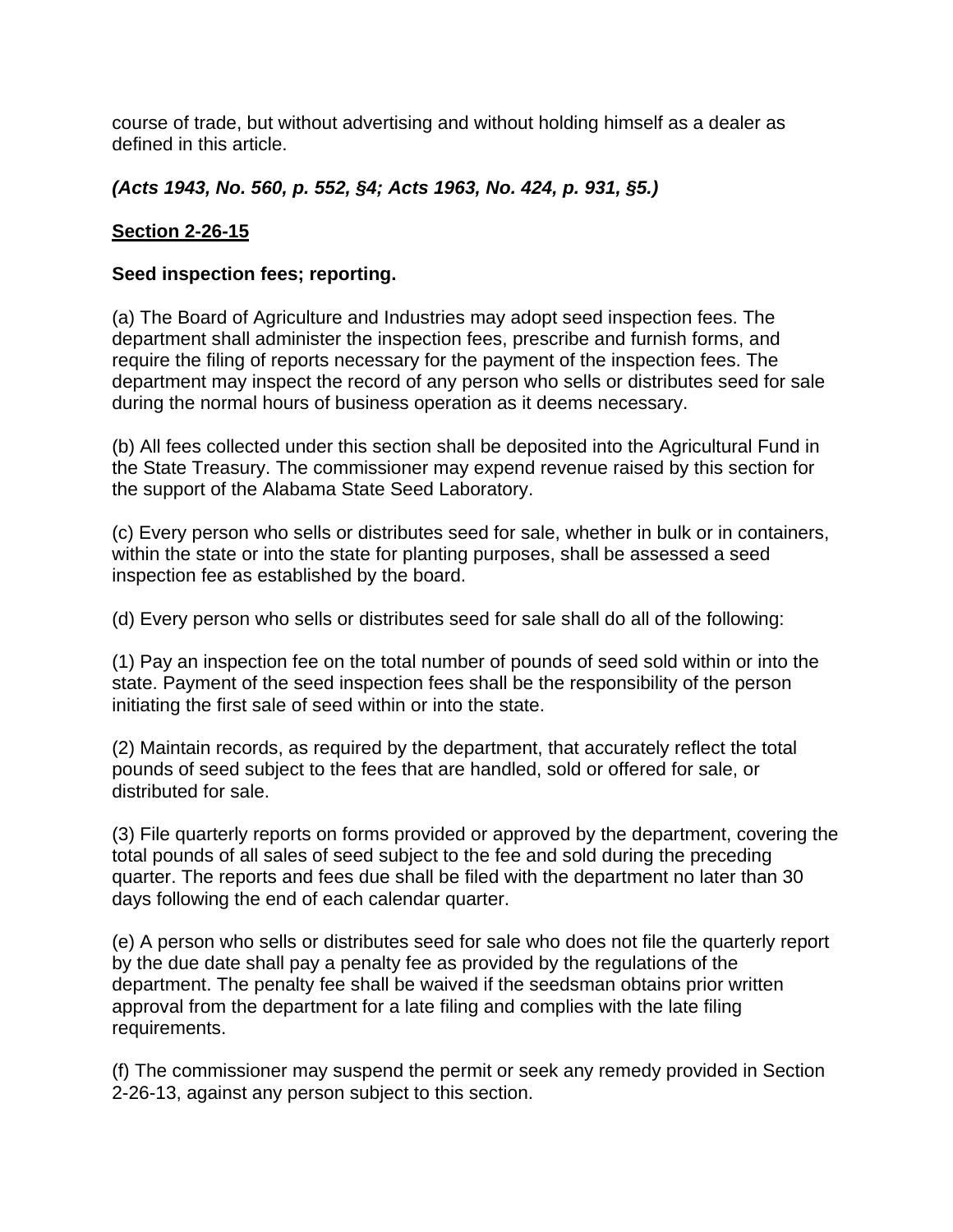(g) The Board of Agriculture and Industries shall review the fee schedule and administration of the seed inspection fee program and shall make recommendations for its renewal or renewal with revisions by the board meeting date immediately prior to the convening of the regular session of the Legislature in the fourth year of the quadrennium. Any change in the fee schedule or the administration of the seed inspection program shall be adopted by rule pursuant to the Alabama Administrative Procedure Act.

## *(Act 2012-401, p. 1097, §§1, 2.)*

## **ARTICLE 2 ELIMINATION OF FUNGI AND NOXIOUS WEEDS FROM SEED**

## **Section 2-26-30**

### **Promulgation of rules and regulations for removal, etc., of fungi and noxious weeds from seeds and small grains by commissioner.**

The Commissioner of Agriculture and Industries, with the approval of the State Board of Agriculture and Industries, is hereby authorized to promulgate and adopt rules and regulations for the purpose of eradicating and preventing the spread of fungus growths and diseases from seed and small grains used for planting purposes and the removal of noxious weeds from agricultural and vegetable seed and small grain used for planting purposes by requiring that persons, firms, partnerships, corporations and associations engaged in cleaning or otherwise processing seed shall process, clean or treat such seed and small grains in a manner whereby fungi, diseases and noxious weeds will be eradicated or removed from such seed and small grain prior to the packaging, shipping or sale thereof to growers. Rules and regulations adopted under this section may require seed cleaners or processors to clean or process seed and small grain used for planting purposes by applying fungicides or other chemicals and to process or treat such seed and grain in any other manner reasonably necessary to carry out the purposes of this article. Rules and regulations adopted under this section shall be adopted in accordance with the procedure prescribed under the provisions of Sections 2-2-16 and 2-2-17.

## *(Acts 1953, No. 739, p. 1003, §1.)*

## **Section 2-26-31**

**Suspension from sale, seizure and condemnation of seeds and small grains sold, transported, etc., in violation of rules and regulations; right of commissioner to inspect and secure samples.** 

Any agricultural or vegetable seed or small grain used for planting purposes which is sold, offered for sale, exposed for sale or transported in violation of any rules and regulations promulgated and adopted in accordance with the provisions of this article shall be subject to suspension from sale, seizure and condemnation in accordance with the provisions of Article 2 of Chapter 2 of this title. The Commissioner of Agriculture and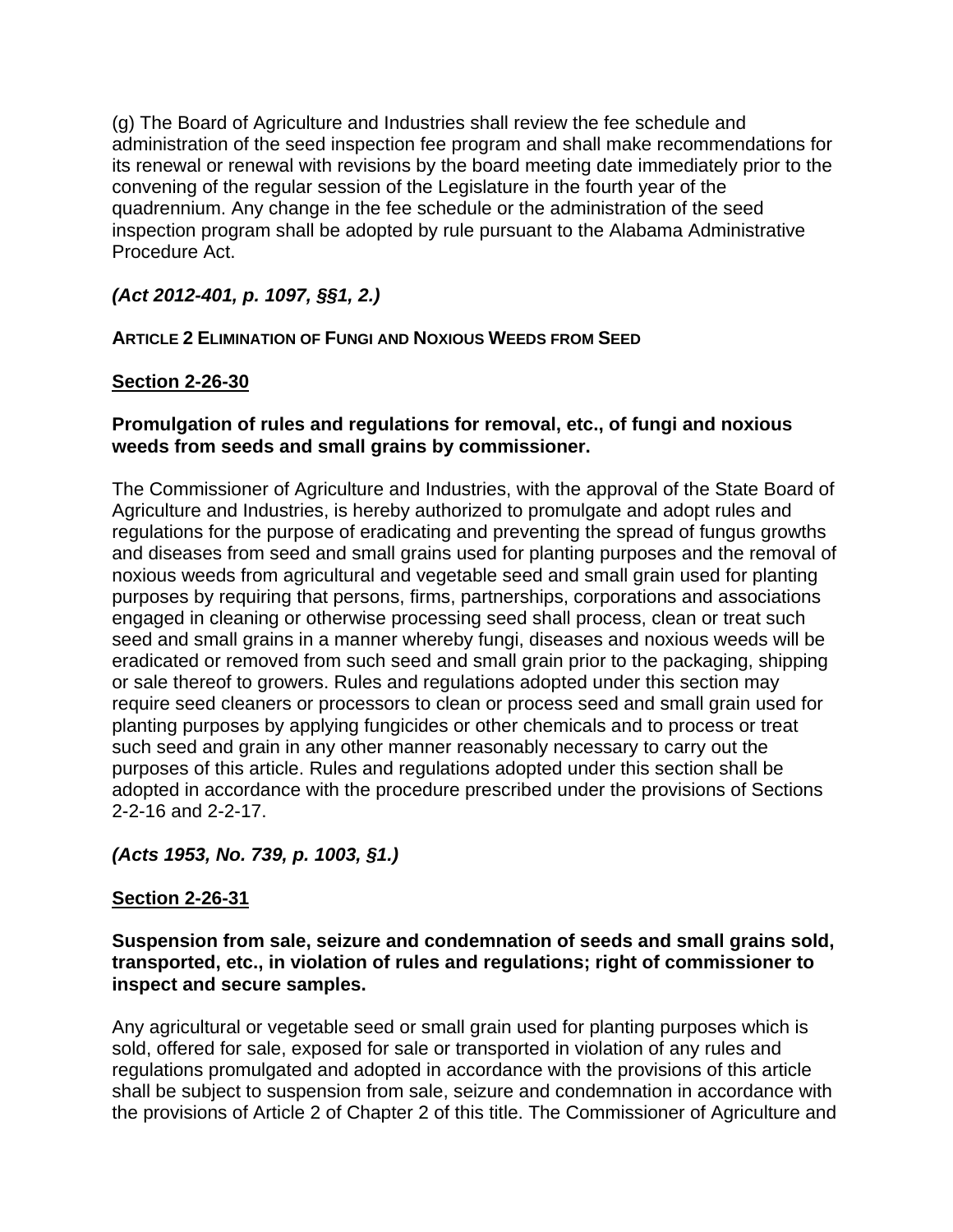Industries shall have the right of inspection and the right to secure samples as provided in said Article 2.

*(Acts 1953, No. 739, p. 1003, §2.)*

## **Section 2-26-32**

#### **Failure to process, clean, etc., seeds or small grains or sale, distribution, etc., of seeds or small grains not cleaned, processed, etc., in accordance with rules and regulations promulgated under article.**

It shall be unlawful for anyone to fail or refuse to clean, process or treat agricultural or vegetable seed or small grain used for planting purposes in violation of any rules or regulations promulgated under the provisions of this article, and it shall also be unlawful for anyone to sell, offer for sale, expose for sale or distribute any agricultural or vegetable seed or small grain used for planting purposes unless such seed and grains have been cleaned, processed or treated in accordance with requirements of rules and regulations adopted and promulgated under the provisions of this article. Whoever shall violate any rules and regulations or other requirements of this article shall be guilty of a misdemeanor and shall be punished as prescribed by law.

#### *(Acts 1953, No. 739, p. 1003, §3.)*

### **ARTICLE 3 REGISTRATION OF SYMBOL OF SEEDS OR PLANT PARTS**

#### **Section 2-26-50**

#### **Adoption and registration of symbols of identification or certification of foundation seed, seeds or plant parts.**

An association or associations of farmers engaged in multiplying and certifying seed or plant parts of a superior variety or strain of plants or crops, such as those bred and tested or tested only by the Agricultural Experiment Station of Auburn University, and in increasing breeder seed by producing, processing and distributing foundation seed may adopt a symbol or symbols of identification or certification of such seed or plant parts and such foundation seed and, upon approval of the director of such experiment station and of the Director of the Extension Service of Auburn University, register same with the state Commissioner of Agriculture and Industries. Only one such association may so register such a symbol or symbols for any one specified crop.

*(Acts 1945, No. 404, p. 643, §§1, 2; Acts 1975, No. 745, §1.)*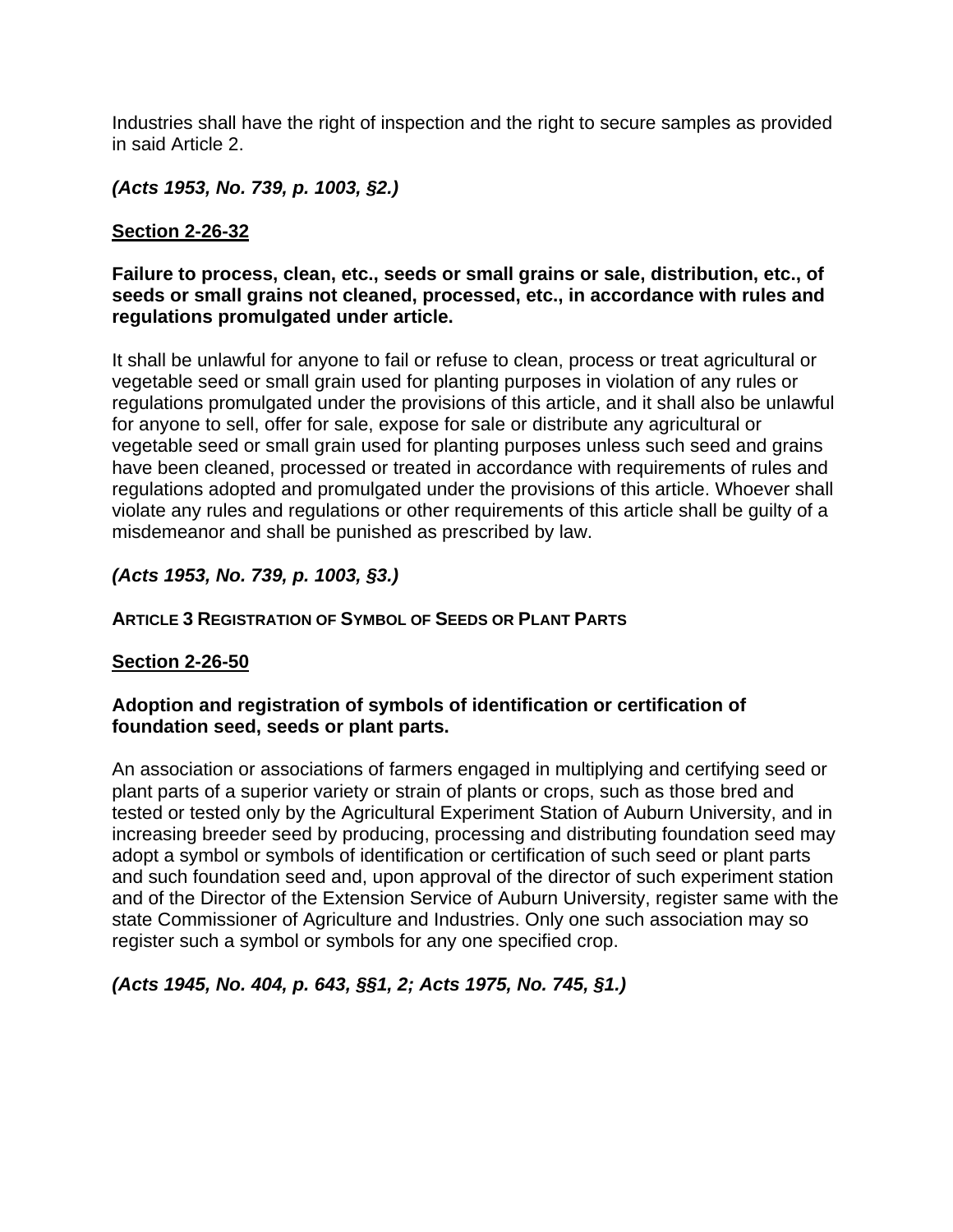### **Section 2-26-51**

#### **Use of symbols by persons, associations, etc., other than associations registering same; violations of provisions of article deemed misdemeanors.**

(a) It shall be unlawful for any person, firm, association or corporation, other than the association which so registered such symbol or symbols, to use such symbol or symbols in any manner for identifying or certifying seeds or plant parts or for any person, firm, association or corporation to sell, offer for sale or otherwise market or distribute foundation seed for any specified crop, other than the association which registered the symbol or symbols of such foundation seed for such crop with the Commissioner of Agriculture and Industries.

(b) Any person, firm, association or corporation who shall violate any of the provisions of this article shall be deemed guilty of a misdemeanor.

## *(Acts 1945, No. 404, p. 643, §3; Acts 1975, No. 745, §2.)*

## **Section 2-26-52**

### **Cooperation of Department of Agriculture and Industries and Agricultural Extension Service and Experiment Station of Auburn University.**

The Department of Agriculture and Industries, the Agricultural Extension Service and the Agricultural Experiment Station of Auburn University are hereby authorized and directed to cooperate and work with such associations of farmers to accomplish the following purposes:

(1) To implement an Alabama seed improvement program encompassing activities of foundation seed production, seed certification and labeling and quality control in the production of seed in order to make available for agriculture in this state high quality seed;

(2) To conduct educational programs stressing the benefits of the use of seed of superior varieties and strains; and

(3) To otherwise formulate and implement such programs as will insure that quality seed is properly produced, processed, certified and distributed in the state.

*(Acts 1945, No. 404, p. 643, §4; Acts 1975, No. 745, §3.)*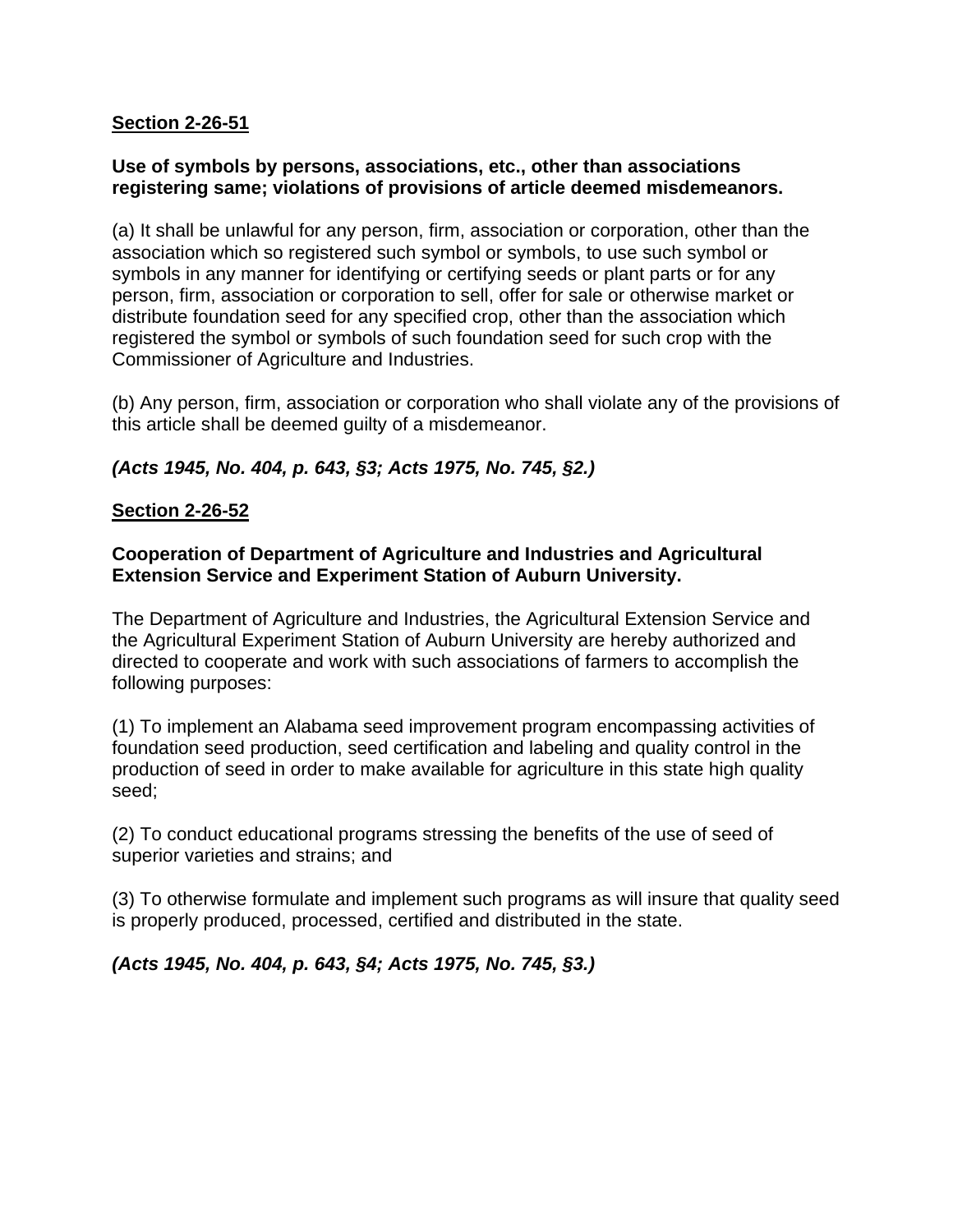#### **ARTICLE 4 INVESTIGATION AND SETTLEMENT OF COMPLAINTS AS TO QUALITY OF SEEDS**

### **Section 2-26-70**

#### **Purpose of article.**

The intent and purpose of this article is to provide a method for assisting farmers and other seed purchasers and seed dealers to determine the validity of complaints of such seed purchasers against seed dealers relating to the quality of the seed by establishing a committee to investigate and make findings and recommendations in the nature of arbitration proceedings where damages are suffered by such seed purchasers caused by the failure of any agricultural, vegetable, flower, tree, shrub and herb seeds to perform as represented, or to conform to the description on the labeling thereof as required by Sections 2-26-1 through 2-26-14. The meaning of words and terms as used in this article shall, where applicable, be construed to conform to the meaning of such words and terms as same are defined in Section 2-26-1.

#### *(Acts 1979, No. 79-424, p. 661, §1.)*

#### **Section 2-26-71**

#### **Creation of Seed Investigation and Arbitration Committee; composition; qualifications, appointment and terms of office of members; officers; meetings generally.**

There is hereby created and established a Seed Investigation and Arbitration Committee to be appointed by the Commissioner of Agriculture and Industries to consist of five members. The members shall be appointed by the Commissioner of Agriculture and Industries upon the recommendation of each of the following: Dean and Director, School of Agriculture and Agricultural Experiment Station of Auburn University; Executive Committee of the Alabama Seedsmen's Association; President of the Alabama Farmers Federation; State Board of Agriculture and Industries, and one member shall be appointed by the Commissioner of Agriculture and Industries. Each of these members may be represented by an alternate appointed by the Commissioner of Agriculture and Industries, upon the recommendation of the recommending authority or on recommendation of the committee member when such authority has been vested in the committee member by the recommending authority. Each member shall continue to serve on the committee until a replacement has been recommended by one of the above named organizations, agencies, or officials authorized to make such recommendations or appointments, at which time the Commissioner of Agriculture and Industries shall appoint a new member from those recommended. Each alternate shall serve only for the case in which he has been appointed and only one member shall represent each of the above organizations, agencies, or officials authorized to make recommendations for appointment to the committee. The committee shall elect a chairman and a secretary from its membership. The committee chairman shall conduct all meetings and deliberations held by the committee and direct the other activities of the committee. The secretary shall keep accurate and correct records on all meetings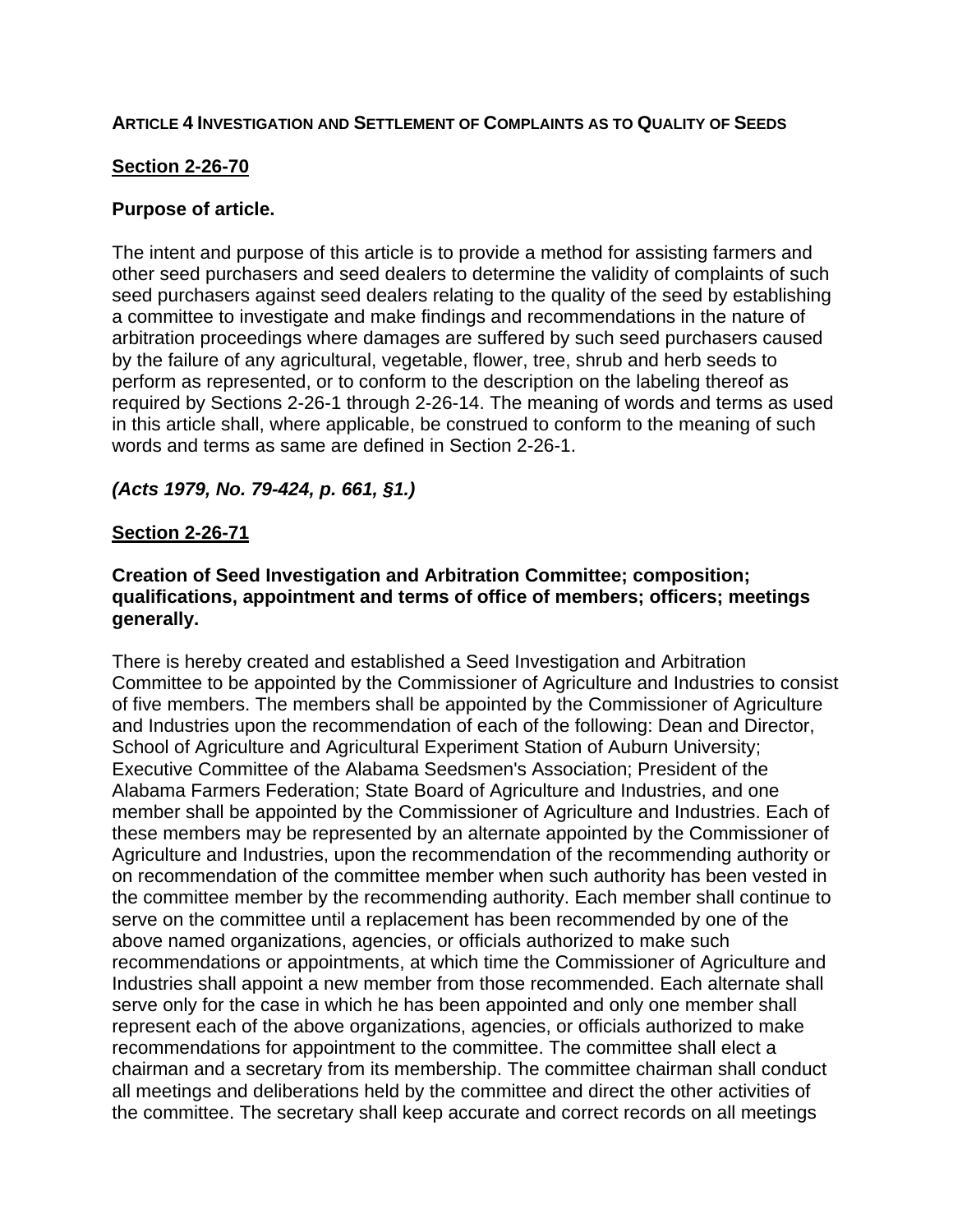and deliberations and perform any other duties for the committee as directed by the chairman. The committee shall be known as the Seed Investigation and Arbitration Committee.

## *(Acts 1979, No. 79-424, p. 661, §3 (1); Acts 1992, No. 92-108, p. 178, §3.)*

## **Section 2-26-72**

### **Compensation and expenses of members of committee.**

The members of the committee shall receive no compensation for the performance of their duties, but shall be reimbursed for travel expenses incurred in the performance of their duties in the same manner and at the same rate paid to state employees for travel expenses when such members attend meetings or perform other required duties which shall be paid from funds appropriated or available to the Department of Agriculture and Industries upon approval of the commissioner.

## *(Acts 1979, No. 79-424, p. 661, §3 (4).)*

#### **Section 2-26-73**

#### **Duties of committee; calling of meetings of committee.**

The duties of the Seed Investigation and Arbitration Committee shall be to assist farmers and other purchasers of agricultural, vegetable, flower, tree, shrub and herb seeds and seed dealers to ascertain and determine the validity of complaints made by seed purchasers against seed dealers and recommend the settlement and payment of monetary damages by seed dealers where such damages result from the failure of the seed to perform as represented or to conform to the description of the labeling on or accompanying the seed or seed containers. The committee may be called into session by the Commissioner of Agriculture and Industries at his discretion or upon the direction of the chairman or a majority of the committee members to consider complaints and other matters referred to it by the Commissioner of Agriculture and Industries.

## *(Acts 1979, No. 79-424, p. 661, §3 (2).)*

#### **Section 2-26-74**

#### **Filing of complaint as to performance or labeling of seed by purchaser; forwarding of complaint and answer thereto to committee for investigation, findings and recommendations.**

Any farmer, or other purchaser of agricultural, vegetable, flower, tree and shrub or herb seeds purchased for planting purposes who believes that he has been damaged by the failure of the seed to perform as represented, or to conform to the description on the labeling attached thereto or accompanying such seed as required by Sections 2-26-1 through 2-26-14, and rules and regulations promulgated thereunder, may make a sworn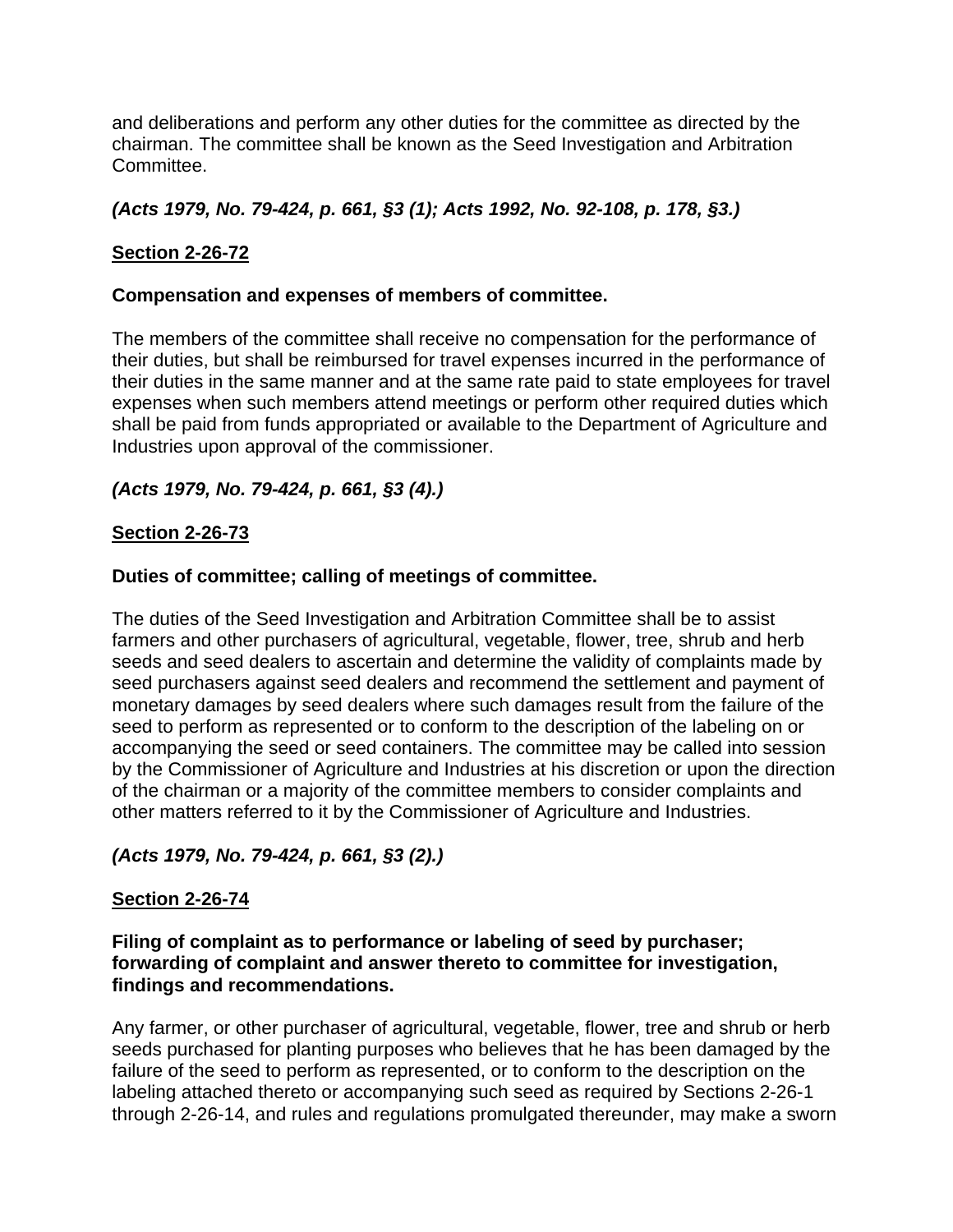complaint against the seed dealer from whom such seeds were purchased. The complaint shall allege the failure of the seed to perform or to conform to legal requirements and the damages sustained or to be sustained by him. The complaint shall be filed with the Commissioner of Agriculture and Industries within 10 days after the alleged defect or violation becomes apparent. The seed purchaser shall also mail a copy of said complaint to the dealer from which the seeds were purchased by United States registered or certified mail. A filing fee of \$10.00 shall be paid to the Commissioner of Agriculture and Industries with each complaint filed which shall be deposited to the credit of the Agricultural Fund of the State Treasury. Within 10 days after receipt of a copy of the complaint, the seed dealer shall file with the Commissioner of Agriculture and Industries an answer thereto and forward a copy of same to the purchaser of the seed by United States registered or certified mail. Any seed dealer against whom a complaint is filed hereunder or any seed purchaser filing a complaint may request an investigation and other action by the committee for the investigation and arbitration created by Section 2-26-71. The Commissioner of Agriculture and Industries shall forthwith refer the complaint and the answer to said committee for its investigation, findings and recommendation of the allegations of the complaint. Where seed which are the basis of a complaint are labeled by a person other than a seed dealer who sells directly to the farmer or other purchaser of seed, a copy of the complaint shall also be mailed by the commissioner to the person responsible for the labeling of such seed in order that he may be entitled to file an answer. Upon receipt of such findings and recommendation, the Commissioner of Agriculture and Industries shall transmit the findings and recommendations of the committee to the farmer or other purchaser of the seed and to the seed dealer by United States registered or certified mail together with a copy thereof to any person responsible for the labeling of the seed.

#### *(Acts 1979, No. 79-424, p. 661, §2.)*

#### **Section 2-26-75**

#### **Conduct of investigation as to complaint by committee; hindering, obstructing, etc., access to premises, review of records, etc., by committee; report of findings and recommendations.**

When the Commissioner of Agriculture and Industries refers a complaint by a farmer or other seed purchaser to the Seed Investigation and Arbitration Committee, said committee shall make a full and complete investigation of the matters complained of and at the conclusion of said investigation report its findings with its recommendations and file same with the Commissioner of Agriculture and Industries. The purchaser of the seed and the seed dealer shall upon request of either party be entitled to a hearing before the committee before any findings and recommendations are made. Notice of the date, time and place of the hearing shall be given to both parties. In conducting its investigation the committee or any member or members thereof is authorized to investigate the farmer or other purchaser's complaint and the farming or growing operation involved in the complaint and the seed dealer's sales, packaging, labeling, storage or processing operation relating to the seed alleged to be faulty. The investigation shall be conducted in a manner prescribed by the committee. The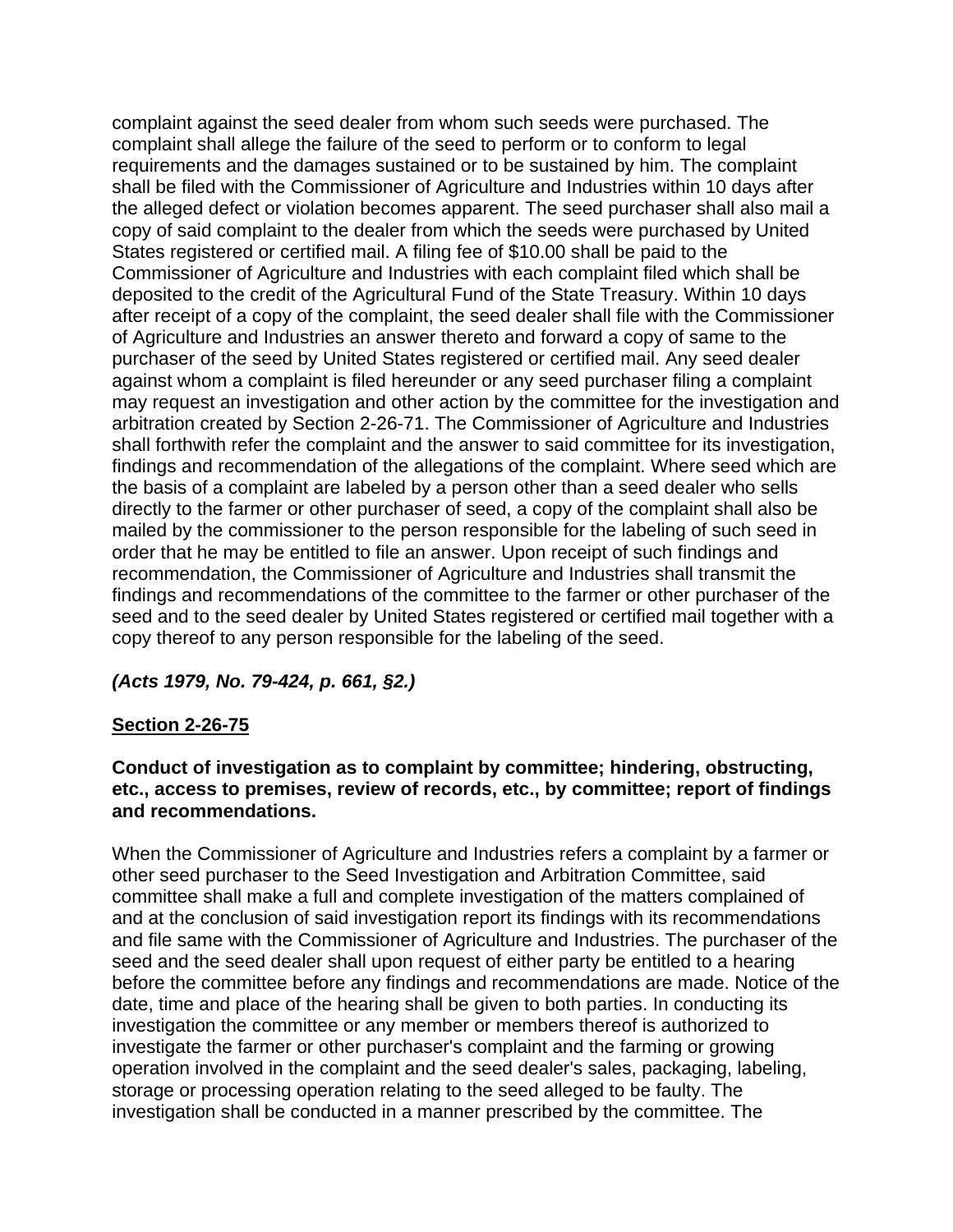committee, or any member thereof, in the performance of its duties is authorized to enter upon any public or private premises during regular business hours in order to have access to seed and records of the sale and purchase thereof for examination and review as authorized under the provisions of Section 2-26-10(b) and (d), when necessary to perform its duties required under this article. Any person who hinders, obstructs or refuses entry, access or review of such records shall be guilty of a violation of Sections 2-26-11(b)(3) and 2-26-13. The committee shall be authorized to grow to production a representative sample of the alleged faulty seed through the facilities of the state, or Auburn University, under the supervision of the Commissioner of Agriculture and Industries or his authorized agent when such action is deemed necessary; also, to hold hearings at a time and place directed by the chairman of the committee upon reasonable notice to the farmer or other purchaser of seed and the seed dealer and to prescribe and promulgate rules of procedure to carry out the evident intent and purpose of this article. Any investigation made by less than the whole membership of the committee shall be conducted by authority of a written directive by the chairman or by rules of procedure adopted by the committee. Investigations shall be summarized in writing and considered by the committee in a report of its findings and recommendations.

*(Acts 1979, No. 79-424, p. 661, §3(3).)*

## **Section 2-26-76**

#### **Effect and admissibility as evidence of findings and recommendations of committee; effect of provisions of article upon legal and equitable rights of persons.**

The findings or recommendations of the committee shall be in the nature of arbitration or settlement, but its findings and recommendations shall not affect the rights of parties to resort to any arbitration proceedings available under authority of Sections 6-6-1 through 6-6-16 or as may be otherwise provided by law, nor shall any of the provisions of this article affect any legal or equitable rights that any person may have in a court having jurisdiction of such matters nor shall the findings or recommendations of the committee be admissible as evidence in any court of law. It is the intent and purpose of this article to provide a simplified procedure for investigations and recommendations for monetary settlements as declared in Section 2-26-70.

#### *(Acts 1979, No. 79-424, p. 661, §4.)*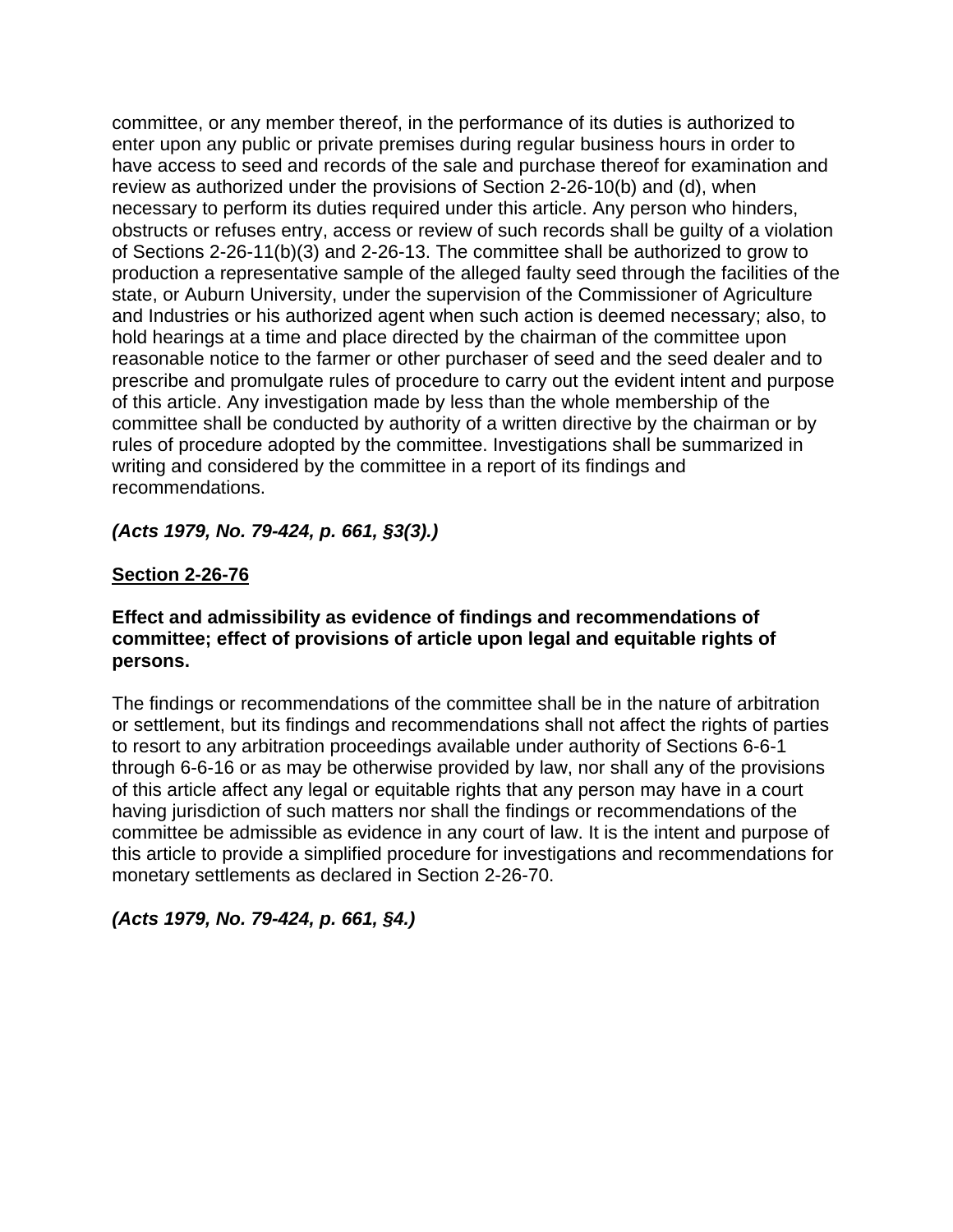#### **Agriculture and Industries Chapter 80-11-1**

**ALABAMA DEPARTMENT OF AGRICULTURE AND INDUSTRIES SEED ADMINISTRATIVE CODE**

## **CHAPTER 80-11-1**

#### **SEED STANDARDS, TOLERANCES AND TREATMENT**

#### **TABLE OF CONTENTS**

| Purpose                                            |
|----------------------------------------------------|
| Previous Regulations Withdrawn And<br>Amended      |
| Allowable Standards For Sampling And<br>Tolerances |
| Germination Standards For Seed                     |
| Mixed Seed Prohibitions                            |
| Noxious Weed Seed Prohibitions And<br>Restrictions |
| Permit Fees For Seed Dealers And<br>Processors     |
|                                                    |

**80-11-1-.01 Purpose.** The purpose of this regulation is to implement the manner of testing seeds regulated by the Alabama seed law, for germination and to prescribe germination standards and tolerances. It also provides prohibitions and restrictions of noxious weed seed. It also establishes permit fees for seed dealers and processors.

**Authors:** Charles H. Barnes, John P. Hagood Statutory Authority: Code of Ala. 1975, \$2-26-3. **History**: Filed April 19, 1982. **Amended:** Filed August 16, 2004; effective September 20, 2004.

**80-11-1-.02 Previous Regulations Withdrawn And Amended.**  Portions of that regulation entitled Rules and Regulations for Administration of Alabama Seed Law adopted December 13, 1963, March 10, 1965 and November 17, 1965, identified as Regulations Nos. 1 through 13 and Regulations Nos. 17, 19, 21, 30, 31, and 33 and all amendments thereto, and all other regulations pertaining to the purpose appearing in Rule No. 80-11-1-.01 of this regulation are hereby repealed, amended and withdrawn. This chapter is submitted in their place. **Author:** Charles H. Barnes **Statutory Authority:** Code of Ala. 1975, §2-26-3.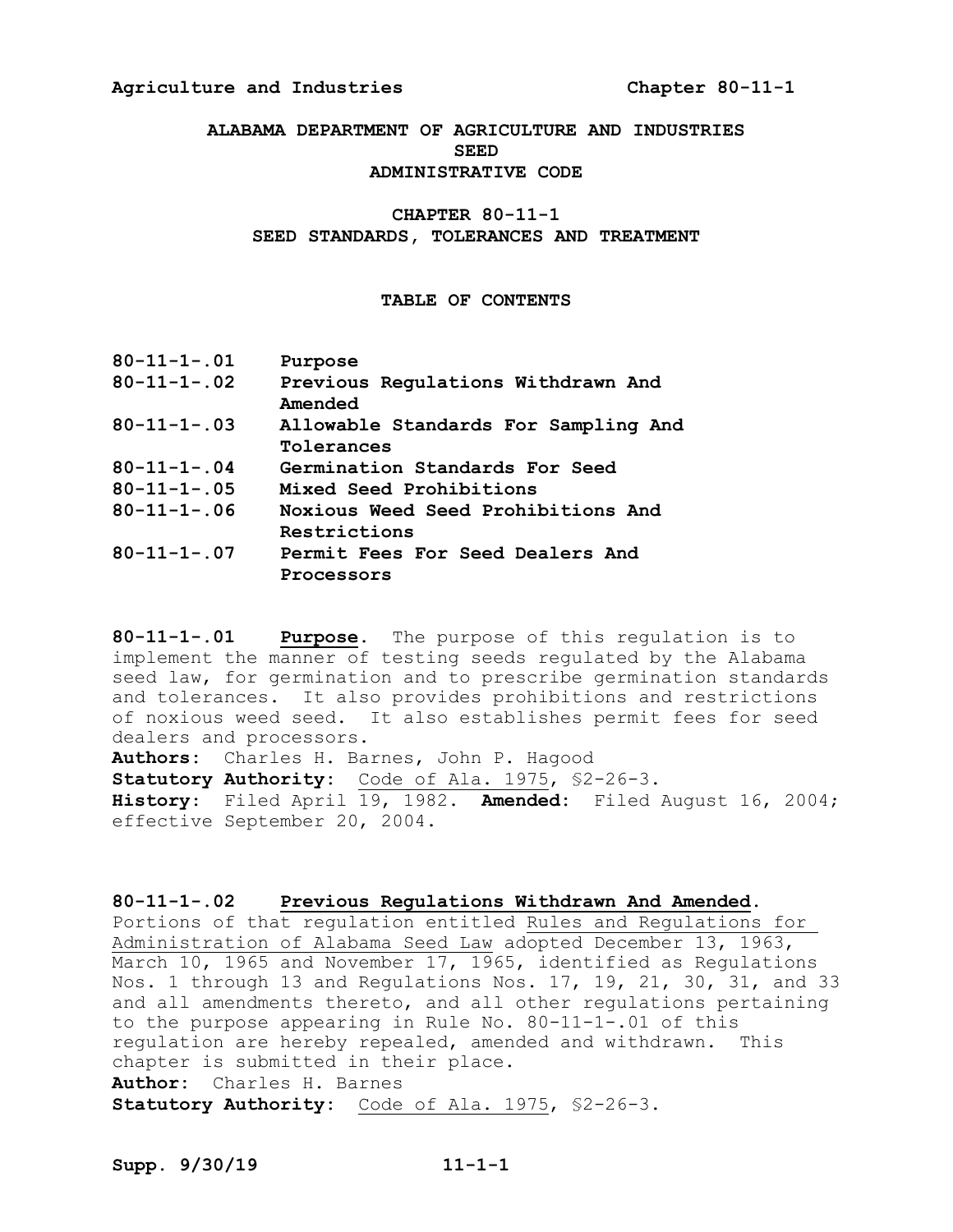**History:** Filed April 19, 1982.

#### **80-11-1-.03 Allowable Standards For Sampling And Tolerances.**

(1) The manner of sampling and handling seed in the field and analyzing and testing seed in the Laboratory, Greenhouse and Trial plots shall be the same as that recommended in the Rules For Testing Seeds of the Association of Official Seed Analysts, as published in 1978 and as same is subsequently amended.

(2) The same tolerances published in the Rules For Testing Seeds as published by the Association of Official Seed Analysts, in 1978 and as subsequently amended, shall be recognized in the administration of the Alabama State Seed Law; except no tolerances shall be applied to minimum germination standards, maximum weed seed percentages, maximum noxious weed seeds permitted, prohibited noxious weeds and when the term "none allowed" is used, this shall mean 0 with no tolerance.

(3) Any portion of the Rules For Testing Seeds of the Association of Official Seed Analysts, or as may later be amended, in conflict with any Alabama law or regulation shall be disregarded and not followed:

(4) Tree and shrub seed shall be tested in accordance with the proceedings prescribed by the Association of Official Seed Analysts and set forth in the latest edition of the Rules For Testing Seeds published by that Association. For those kinds not covered in these rules, the testing procedure used shall be those recommended by the Eastern Tree Seed Lab.

(5) All lots of seeds shall be stacked separately and made accessible for proper sampling.

(6) The nine (9) month period of validity of a germination test is hereby extended to 36 months for agricultural and vegetable seeds packaged in hermetically sealed containers which comply with the following requirements:

(a) The seed was packaged within nine months after harvest;

(b) The container used does not allow water vapor penetration through any wall, including the seals, greater than 0.05 grams of water per 24 hours per 100 square inches of surface at 100 degrees F. with a relative humidity on one side of 90 per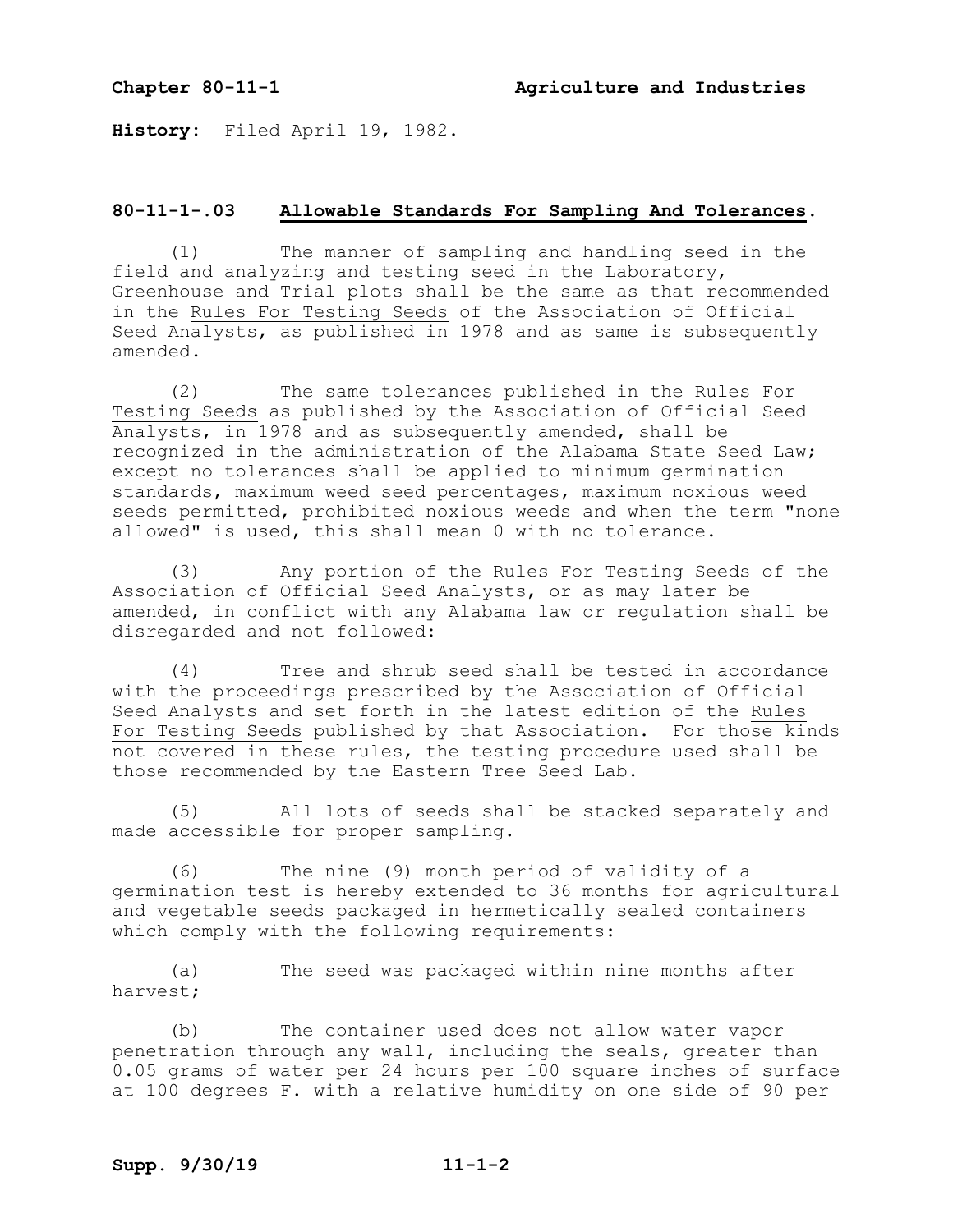#### **Agriculture and Industries Chapter 80-11-1**

cent and on the other side of 0 per cent. Water vapor penetration or W V P is measured by the standards of the U. S. Bureau of Standards as gm.H20/24 hr./100 sq. in./100 degrees F/90% RH V.0% RH;

(c) The seed in the container does not exceed the percentage of moisture, on a wet weight basis, as listed in S201.36c of the Federal Seed Act for the crops listed in this section;

(d) The container is conspicuously labeled in not less than eight point type to indicate (1) that the container is hermetically sealed, (2) that the seed has been preconditioned as to moisture content, and (3) the calendar month and year in which the germination test was completed.

(e) The percentage of germination shall be stated on label at the time of packaging. **Author:** Charles H. Barnes **Statutory Authority:** Code of Ala. 1975, §2-26-3. **History:** Filed April 19, 1982.

#### **80-11-1-.04 Germination Standards For Seed.**

(1) Germination standards for vegetable seed shall be as follows:

|                                 | Percent |                  | Percent |
|---------------------------------|---------|------------------|---------|
| Artichoke                       | 60      | Bean, lima       | 70      |
| Asparagus                       | 70      | Bean, runner     | 75      |
| Asparagus bean                  | 75      | Beet             | 65      |
| Bean, garden                    | 75      | Broad bean       | 75      |
| [Varieties other                |         | Broccoli         | 75      |
| than Improved Tendergreen       |         | Brussels sprouts | 70      |
| (Resistant Tendergreen),        |         | Cabbage          | 75      |
| Cornelli 14, King Green,        |         | Cantaloupe (see  |         |
| Logan Processor, Ranger,        |         | muskmelon)       |         |
| Rival Seminole, Tenderbest,     |         | Cardoon          | 60      |
| Tenderlong 15, Topcrop, Top-    |         | Carrot           | 55      |
| most, Wade, Whitseeded          |         | Cauliflower      | 75      |
| Tendergreen, and Woodruff's     |         | Celeriac         | 55      |
| Hyscore]                        |         | Celery           | 55      |
|                                 |         | Chard, Swiss     | 65      |
| Beans, garden                   |         | Chicory          | 65      |
| [Varieties Improved Tendergreen |         | Chinese cabbage  | 75      |
| (Resistant Tendergreen),        |         | Chives           | 50      |
| Tendercrop, King Green,         |         | Citron           | 65      |
| Logan, Processor, Ranger        |         | Collards         | 80      |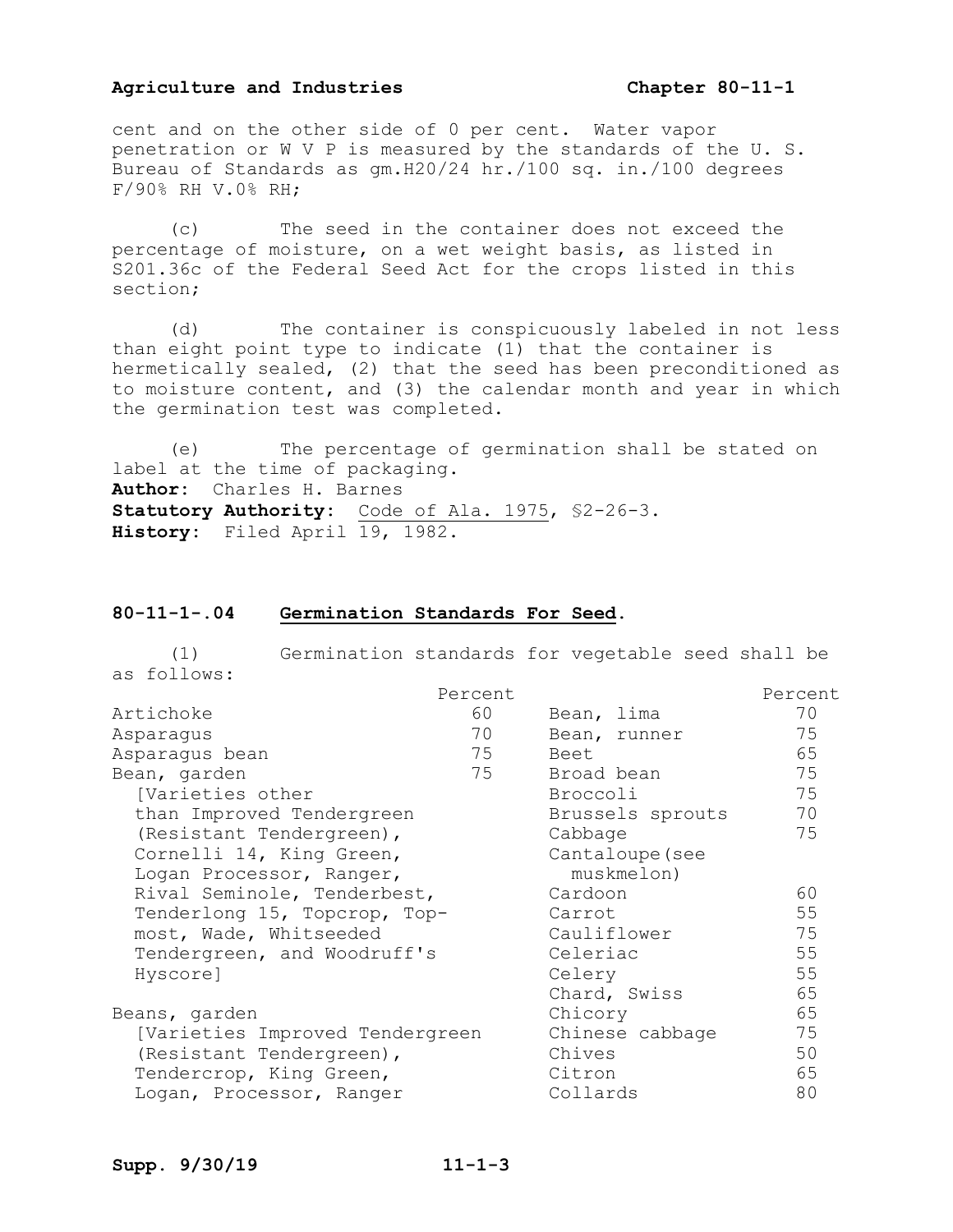Chapter 80-11-1 **Agriculture and Industries** 

| Rival, Seminole, Tenderbest  |    | Corn, sweet          | 75 |
|------------------------------|----|----------------------|----|
| Tenderlong 15, Topcrop, Top- |    | Cornsalad            | 70 |
| most, Wade, Whiteseeded      |    | Cowpea               | 75 |
| Tendergreen, and Woodruff's  |    |                      |    |
| Hyscore]                     | 70 |                      |    |
| Cress, upland                | 60 | Cress, garden        | 75 |
| Cress, water                 | 40 | Parsley              | 60 |
| Cucumber                     | 80 | Parsnip              | 60 |
| Dandelion                    | 60 | Pea                  | 80 |
| Eggplant                     | 60 | Pepper               | 55 |
| Endive                       | 70 | Pumpkin              | 75 |
| Kale                         | 75 | Radish               | 75 |
| Kale, Chinese                | 75 | Rhubarb              | 60 |
| Kohlrabi                     | 75 | Rutabaga             | 75 |
| Leek                         | 60 | Salsify              | 75 |
| Lettuce                      | 80 | Sorrell              | 65 |
| Muskmelon                    | 75 | Soybean              | 75 |
| Mustard                      | 75 | Spinach              | 60 |
| Mustard, spinach             | 75 | Spinach, New Zealand | 40 |
| Okra                         | 50 | Squash               | 75 |
| Onion                        | 70 | Tomato               | 75 |
| Onion, Welsh                 | 70 | Tomato, husk         | 50 |
| Pak-choi                     | 75 | Turnip               | 80 |
|                              |    | Watermelon           | 70 |

(2) Germination standards for any vegetable seeds not listed above shall be the same as is published by the United States Department of Agriculture in the Code of Federal Regulations in regard to germination standards for vegetable seed.

(3) Seeds falling below the minimum germination set out below shall not be sold, offered for sale or distributed in Alabama.

(a) All vegetable seeds listed in Subrules (1) and (2) above falling below 20% of standards appearing in these subsections.

(b) Hybrid seed corn germinating less than 90%.

- (c) Soybeans germinating less than 70%.
- (d) Cotton seed germinating less than 70%.

(4) The person upon whose premises seed are located will be held responsible for securing a new germination test, and subsequently amending the analysis tags, when the test date exceeds 270 days. **Author:** Charles H. Barnes

#### **Supp. 9/30/19 11-1-4**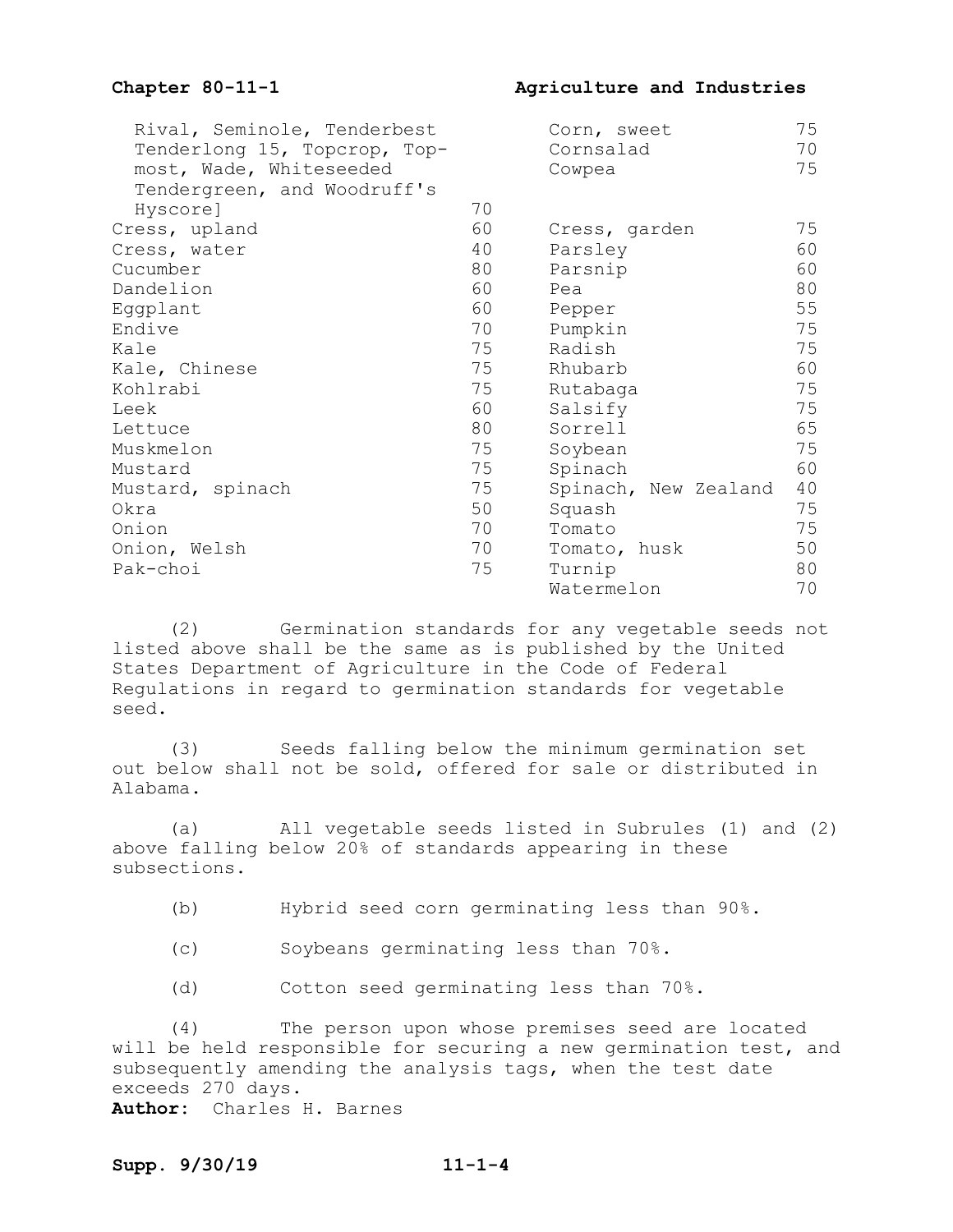#### **Agriculture and Industries Chapter 80-11-1**

**Statutory Authority:** Code of Ala. 1975, §2-26-3. History: Filed April 19, 1982.

#### **80-11-1-.05 Mixed Seed Prohibitions.**

(1) The following adulterations or mixtures of seed shall not be sold, offered for sale, or distributed in Alabama:

(a) Common lespedeza containing more than 5% weed seed.

(b) Carpet grass containing more than 2.5% weed seed.

(c) Dallis grass containing less than 25% pure live seed.

(d) Johnson grass containing less than 50% pure live seed.

(e) Seed peanuts of one variety containing more than 2.5% of another variety; however, seed peanuts containing 2.5% or less of another variety may be sold, provided the percentages of such varieties are stated on the analysis tag attached to each bag, in addition to all other labeling requirements now, or in the future, in effect.

(f) Rye seed produced in a northern state or having a northern origin. The term "northern origin" shall mean all states north of North Carolina, Tennessee, Arkansas, Oklahoma and north and west of Texas.

(g) Seed corn, for planting purposes, containing Texas male sterile cytoplasm. Other types of cytoplasm, which are resistant to Race "T" of the Southern corn leaf blight are not banned nor shall the presence of these other types of cytoplasm be required to be shown on the analysis tag.

(h) Domestic Sunn Hemp (Crotalaria juncea) in a mixture.

(2) The following adulterations or mixtures of seed shall not be sold under the name of the dominant seed:

(a) Oats consisting of mixed varieties, and oats containing a total of 5% or more of other oat varieties shall not be labeled or sold as seed oats.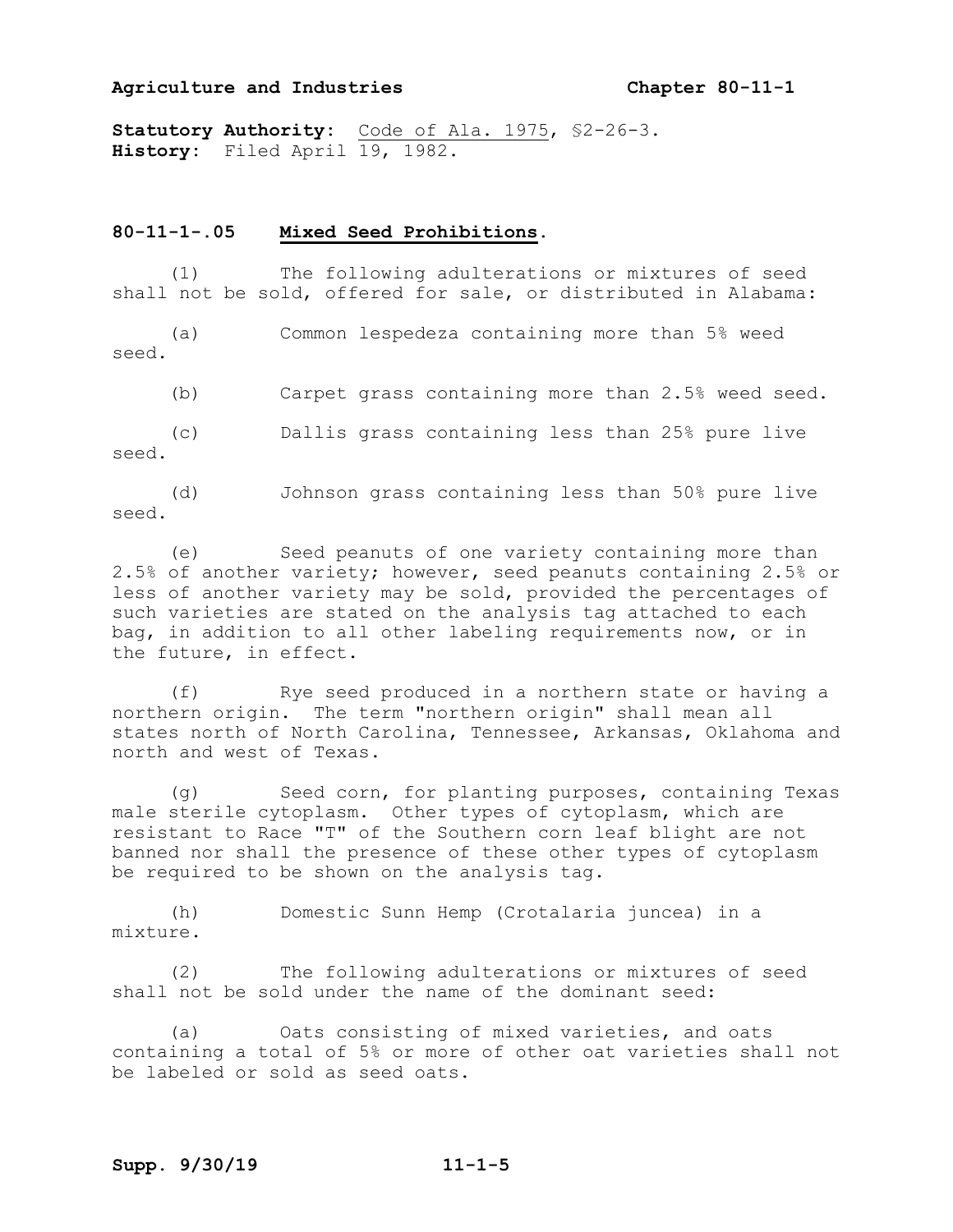#### **Chapter 80-11-1 Agriculture and Industries**

A false wild oat will be considered as any unstable or variant form of a cultivated and wild oat possessing one or more of the distinct characteristics of the wild oats (Avena fatua).

The sale of mixed oats shall not be prohibited when they are used as a component part in seed for wildlife mixtures. In order to be used in such a mixture the following criteria must be met: The mixture must include (3) kinds or more and the oat component must be labeled according to the predominate variety that comprises at least sixty (60) percent of the mixture.

(b) Sorghum consisting of mixed varieties and sorghum containing a total of 5% or more of other sorghum varieties shall not be labeled or sold as sorghum seed.

(c) Cowpeas consisting of mixed varieties shall be labeled as, "mixed." The percent of pure seed shall represent all cowpeas present and the germination test shall be based upon a uniform sample of all of the varieties in the low.

(3) All whole grain rye sold, offered or exposed for sale in Alabama during the period of time beginning September 1 and ending December 31 of each year shall be labeled as seed rye and must meet all requirements of the Alabama seed law and rules and regulations, except, however, whole grain rye may be mixed with other grain and may be sold during the above prohibitive period, provided such mixture is labeled as commercial feed and shows the percentage of each kind of grain present and shall also comply with all provisions of the Alabama Commercial Feed Law of 1978, Code of Ala. 1975, §§2-21-17 through 2-21-34. **Authors:** Charles H. Barnes, Patrick B. Moody **Statutory Authority:** Code of Ala. 1975, §2-26-3. **History:** Filed April 19, 1982. **Amended:** Filed May 17, 2007; effective June 21, 2007. **Amended:** Filed May 16, 2012; effective June 20, 2012. **Amended:** Filed May 15, 2018; effective June 29, 2018.

#### **80-11-1-.06 Noxious Weed Seed Prohibitions And Restrictions.**

(1) No agricultural, vegetable, flower, herb, tree or shrub seed for planting purposes shall be sold, offered for sale, or distributed within the State if the noxious weed seed per pound of seed tested is in excess of the following limitations:

(a) Field bindweed (Convolvulus arvensis) - prohibited - none allowed.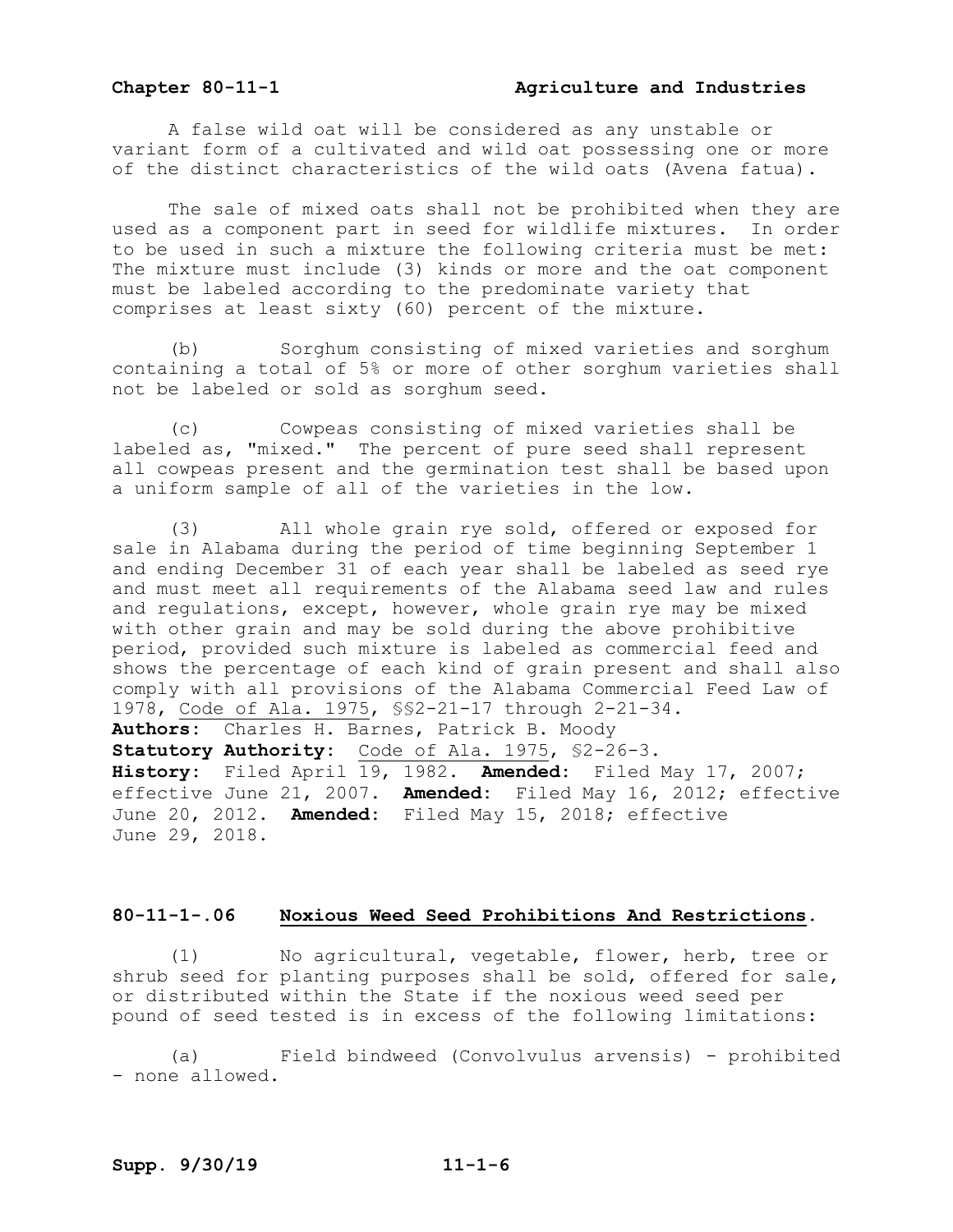#### **Agriculture and Industries Chapter 80-11-1**

(b) Hedge bindweed (Convolvulus sepium) - prohibited none allowed.

(c) Nutgrass (Cyperus rotundus) - Prohibited - none allowed.

(d) Crotalaria spp. - prohibited - none allowed except Sunn Hemp (Crotalaria juncea) – restricted – 5 seed per pound.

(e) Balloon Vine (Cardiospermum halicacabum) prohibited - none allowed.

(f) Cocklebur (Xanthium sp.) in seed which are certified by an officially recognized seed certifying agency, as defined in Code of Ala. 1975,  $$2-26-1(18)$ , - prohibited - none allowed.

(g) Cocklebur (Xanthium sp.), in uncertified seed restricted - 2 seed per pound.

(h) Blessed Thistle (Cnicus benedictus) - restricted - 9 seed per pound.

(i) Moonflower or giant morninglory (Calonyction muricatum) restricted - 9 seed per pound.

(j) Wild Onion and/or Wild Garlic (Allium spp.) restricted - 27 seed per pound.

(k) Wild Mustard and/or Turnip (Brassica spp.) restricted - 27 seed per pound.

(1) Radish (Raphanus spp.) - restricted - 27 seed per pound.

(m) Johnson Grass (Sorghum halepense) and/or Sorghum Almum and perennial rhizomatous derivatives of these - restricted - 100 seed per pound.

(n) Dodder (Cuscuta spp.) - restricted - 100 seed per pound.

(o) Canada Thistle (Cirsium arvense) - restricted - 100 seed per pound.

(p) Quack Grass (Agropyron repens)- restricted - 100 seed per pound.

(q) Docks (Rumex spp. except hastatulus) - restricted-100 seed per pound.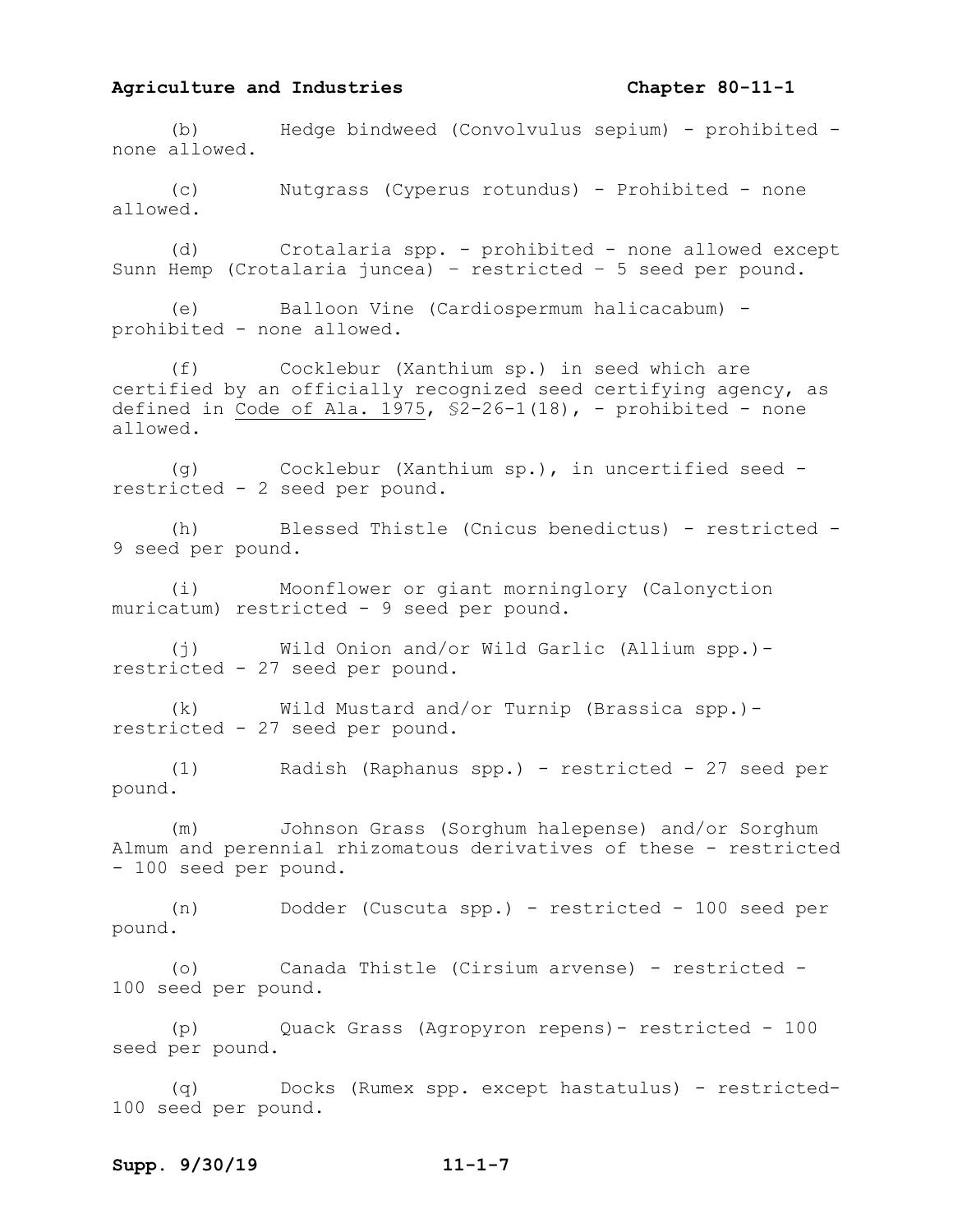(r) Giant Foxtail (Setaria faberi) - restricted - 100 seed per pound.

(s) Darnel (Lolium temulentum) - restricted - 200 seed per pound.

(t) Corncockle (Argrostemma githago) restricted - 200 seed per pound.

(u) Horsenettle (Solanum carolinense) restricted - 200 seed per pound.

(v) Silverleaf Nightshade (Solanum elaeagnifolium) prohibited - 200 seed per pound.

(w) Buckhorn (Plantago lanceolata)- restricted - 200 seed per pound.

(x) Bracted Plantain (Plantago artistata) - restricted - 200 seed per pound.

(y) Sheep Sorrel (Rumex acetosella) - restricted - 200 seed per pound.

(z) Bermuda Grass (Cynodon spp.) - restricted - 300 seed per pound.

(aa) Cheat or Chess (Bromus secalinus, B. commutatus) restricted - 300 seed per pound.

(bb) Serrated Tussock (Nassella trichotoma) prohibited - none allowed.

(cc) Goatgrass (Aegilops spp.) – restricted – 9 seed per pound.

(dd) Sickle Pod (Senna tora) – restricted – 27 seed per pound.

(ee) Tropical Soda-Apple (Solanum viarum) – prohibited – none allowed.

(ff) Brunswick Grass (Paspalum nicorae) – restricted – 300 seed per pound.

(2) When more than one species or variety of noxious weed seed are discovered in pure seed, in addition to the restrictions set out above, the following restrictions shall also apply: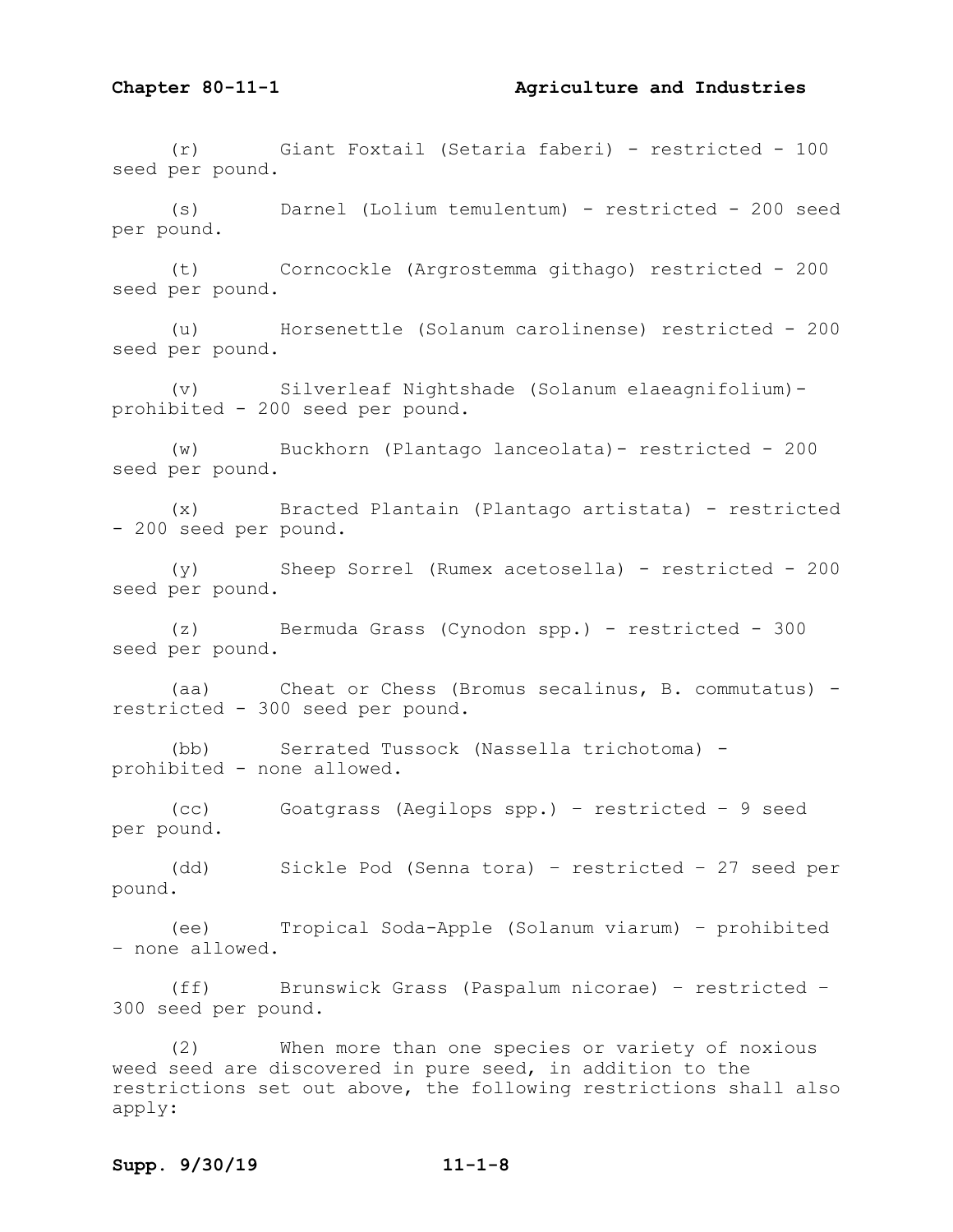#### **Agriculture and Industries Chapter 80-11-1**

(a) For seeds identified in Subrule  $80-11-1-.06(1)(q)$ through (y), any combination of weed seed shall, also, collectively, not exceed 200 total weed seed per pound of pure seed.

(b) For seeds identified in Subrule 80-11-1-.06(l) (z) through (aa), any combination of these weed seed shall also, collectively, not exceed 300 total weed seed per pound of pure seed.

(c) The added restrictions in Subrule  $80-11-1-.06(2)$  (a) and (b) are, in addition to, and are not to be interpreted as amending or changing the restrictions for individual species of weed seed set out in Subrule 80-11-1-.06(l) above. **Authors:** Charles H. Barnes, Patrick B. Moody

**Statutory Authority:** Code of Ala. 1975, §2-26-3. **History:** Filed April 19, 1982. Emergency amendment: Effective March 3, 1989. Permanent Amendment: Filed May 19, 1989. **Amended:** Filed May 17, 2007; effective June 21, 2007. **Amended:** Filed May 16, 2012; effective June 20, 2012. **Amended:** Filed May 22, 2019; effective July 6, 2019.

#### **80-11-1-.07 Permit Fees For Seed Dealers And Processors.**

(1) Pursuant to Code of Ala. 1975, §2-26-5, Every person who sells, offers for sale, exposes for sale, distributes or solicits orders for the sale of any agricultural, vegetable, herb, tree, shrub or flower seed to retail seed dealers, farmers or to others who use or plant such seed in the State of Alabama shall, before selling or offering such seed for sale or distributing or soliciting orders for the sale of such seed and on or before January 1 of each year secure an annual permit from the Commissioner of Agriculture and Industries to engage in such business. Seed dealers and other sellers of seed shall apply for an annual permit upon forms prescribed by the commissioner, and such permit shall be issued upon the payment of the following permit fees when the application is in proper form:

(a) For each person engaged in selling seed at retail in closed containers or packets of eight ounces or less displayed on a supplemental container display such as a seed rack, a permit fee of \$5.00 for each such supplemental container display;

(b) For each person selling seed to retail seed dealers, farmers or others who use or plant such seed, not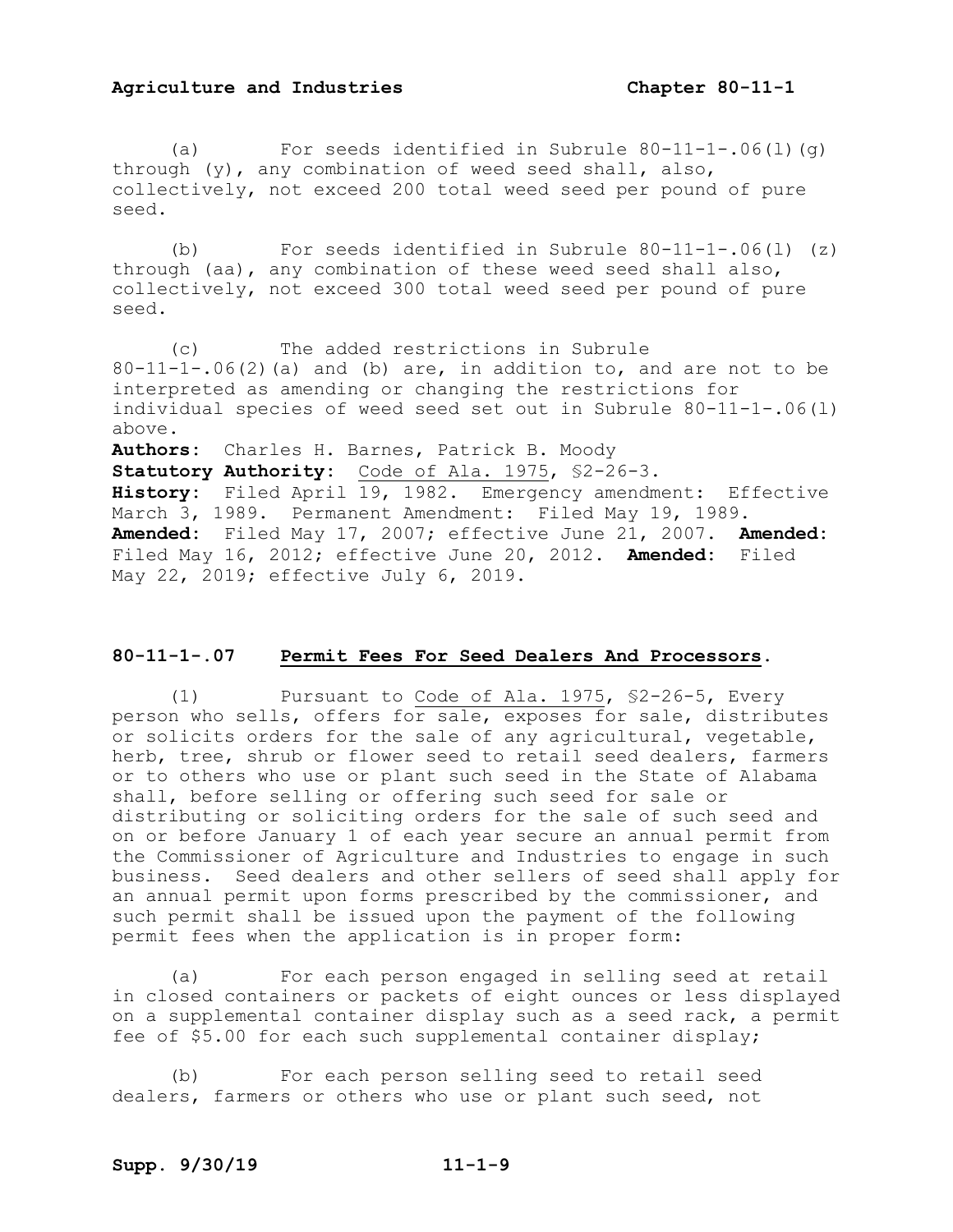## **Chapter 80-11-1 Agriculture and Industries**

displayed on a supplemental container display, a permit fee for each such place of business or each such representative or representatives, where such person does not maintain an established place of business in Alabama, shall be based on gross receipts from the sale of such seed for the last preceding year in Alabama as follows:

#### **Gross Receipts Permit Fee**

| 1. |  | Receipts of $$2,500.00$ or less               | \$15.00  |
|----|--|-----------------------------------------------|----------|
| 2. |  | Receipts of \$2,500.01 through \$25,000.00    | \$50.00  |
| 3. |  | Receipts of \$25,000.01 through \$50,000.00   | \$70.00  |
| 4. |  | Receipts of \$50,000.01 through \$100,000.00  | \$150.00 |
| 5. |  | Receipts of \$100,000.01 through \$200,000.00 | \$300.00 |
| 6. |  | Receipts of \$200,000.01 through \$300,000.00 | \$400.00 |
| 7. |  | Receipts of \$300,000.01 through \$400,000.00 | \$500.00 |
| 8. |  | Receipts of \$400,000.01 through \$500,000.00 | \$600.00 |
| 9. |  | Receipts of more than \$500,000.00            | \$700.00 |

(c) Persons engaged in the operation of seed cleaning or processing plants, including peanut shellers, seed treaters and corn processors, and persons who purchase seed and process such seed for resale shall be required to obtain a permit as required under this section if such persons clean and/or process or treat seed at their plant, and the annual fee to be paid therefor shall be \$75.00.

**Authors:** John P. Hagood, Robert J. Russell **Statutory Authority:** Code of Ala. 1975, §2-26-5. **History: New Rule:** Filed August 16, 2004; effective September 20, 2004. **Amended:** Filed August 10, 2011; effective September 14, 2011.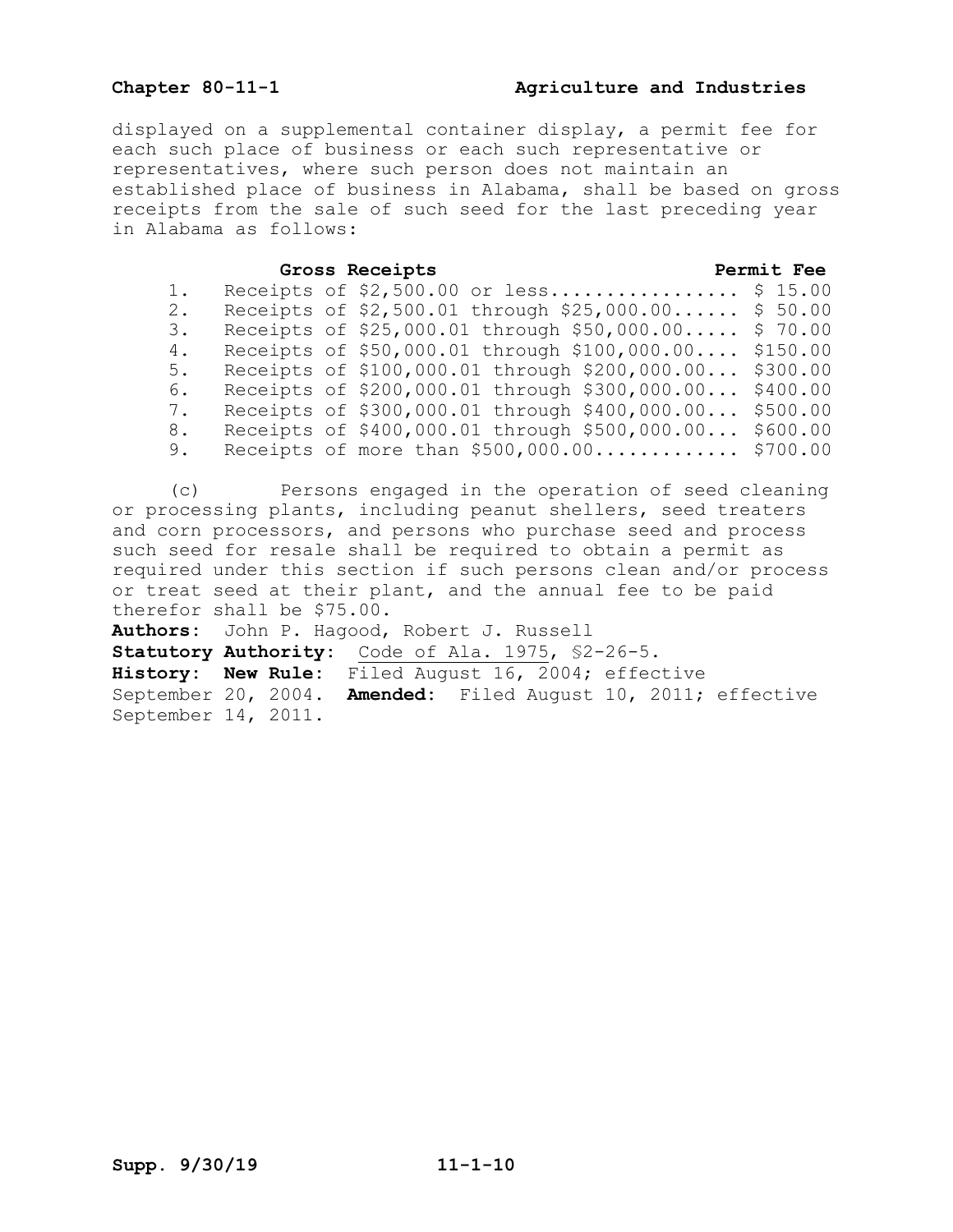#### **Agriculture and Industries Chapter 80112**

#### **ALABAMA DEPARTMENT OF AGRICULTURE AND INDUSTRIES SEED ADMINISTRATIVE CODE**

#### CHAPTER 80-11-2

**RULES GOVERNING SEED LABELING, SAMPLING AND RECORDKEEPING** 

#### **TABLE OF CONTENTS**

| $80 - 11 - 2 - .01$ | Purpose                                |
|---------------------|----------------------------------------|
| $80 - 11 - 2 - 02$  | Labeling Requirements And Recommended  |
|                     | Tags                                   |
| $80 - 11 - 2 - 03$  | Labeling Requirements For Treated Seed |
| $80 - 11 - 2 - 04$  | Additional Labeling Requirements And   |
|                     | Prohibitions                           |
| $80 - 11 - 2 - 05$  | Record And Bagging Requirements        |
| $80 - 11 - 2 - 06$  | Charges For Seed Testing               |

#### **80112.01 Purpose.**

(1) The purpose of this Chapter is to set up guidelines to be used in labeling all types of seed to include chemically treated seeds. It also provides for the keeping of records and sets out charges for the testing of seeds.

(2) In recognition of the necessity of establishing clear and effective standards for the testing, analyzing and labeling of seed, and the corresponding duties and obligations of seed dealers and others engaged in the sale of seeds to test and analyze seeds and to disclose the results of such testing, seed which shall have been tested in accordance with, and meets the standards established under the Alabama Seed Law and regulations, shall be deemed to comply with all laws of this State relating to fitness and suitability for use within this State. This provision is declaratory of the laws of Alabama as they have existed since the adoption of the Alabama Seed laws. **Author:** Charles H. Barnes Statutory Authority: Code of Ala. 1975, \$2-26-3. **History:** Filed April 19, 1982. **Amended:** Filed December 10, 1984.

#### **80112.02 Labeling Requirements And Recommended Tags.**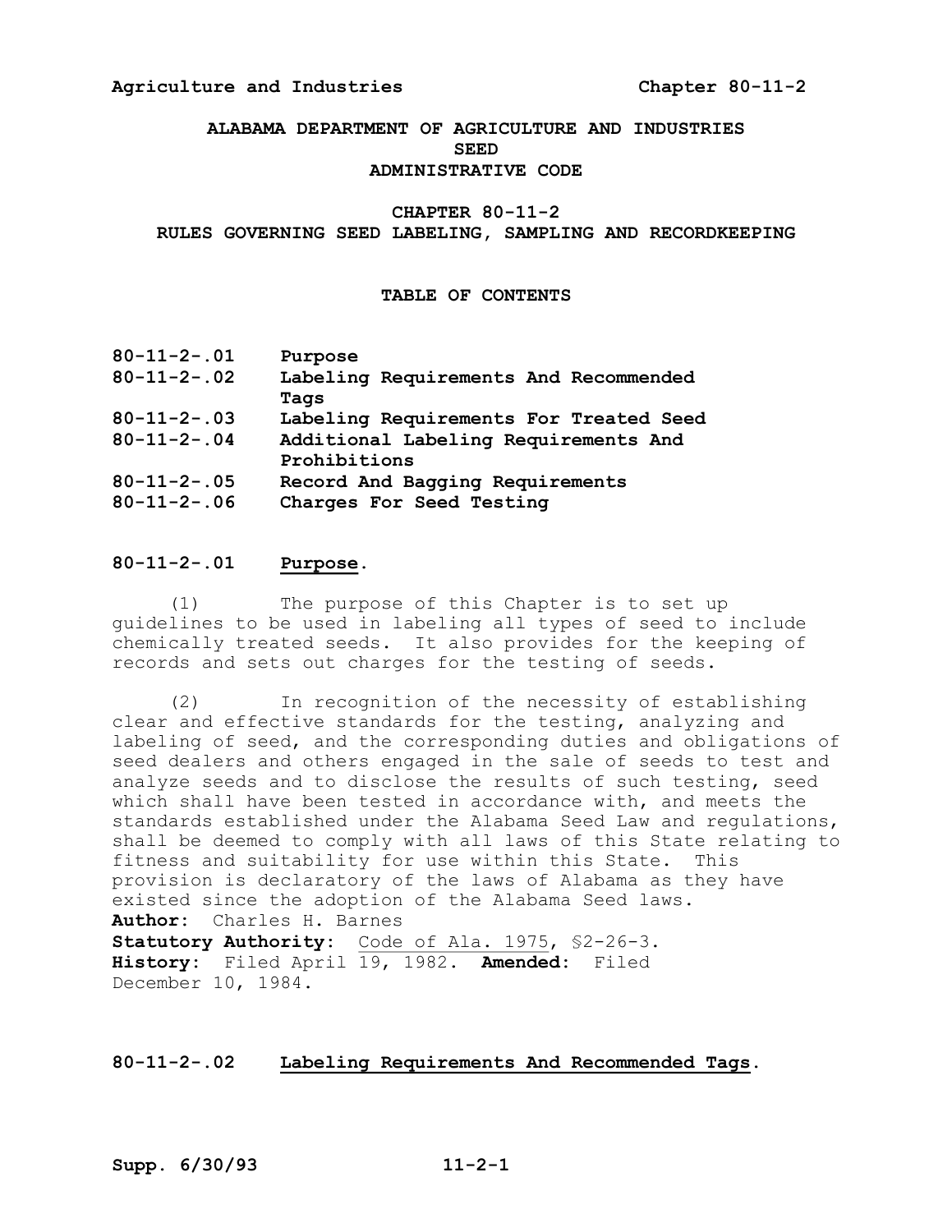#### **Chapter 80112 Agriculture and Industries**

(a) The labeling information required for agricultural seed under the provisions of Code of Ala.  $1975$ ,  $$2-26-7(a)$ , with certain exceptions set out below, shall appear on a tag attached to each container in substantially the same form appearing below.

| Weight           | Net Lot No.                         |               |
|------------------|-------------------------------------|---------------|
| Kind and Variety |                                     |               |
| Pure Seed        | % Germ.                             | $\frac{6}{5}$ |
| Inert            | % Hard Seed                         | $\frac{6}{5}$ |
| Weeds            | % Germ. & H. S.                     | $\frac{6}{5}$ |
| Crop             | % Date Tested                       |               |
|                  | Name & No. of Noxious Weeds per Lb. |               |
|                  | Grown In                            |               |
| NAME             |                                     |               |
| ADDRESS          |                                     |               |

2. Mixed seed variety tag.

|         | MIXTURE                              |          |             |           |           |      |                |
|---------|--------------------------------------|----------|-------------|-----------|-----------|------|----------------|
| Weight  |                                      |          | Net Lot No. |           |           |      |                |
|         |                                      | Pure     |             |           |           | Test |                |
| Kind    | Variety                              | Seed     | Germ        | H.S.      |           | Date |                |
|         |                                      |          | °€          | ⊱         | ٥R        |      |                |
|         |                                      |          | ⊱           | $\approx$ | $\approx$ |      |                |
|         |                                      |          | $\approx$   | $\approx$ | $\approx$ |      |                |
|         |                                      |          | $\approx$   | $\approx$ | $\approx$ |      |                |
|         | Weed Seed % Crop Seed % Inert Matter |          |             |           |           |      | $\frac{6}{10}$ |
|         | Name & No. of Noxious Weeds Per Lb.  |          |             |           |           |      |                |
|         |                                      | Grown In |             |           |           |      |                |
| NAME    |                                      |          |             |           |           |      |                |
| ADDRESS |                                      |          |             |           |           |      |                |

(b) In lieu of using a tag as set out in subparagraph (a) above, containers in which seed corn or soybeans are sold may show the required labeling information on a sealing tape across the top of each bag, provided the seller of the seed must have first obtained approval for the use of sealing tape from the Commissioner of Agriculture and Industries prior to its use.

(c) Effective June 1, 1985, Tall Fescue (Festuca arundinacea) seed sold, offered for sale, or exposed for sale, for forage purposes, shall also be labeled to show the percentage of Fungal Endophyte (Acremonium coenophialum) infected seed, except carryover Tall Fescue seed may be labeled to show only the percentage of Live Fungal Endophyte. This information shall be

#### Supp. 6/30/93 **11-2-2**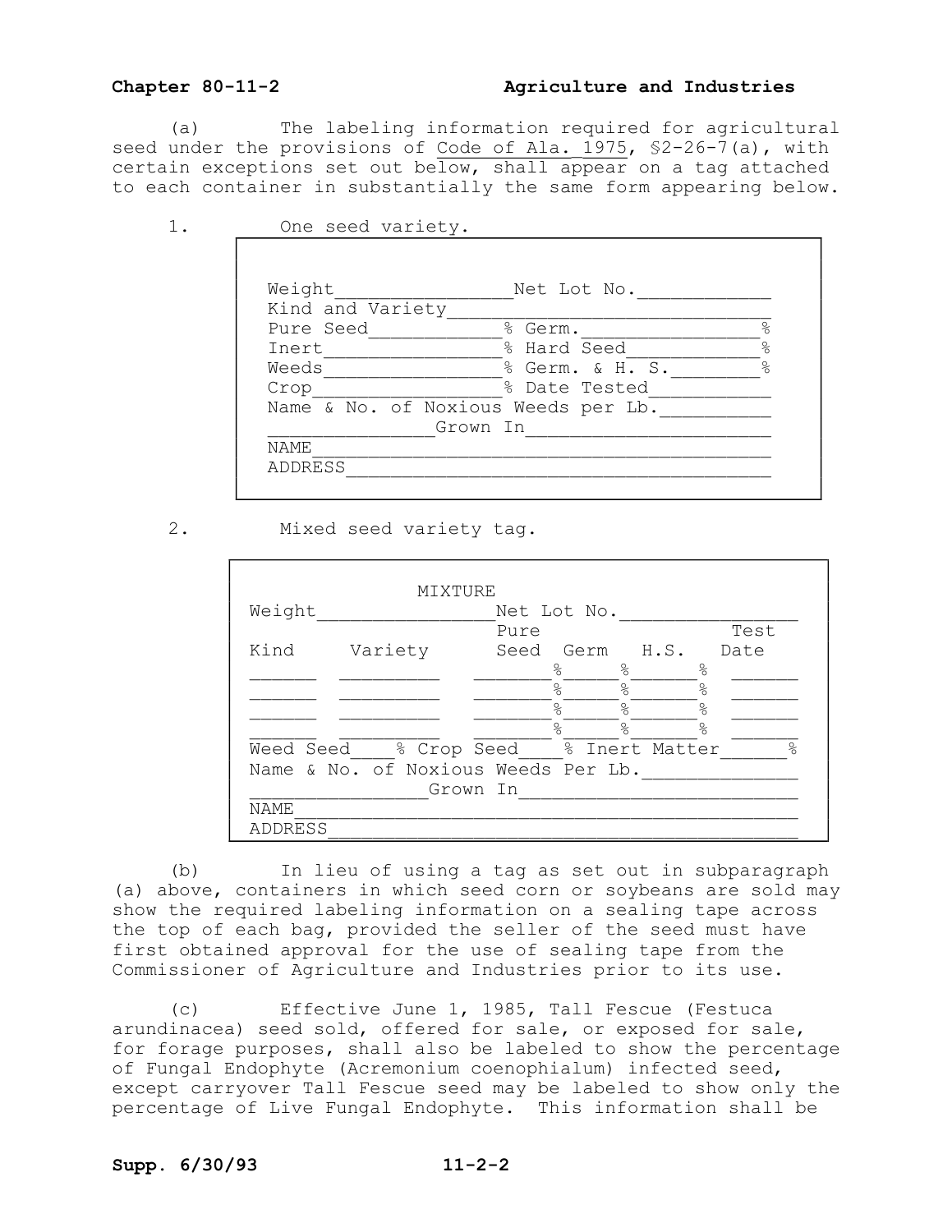#### **Agriculture and Industries Chapter 80112**

stated on the analysis tags with other required labeling information and in the same size print. Tall Fescue seed will be considered as carryover if more than nine months have expired from date of production.

(d) Effective June 1, 1985, Fescue and Ryegrass seed sold, offered for sale, or exposed for sale, for lawn and turf purposes, shall be labeled to show the percentage of Fungal Endophyte infected seed, if any representations as to these Fungal Endophytes are made in the labeling or advertising of the seed. Carryover seed shall be labeled to show only the percentage of live Fungal Endophyte infected seed.

(e) The labeling requirement for all vegetable seed and lawn seed mixtures may be placed directly on the bag or container in lieu of a tag.

(f) The tag or label for tree and shrub seeds shall give the following information:

1. Commonly accepted common or Latin name of species.

2. Variety (if applicable).

- 3. New weight.
- 4. Lot number.
- 5. Year collected.

6. Origin. The specific locality (state and county, or Alabama zone, in the United States or nearest equivalent political unit in case of foreign countries) in which seed were collected.

- 7. Date of test (month and year).
- 8. Percentage by weight of pure seed.
- 9. Percentage by county of full seed.
- 10. Percentage by weight of inert matter.
- 11. Percentage by weight of other crop.
- 12. Percentage of germination.
- 13. Percentage of hard seed.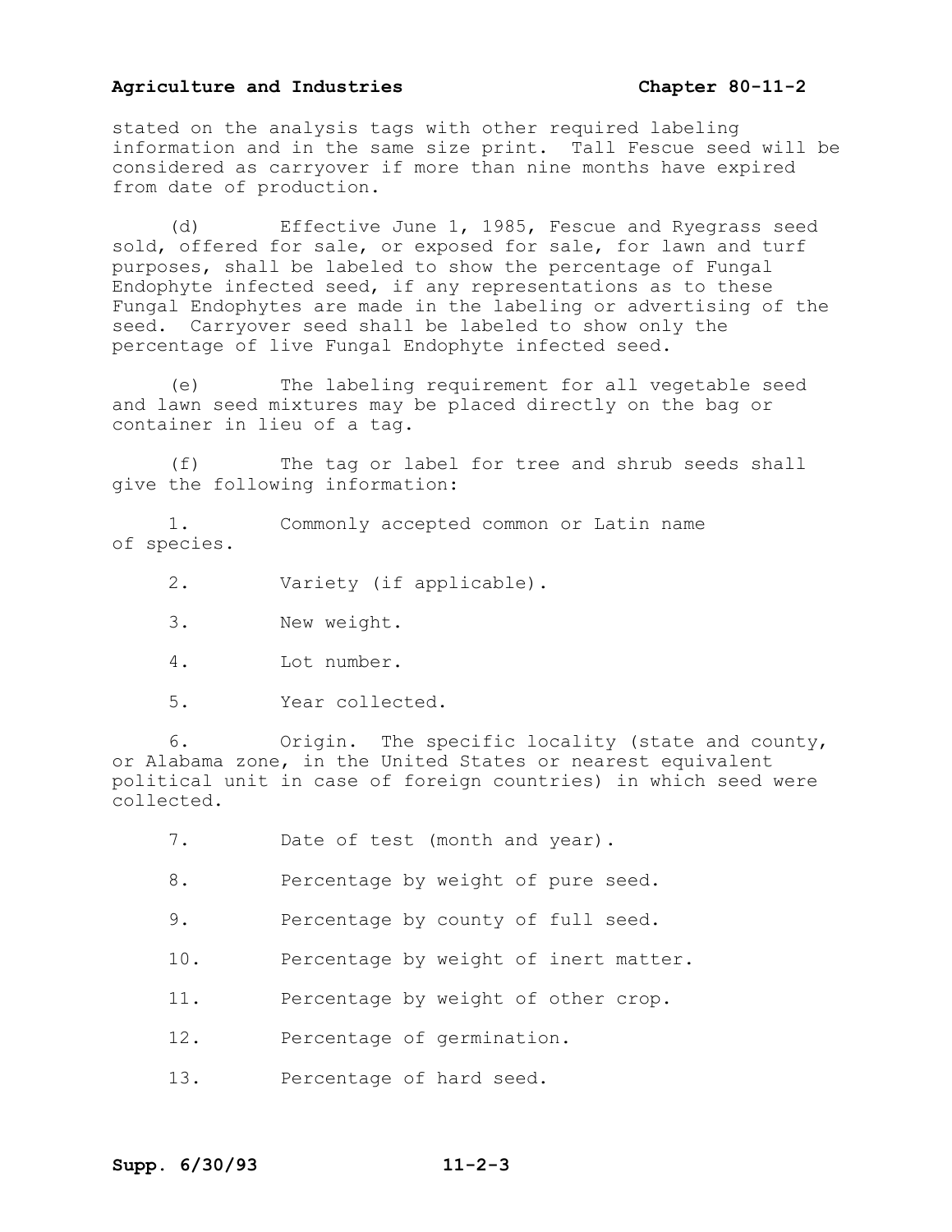14. Speed of germination, as days to reach 90 per cent of total.

15. Pregermination treatment used in test.

16. Number of seed per pound.

17. Name and address of the person who labeled said seed or who sells, offers or exposes said seed for sale within this State.

18. The above information shall be placed on an analysis tag no smaller in size than a number 5 standard shipping tag in substantially the same order as appearing below:

| Species                  | Variety        |              |      |  |
|--------------------------|----------------|--------------|------|--|
| Net wt.                  | Yr. Coll.      | Lot No.      |      |  |
| Origin:<br>State         | County         | Ala. Zone    |      |  |
| Date of Test             | Pure Seed      |              |      |  |
| Full Seed                | % Inert Matter |              |      |  |
| Other Crop               | % Germination  | % Hard Seed  | 욲    |  |
| Speed of Germination     |                |              | Days |  |
| Pregermination Treatment |                | Seed Per Lb. |      |  |
|                          |                |              |      |  |
| NAMF.                    |                |              |      |  |
| ADDRESS                  |                |              |      |  |

(g) The zones for labeling tree seed shall be Northern (N), Central (C) and Southern (S). The above abbreviations may be used. These zones are as follows: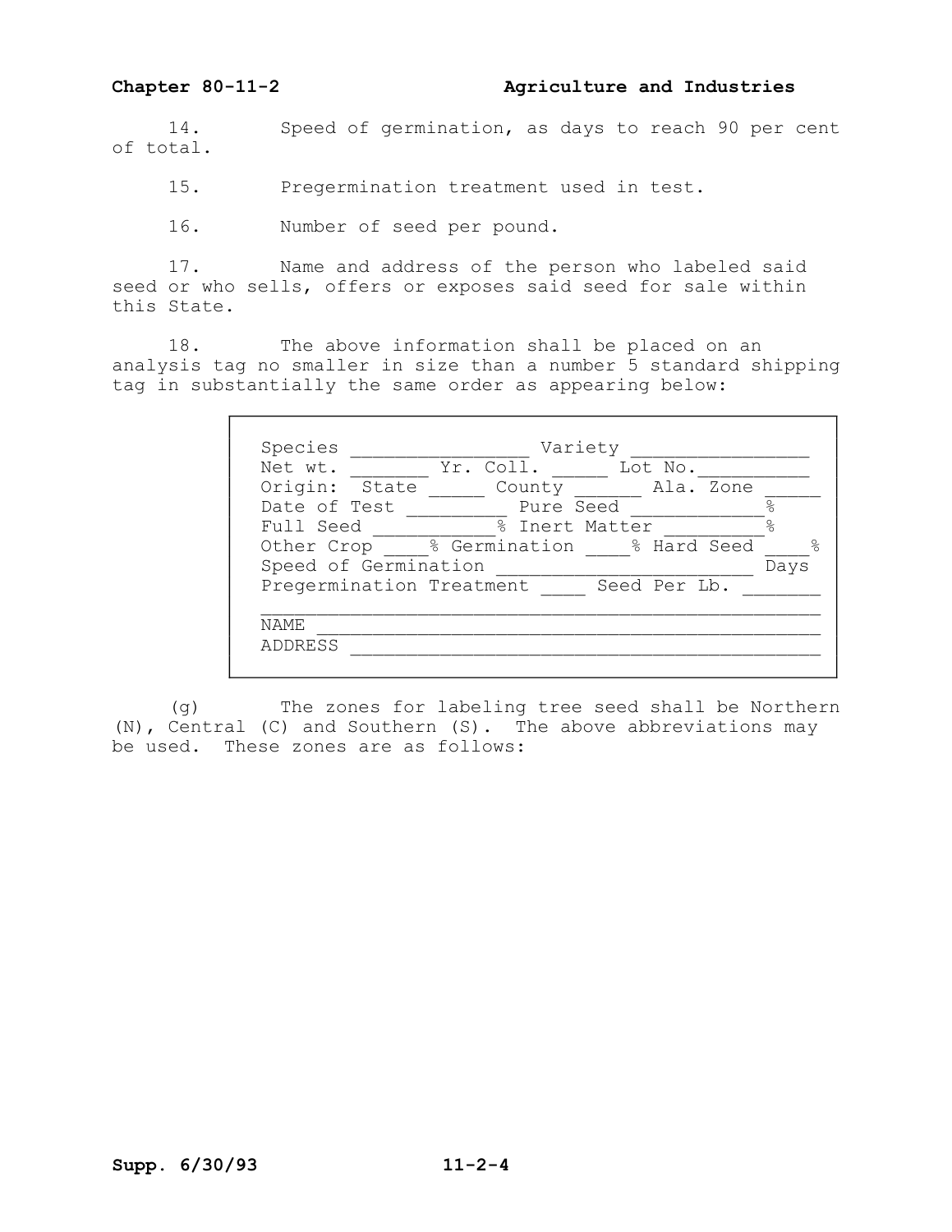See Master Code for a copy of map

**Author:** Charles H. Barnes **Statutory Authority:** Code of Ala. 1975, \$2-26-3. **History:** Filed April 19, 1982. **Amended:** Filed December 10, 1984.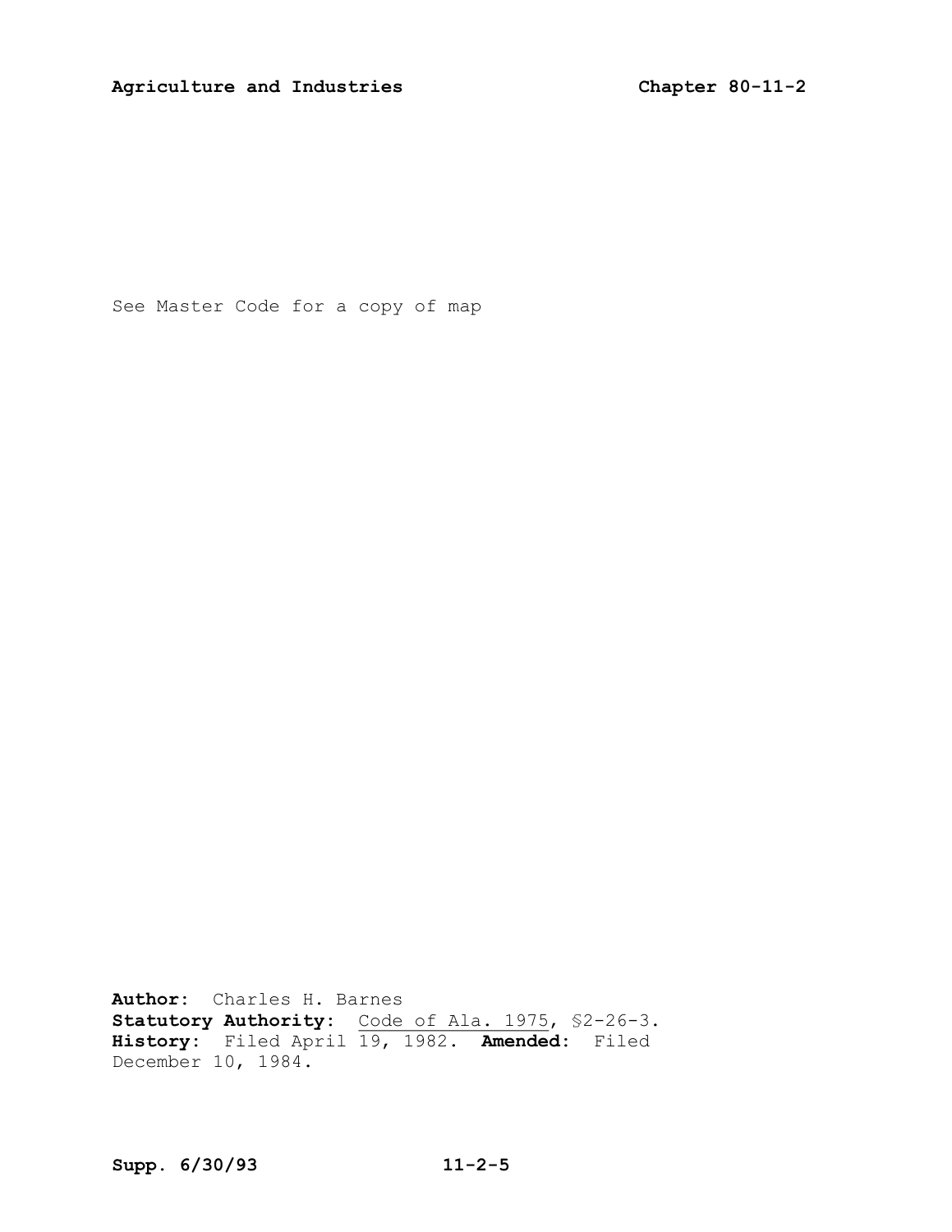#### **80112.03 Labeling Requirements For Treated Seed**.

(a) In addition to the labeling requirements for treated seed appearing in Code of Ala.  $1975$ ,  $$2-26-7$  (e), the separate tag required for seed treated for seed-borne disease shall show the kind of chemical used and the manufacturer's recommended rate or the rate actually used.

(b) The information required for the separate tag to be placed on treated seed under  $$2-26-7(e)$  and this Chapter shall appear on the tag in substantially the same order as appearing below:

1. Treated seed tag.

A R A S A N T R E A T E D (THIRAM) (Red Print)

Treated at rate specified by manufacturer or state the rate actually used

> DO NOT USE FOR FOOD, FEED OR OIL PURPOSES

2. Poison treated seed tag.

P O I S O N T R E A T E D (Red Print) (MERCURY) (Red Print) (Skull & (Skull & Crossbones) Treated with Ceresan crossbones) Treated at rate specified by manufacturer or state the rate actually used DO NOT USE FOR FOOD, FEED OR OIL PURPOSES

As required under law, the words "Poison Treated", appearing on the above tag shall be in heavy red type of not less than 1/4 inch. **Author:** Charles H. Barnes Statutory Authority: Code of Ala. 1975, \$2-26-3. **History:** Filed April 19, 1982. **Amended:** Filed December 10, 1984.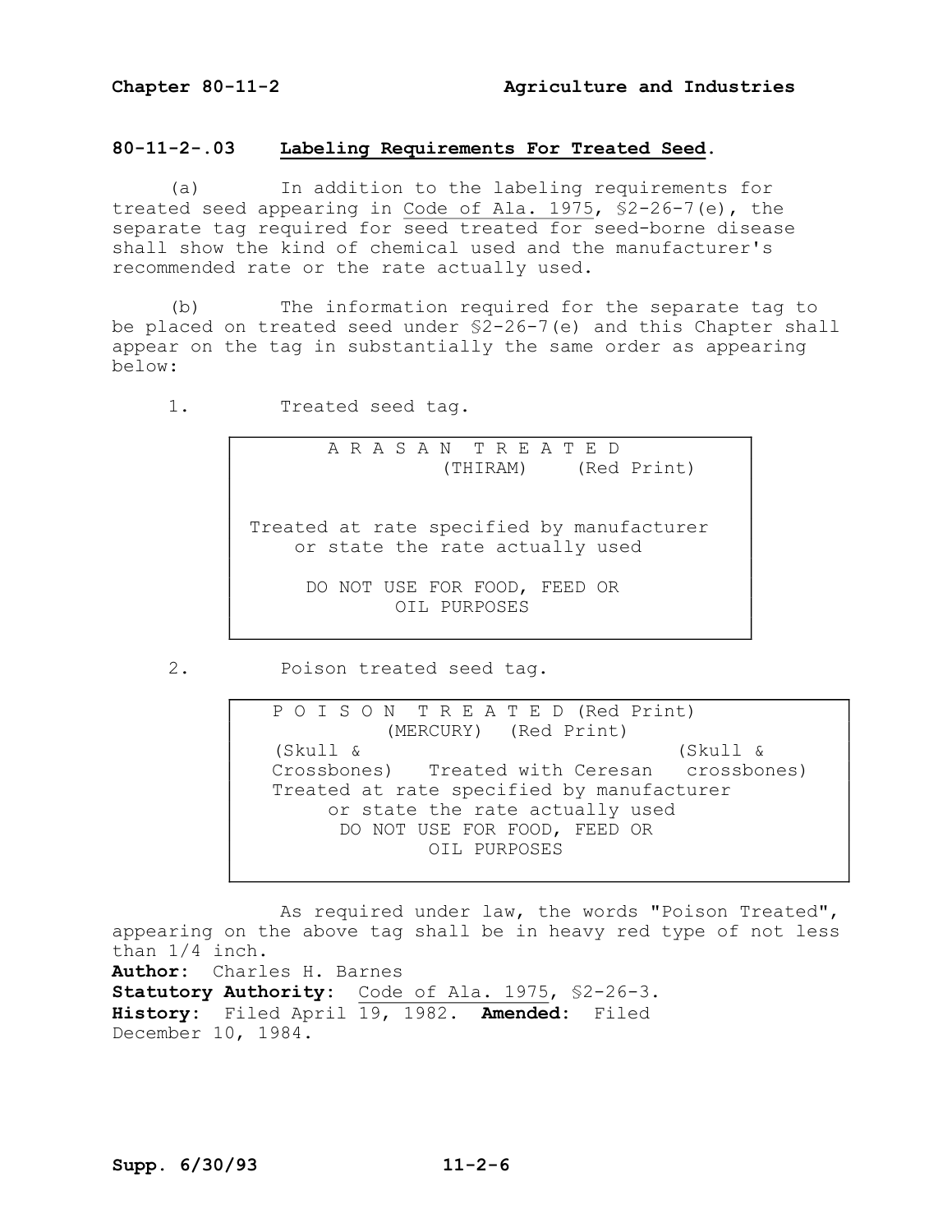#### **Agriculture and Industries Chapter 80112**

#### **80112.04 Additional Labeling Requirements And Prohibitions.**

(a) Analysis tags not bearing all of the information required under the provisions of Code of Ala. 1975, \$2-26-7, and this Chapter will be considered incomplete unless the value of such information found upon analysis is none and so stated on the tag in the proper spaces provided for such information.

(b) The words "Free" and "None" shall be construed to mean that none were found in a test complying with the methods set forth for testing seed by the Association of Official Seed Analysts.

(c) Abbreviations of names of the variety and kind of seed on the tag or tape is prohibited.

(d) Distribution or sale of cottonseed under a varietal name which is not already registered with the American Society of Agronomy is prohibited unless evidence is first furnished the Board of Agriculture and Industries showing this cotton to be true to name.

(e) The place of origin shall not be used in connection with the name of variety or kind of seed, unless it is a part of the generally accepted name of kind or variety. Modifying words or phrases shall not be used in connection with the variety, as for example, "type", "for forage purposes", etc.; nor shall group names be used as varietal names.

(f) Brand names, designs, grades or pictures indicating a condition or quality other than that required or shown on the analysis tag, or corresponding with that on the analysis tag, or indicating contradictions to any part of the analysis is prohibited.

(g) Alabama dealers will not be held responsible for representations made as to the variety or kind of seed when such varieties or kinds are not distinguishable by seed characteristics if the dealer secures and retains a grower's declaration or statement from the shipper that he has reason to know that the seed in question are true to variety or kind.

(h) For vegetable seed packed in containers of eight ounces or less, the year in which packed may be stated in lieu of the date of test and the percentage of germination need not be shown on the container for vegetable seed which germinate above the standard last established by the State Board of Agriculture and Industries.

**Author:** Charles H. Barnes Statutory Authority: Code of Ala. 1975, \$2-26-3.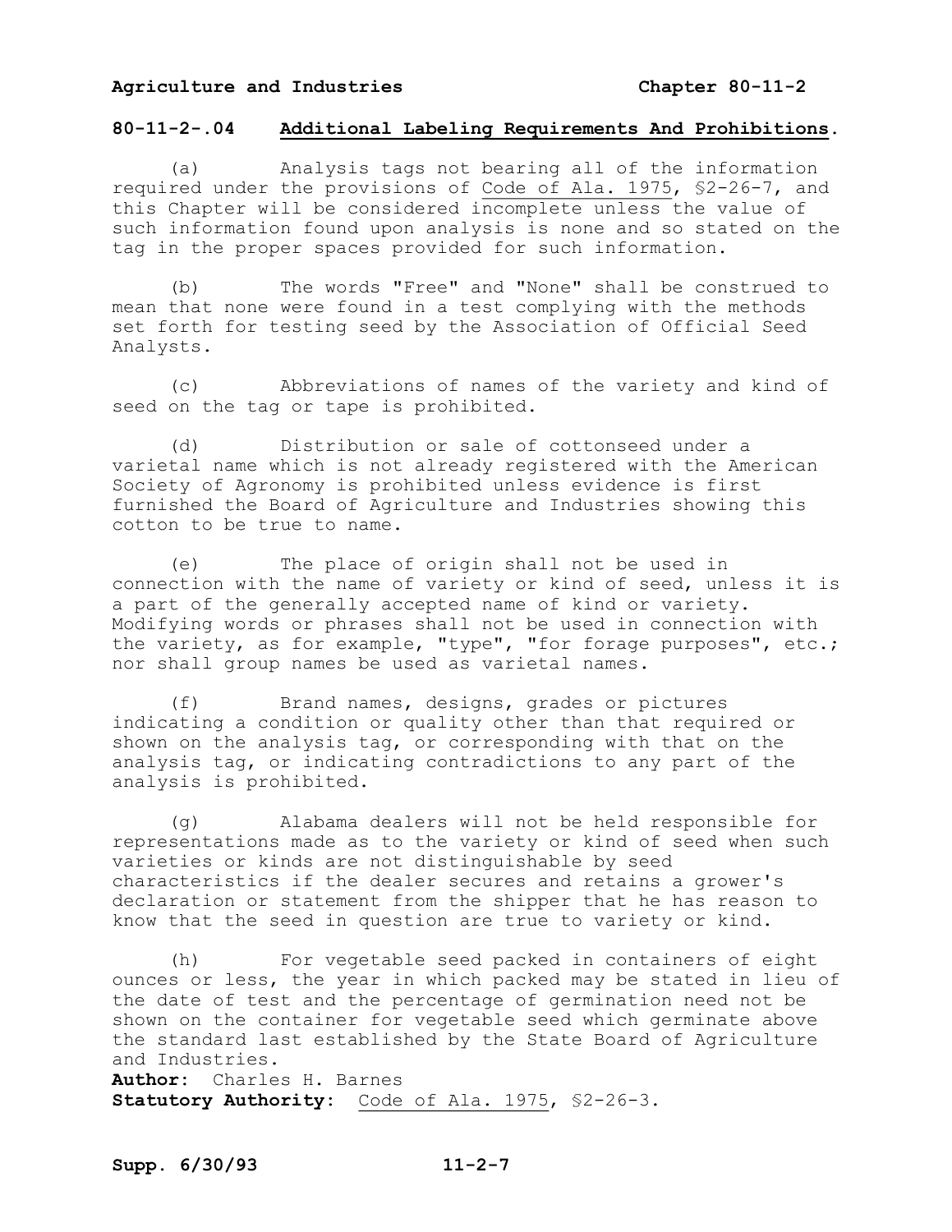**History:** Filed April 19, 1982. **Amended:** Filed December 10, 1984.

#### **80112.05 Record And Bagging Requirements.**

(a) In addition to the record keeping requirements under Code of Ala. 1975, §2-26-10, all seedsmen are also required to keep records of receipts, sales and deliveries of all seed for a period of not less than three years, (except retail sales and deliveries by dealers) for inspection purposes. Such records shall include:

1. Original shipper's analysis tag.

2. If lot numbers are changed, both the original and changed numbers shall be kept on record.

3. Copy of laboratory analysis identified by lot number from the original grower, shipper or firm responsible for analysis.

4. Such other available information as is needed for identification of shipment of lots of seeds.

(b) Records shall be kept on tree and shrub seed the same as any other seeds under  $$2-26-10$  of this Chapter.

(c) All seed sold or offered for sale in Alabama may be sold in any size bags or containers, provided the bags or containers within each lot of seed are of uniform sizes and weights and further provided the net weight is stated on the analysis tag, except as stated below.

Single cross hybrid corn seed only may be sold or offered for sale in bags weighing not less than 42 pounds net weight nor more than 56 pounds net weight, without complying with uniform weight requirements, provided the number of seed contained in the bag is shown on the analysis tag and the net weight thereof is shown on the bag or tag attached to each bag.

(d) With the exception of sales of each kind and variety of vegetable seed, of less than \$25.00, all sales of agricultural or vegetable seed when sold by a seed dealer, must meet the following requirements:

1. An invoice or sales ticket shall be issued by the seller which shall include thereon the name and address of the seller and the purchaser, the kind and variety of seed, the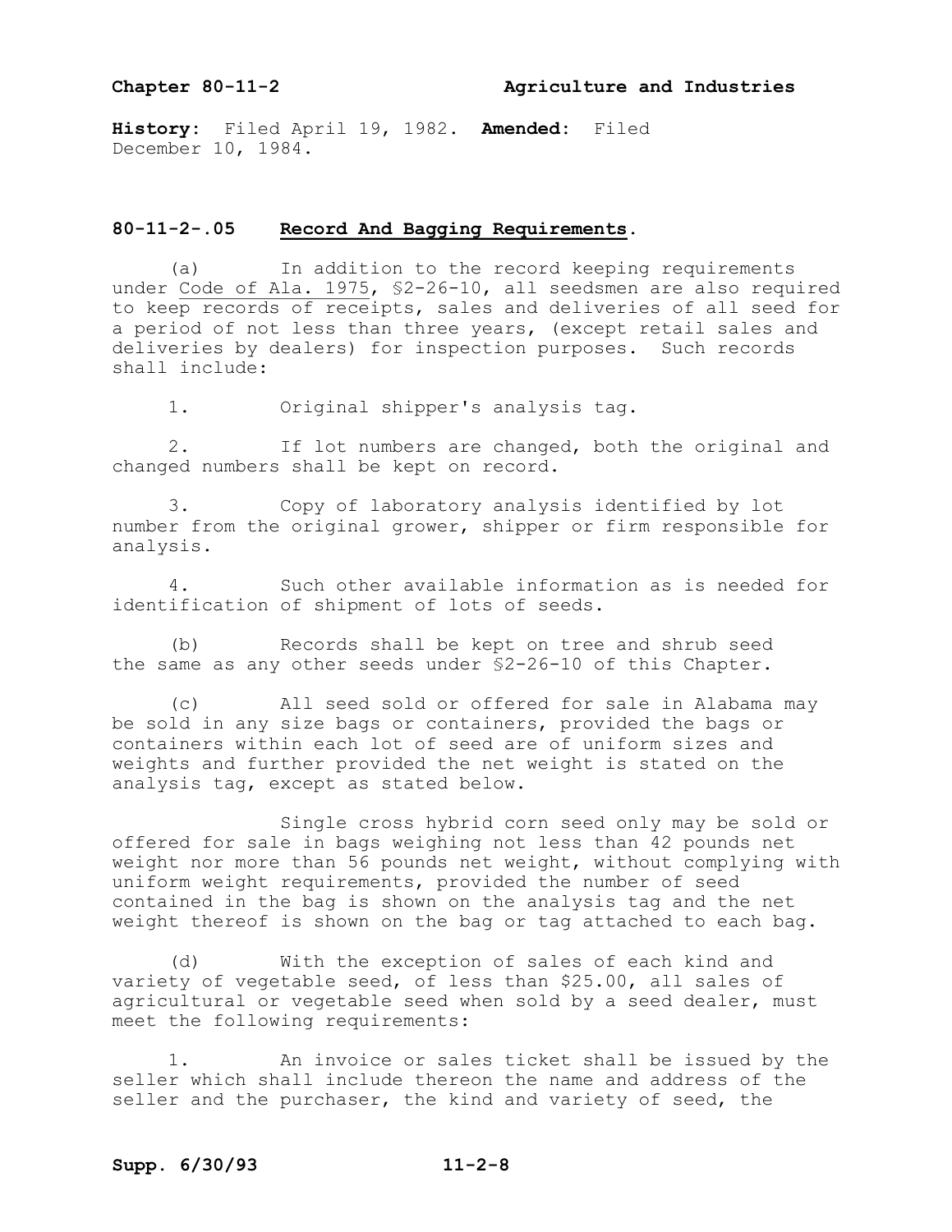#### **Agriculture and Industries Chapter 80112**

quantity in each lot and the lot number or numbers for each kind and variety of such seed sold or delivered.

2. Copies of the invoices or sales tickets containing the above record information shall be kept by the seller for a period of not less than 12 months from the date of such sale. **Author:** Charles H. Barnes Statutory Authority: Code of Ala. 1975, \$2-26-3. **History:** Filed April 19, 1982. **Amended:** Filed December 10, 1984.

#### **80112.06 Charges For Seed Testing.**

(a) Alabama farmers shall be entitled to submit to the Seed Laboratory of the Department of Agriculture and Industries seed samples to be analyzed and tested free of charge, provided that not more than the equivalent of Ten Dollars (\$10.00) worth of free seed testing services will be provided to any farmer within a period of one month.

(b) Seed testing and analysis for farmers in excess of \$10.00 per month and for seed dealers and non-farmers shall be charged as follows:

1. For purity and germination per sample:

Group 1

Barley, Wheat, Rye, Field Peas (Austrian), Corn, Lupine, Sorghum, Vetch and Rough Peas --------- \$ 3.00

Group 2

Soybeans, Cowpeas, Velvet Beans, Partridge Peas, Crotalaria, Peanuts, Button Clover, Crimson Clover, Lespedeza, Ryegrass (except fluorescence test), Fescue, Millet, Sudan Grass, Alfalfa, Cotton and Rescue Grass  $---------$  \$ 4.00

#### Group 3

Johnson Grass, Bermuda Grass, Centipede Grass, Alsike Clover, White Clover, Alyce Clover, Ladino Clover, Persian Clover, Lappacea Clover, Red Clover, Ball Clover, Hop Clover, Oats, Carpet Grass, Redtop, Dallis Grass, Kentucky Bluegrass, Orchard grass and Love Grass --------------------------------- \$ 5.00